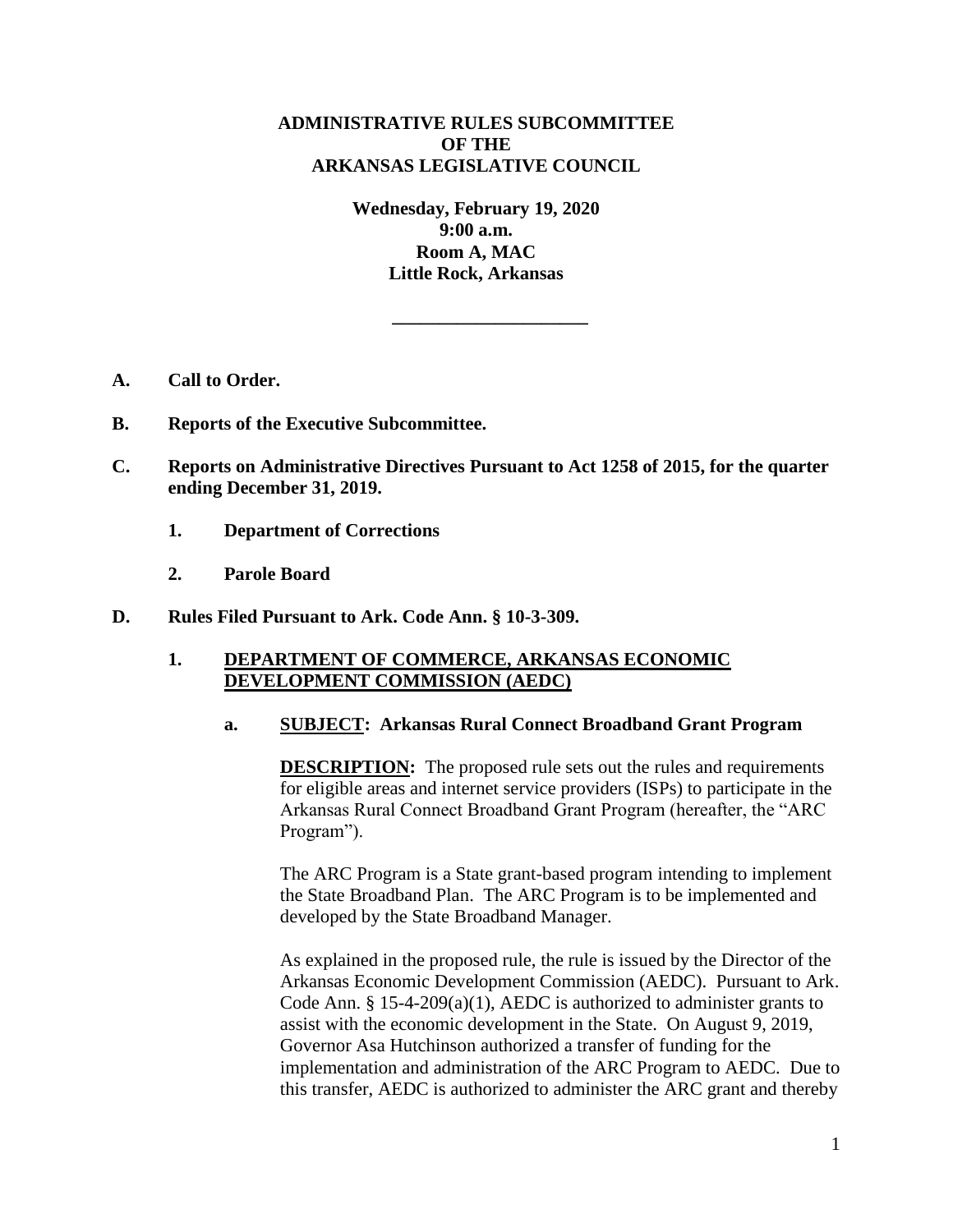authorized to establish administrative rules under Ark. Code Ann. § 15-4- 209(b)(5) "as a service offered by AEDC."

This proposed rule modifies an earlier proposed rule which limited participation in the program to incorporated municipalities. The newly proposed rule no longer has this restriction and establishes eligibility criteria that an area: (1) have less than 80% served with broadband coverage, (2) have at least 500 people in the project footprint, and (3) have at least 200 people unserved with broadband coverage. The newly proposed rule also provides that county judges may now apply on behalf of unincorporated communities or entire counties, and there is a \$3,000 cap per household and an overall project cap of \$2 million or 20% of the ARC funding round budget extends eligibility. In addition, as summarized in the earlier-filed rule, this proposed rule:

- Sets out grant application process, timelines, and requirements for eligible areas and ISP partners in the ARC Program;
- Provides extensive deployment and quarterly progress reporting for eligible areas and ISPs for review and monitoring by the Arkansas State Broadband Office (ASBO);
- Provides a fair and transparent process and standards for review and approval of applications of Requests for Applications (RFAs) for participation in the ARC Program;
- Sets out detailed eligibility criteria and procedures for the application submittal process, application review and approval process, and ASBO project monitoring of the program, including penalties to incentivize substantial completion and participation in the program;
- Requires disclosure reports to the ASBO for applying and participating areas pertaining to project connectivity goals, engineering planning, costs, conflicts of interest, financial statements, and other items for adequate ASBO regulation, monitoring, and implementation of this program.

**PUBLIC COMMENT:** A public hearing was held on January 9, 2020. The public comment period expired on January 9, 2020. The Office of Broadband Manager (OBM) provided the following summary of comments that it received and its responses thereto:

A total of four comments were received during the thirty-day comment period. Two were received by e-mail during the public comment period, one was submitted at the public hearing, and one was provided in a faceto-face meeting with the Broadband Manager and later submitted by email at the Broadband Manager's request. The four public comments received during the second thirty-day public comment period are summarized below, with OBM's responses: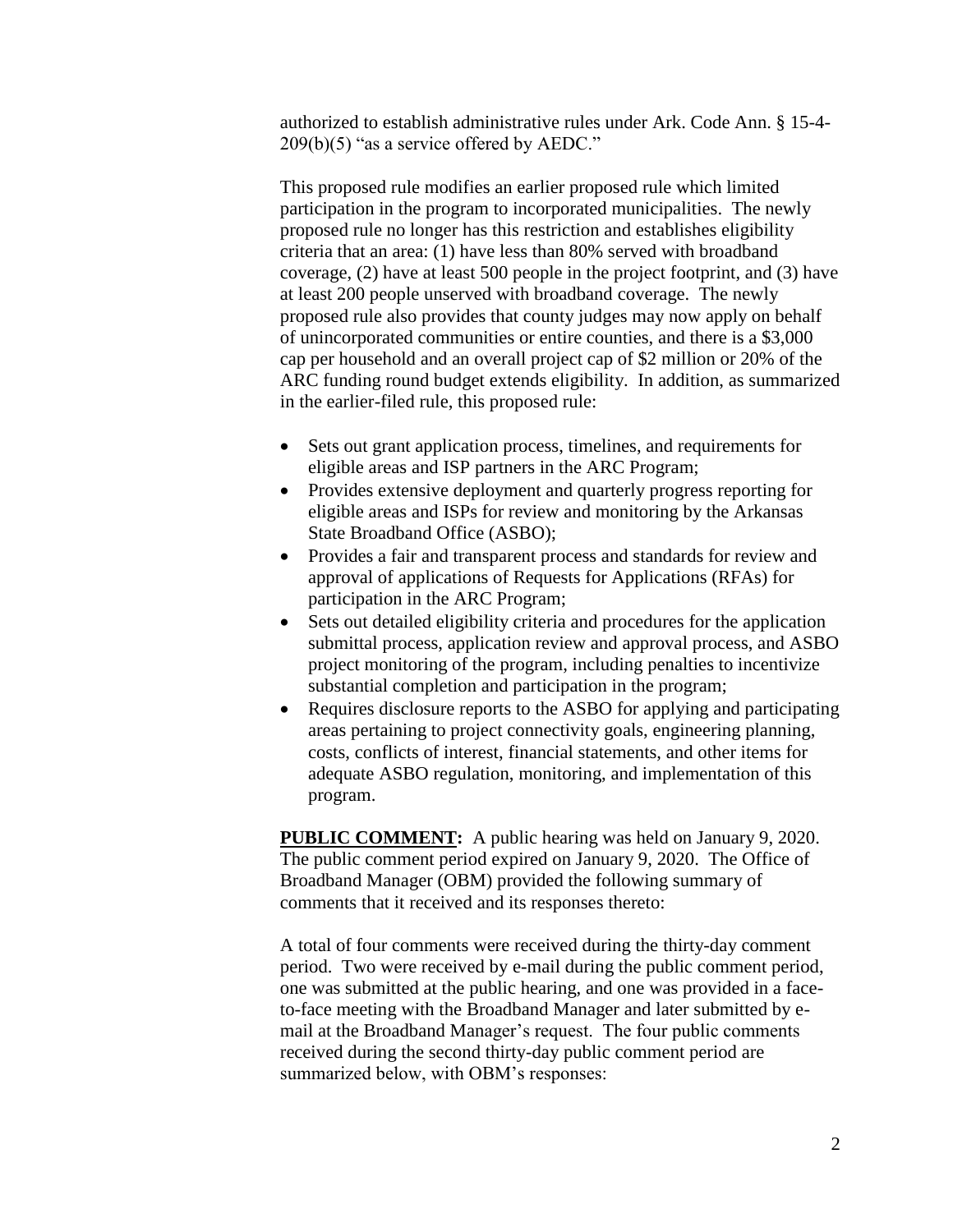#### **Commenter:** Elizabeth Bowles

**1.** Companies that have been financially vetted by federal agencies and awarded funds can bypass baseline requirements. **RESPONSE:** While this might save time at the application stage, it would be complex to implement. It may be worth revisiting it in the future, but we worry that it might prove too difficult to establish and fix in rule the range of federal programs whose financial vetting processes should be accepted as sufficient warrants for the state to deem a company grant eligible. That said, ARC grant applicants are encouraged to submit documentation related to their financial vetting by and receipt of funds from federal agencies, to facilitate our own decisions regarding financial eligibility.

**2.** The language pertaining to early project closure "is vague in that it implies that should the service become obsolete or unnecessary, the municipality could…elect at its discretion to penalize the ISP." **RESPONSE:** We do not agree that the language of the rules ever implied that ISPs could be penalized because a municipality, at its own discretion, might deem an ARC grant-funded broadband service obsolete or unnecessary.

**3.** ARC rules should be technology neutral, as they are now, and not feature a preference for fiber to the home or gigabit speeds, as some advocate. **RESPONSE:** As recommended, the ARC rules remain technology neutral and make no explicit preference for fiber technology or gigabit speeds, though local public officials may have such preferences and act on them through project rankings, as explained below.

### **Commenter:** CenturyLink

**1.** Some terms, such as "Census-Designated Place," "project closure," "ISP," and "town" would benefit from clearer definition, greater consistency of usage, and/or appropriate internal references linking disparate passages in which these are mentioned.

**2.** The rules were praised for including a well-defined maximum grant per household connected, providing alternatives to submitting financial statements, and giving the ASBO discretion to make adjustments to complement federal programs.

**3.** The requirement that applicants demonstrate the financial sustainability of projects after deployment be removed, since it impinges on internal business judgments and forces disclosure of confidential information. **4.** Instead of targeting November 2022 as the completion date for

deployments, the deployment deadline should be a specified time interval, e.g., 24 months, after awards are announced.

**RESPONSE**: In response, the OBM made several minor language adjustments to address (1), but did not accept recommendations (3) and (4).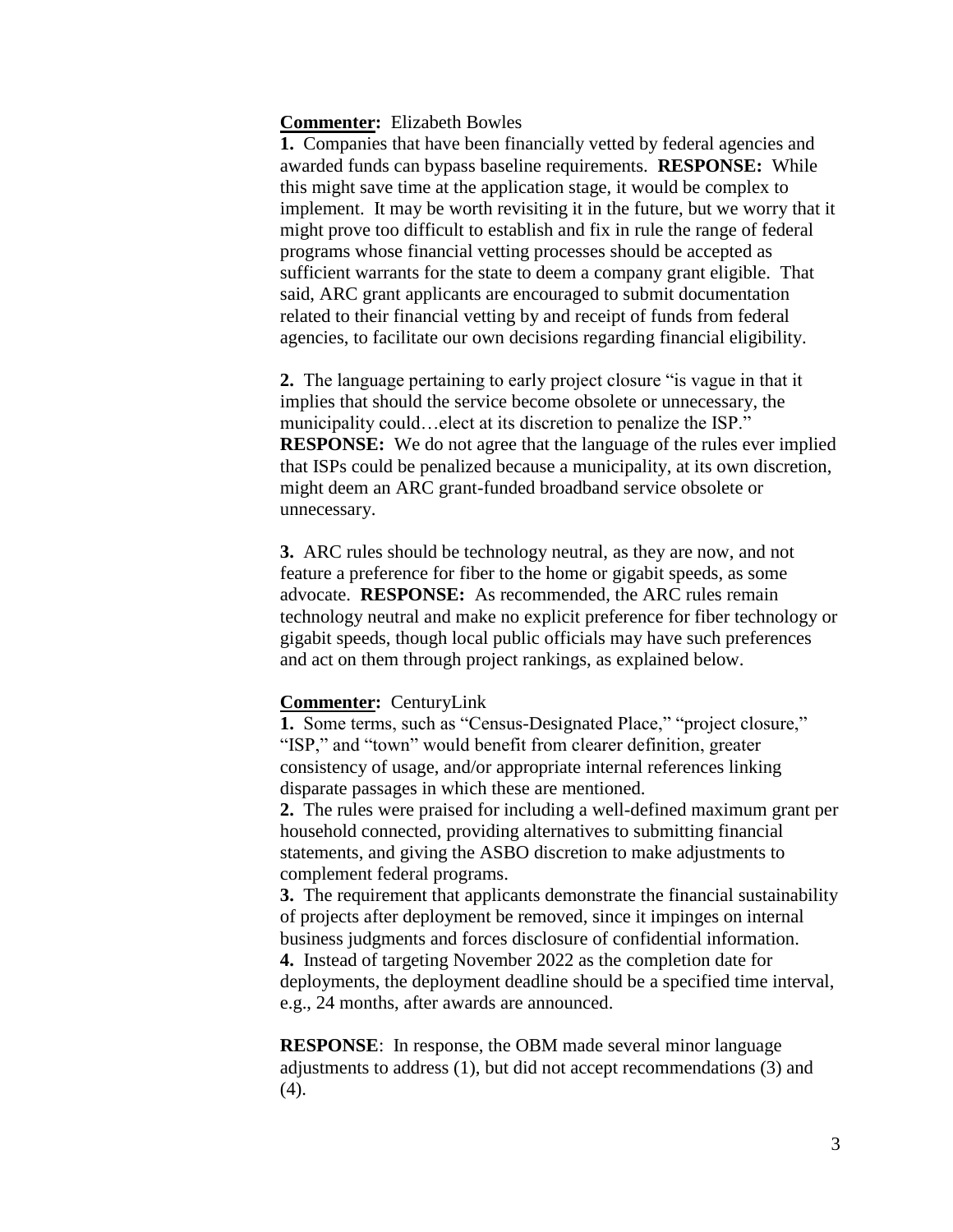More substantively, concerning (3), the provision requiring scrutiny of projects' financial sustainability reflects the OBM's desire to drive lasting expansion of broadband coverage, rather than temporary expansions that wont's outlast a transient subsidy. However, CenturyLink's concerns are noted, and the OBM will remain on the alert for evidence that ARC requirements demonstrating financial sustainability are excessively burdensome.

Concerning (4), we expect that the release of an RFA and the opening of an application window will proceed expeditiously and not leave applicants unduly in doubt about the length of time that will be available for deployment after grant awards are announced. However, if further rounds of ARC funding are made available after a significant lapse of time, it will be essential to adjust the deployment deadline, and a sliding deadline that depends on the date when grant awards are announced may be an appropriate solution.

#### **Commenter:** John Duncan

Citizen John Duncan wrote that Hot Springs Village should be allowed to participate in the grant, because it is larger than many towns. **RESPONSE:** Though received during the second thirty-day public comment period, this comment seems to be a response to a previous version of the rules. The current ARC rules would not preclude Hot Springs Village from participating on the basis of its lack of incorporated status.

#### **Commenter:** Julie Mullenix

Julie Mullenix's comments, on behalf of the Arkansas Rural Broadband Association, during the January 9, 2020, public hearing are summarized below. The OBM appreciates Ms. Mullenix's comments and responds as follows:

**1.** ARC grant program should provide higher score to networks that deploy fiber to homes than those with fixed wireless. **RESPONSE:**  While the ARC rules do not favor fiber explicitly and directly, they can favor fiber indirectly by giving local public officials the power to influence project selection by ranking projects in order of preference. To the extent that fiber projects are feasible within the budget constraints of the program, local public officials are encouraged to take into account the superior performance that some broadband technologies can plausibly claim to offer, now and perhaps even more in the future if bandwidth demand continues to escalate, and rank projects accordingly. Inasmuch as local public officials accept the case for the superiority of fiber, and rank fiber projects ahead of fixed wireless projects, and find ARC grants to be sufficient, perhaps in conjunction with private co-investment, to fund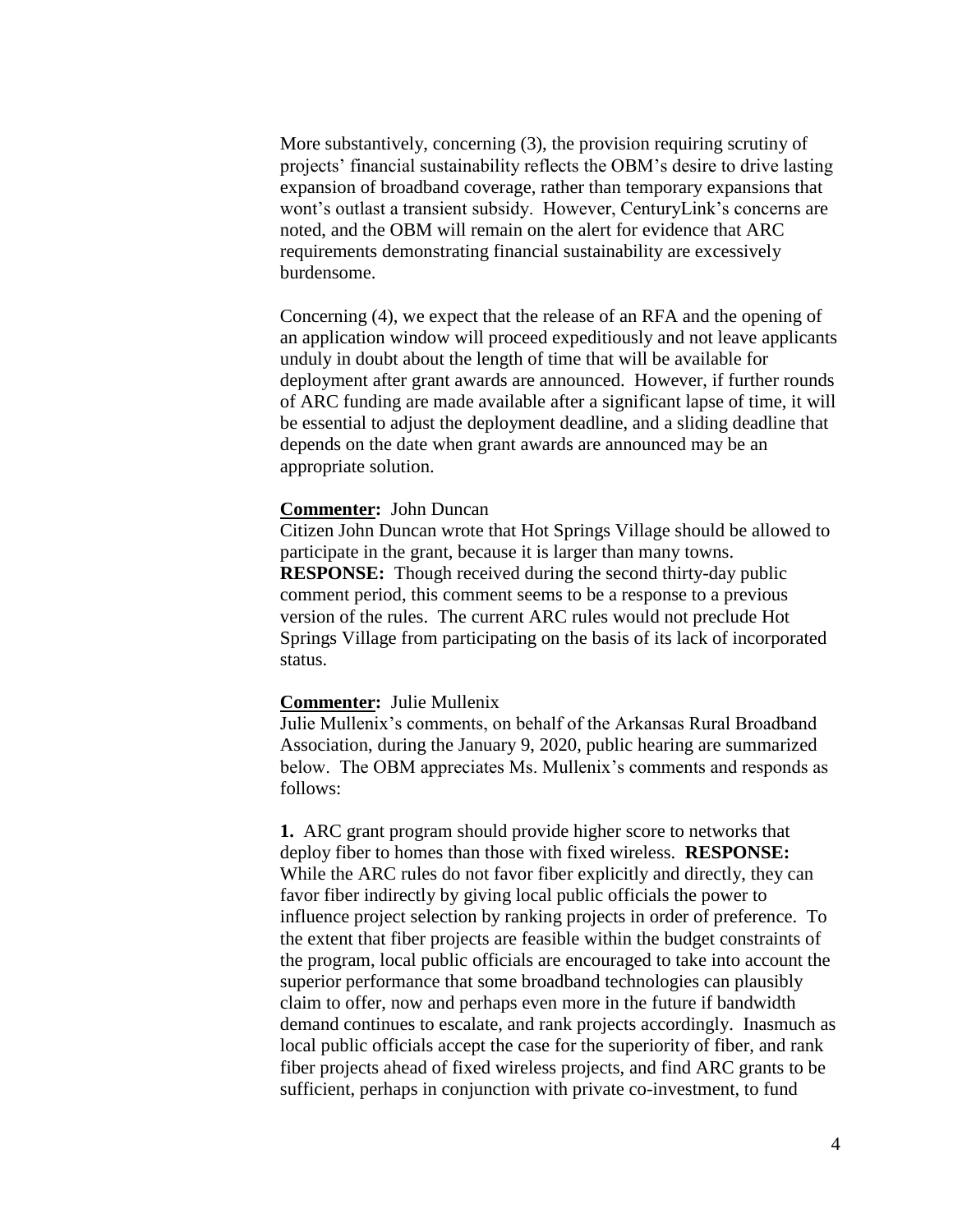them, fiber projects may be able to out-compete fixed wireless projects even if the latter are cheaper. The ARC rules are designed not to prejudge the merits of different technologies, but rather to reveal provider costs and local preference through the competitive grant making process and arrive at the best solution.

**2.** ARC grant program should not exempt companies with a five-year track record from getting Professional Engineer (PE) stamp. **RESPONSE:** The OBM learned through its consultations with various ISPs, especially in the cable TV industry, that for many well-established providers it is not common practice to get a PE stamp before making major investments in new capacity. Moreover, the OBM itself intends to engage a technical review team with engineers on staff, which will perform a technical vetting of projects, reducing the need for a PE stamp. The PE stamp requirement is retained as an extra safeguard for smaller, less experienced companies as a compromise, but it does not seem necessary for well-established providers.

**3.** ARC Grant Program should implement a testing requirement for its ISPs. This, according to Mullenix, would prevent companies from under sizing middle-mile and backbone transport facilities or distribution systems to cut expenses. **RESPONSE:** The OBM appreciates the recommendations with respect to testing requirements, but does not think a rule change is needed in order to implement something along these lines. We would draw attention to section  $11(C)$  of the rules, which state, with respect to how the completion of project deployment shall be verified, that "the responsible public officials shall collect, or cause to be collected, with the advice of the [Arkansas State Broadband Office, i.e., OBM] as needed, information sufficient to affirm that the project appears to be complete and broadband service has been made available to at least 95% of project footprint residents, [after which] the ASBO shall review this information as well as evidence from its own desk research, and if the evidence is sufficient, shall announce that the project has completed the main deployment phase, and authorize the release of any remaining disbursable grant funds." The OBM could, at its discretion, advise local public officials to conduct speed and latency tests as described by the Arkansas Rural Broadband Association, and assist them to do so. While there might arguably be benefits specifying this in detail beforehand, broadband mapping is an area where best practices and best available data sources seem likely to evolve rapidly in the near future, so it seems wiser to wait on providing detailed guidance.

**4.** ARC grant program needs protection that providers will pay back funds if they fail to meet deployment and service requirements during the tenyear grant period. **RESPONSE:** A letter of credit from grant awardees might give the state a bit more protection from ISPs defaulting on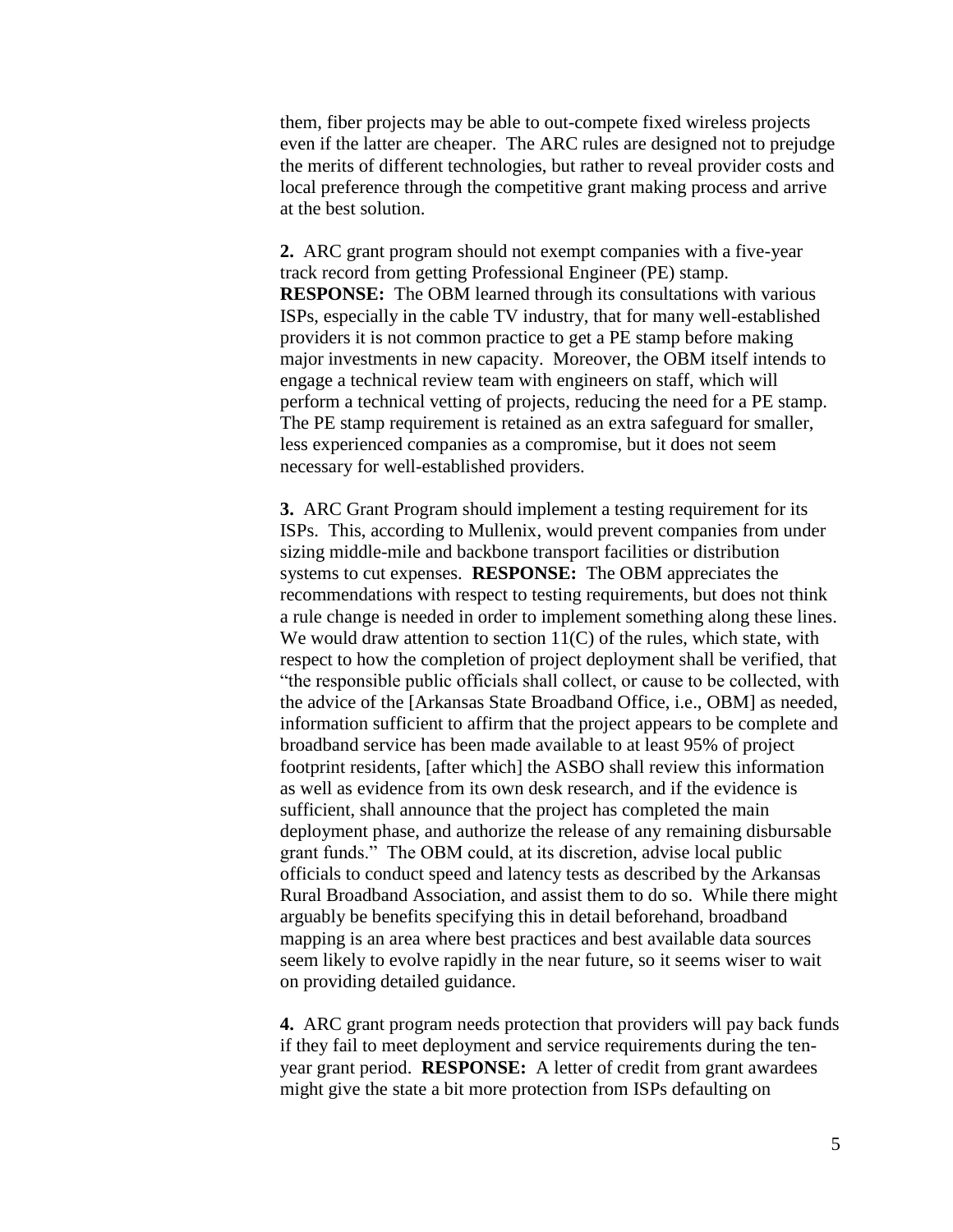penalties owed for non-compliance than the current rules provide. However, considerable safeguards against abuse of taxpayer money are already in place in the rules, including requirements for applicant ISPs to submit financial statements or alternative documentation, requirements for applicants to demonstrate the financial sustainability of projects, a need to persuade local public officials that applicant ISPs are worthy partners, arrangements to pay out grant funds only as reimbursement for verified deployment-related expenses, and withholding of 20% of grant funds until deployment is verified to be complete. The risk that providers will cease to provide a valued and needed broadband service after deployment is complete is relatively small in any case, since we will only approve projects for which the anticipated revenues from operation exceed the anticipated costs. Requiring a letter of credit would disproportionately burden and might even exclude less highly capitalized companies which, however, might be desirable partners for the state because of their technology and cost structure. If, in future, a letter of credit may be warranted, we will make the needed changes. But at the present time, we deem that existing safeguards are sufficient and an additional letter of credit is not needed.

**5.** ARC grant program should allow a period for providers to contest grant awards and verify their services. **RESPONSE:** The OBM recognizes the importance of protecting providers from being overbuilt using state broadband grant funds. But the rules deal with this problem in a different way, namely, by asking all the ISPs in the state to submit maps of their coverage areas before the grant application window opens, so that we can make served areas ineligible. At the present time, we deem that to allow grant awards also to be contested *ex post* would impose undue risk on grant applicants and discourage participation, and that the provisions already in the rules sufficiently address the underlying problem. The assumption can be revisited in future as the results of ARC funding rounds are observed.

**6.** ARC grant program should require each ISP to follow FCC requirements for annual broadband performance obligations and service rates. **RESPONSE:** FCC requirements with respect to broadband performance and pricing are complex, and the OBM does not have sufficient expertise in this area to assess their applicability to ARC grant awardees and then monitor their compliance with them. Also, since FCC rules may change over the duration of an ARC grant project, to impose such requirements on ARC grant awardees would create new risks for them, since the FCC might raise standards in a way that grant awardees could not comply with, without substantial new investments. The ARC program has set its own goals for service quality rather than outsourcing this to the FCC.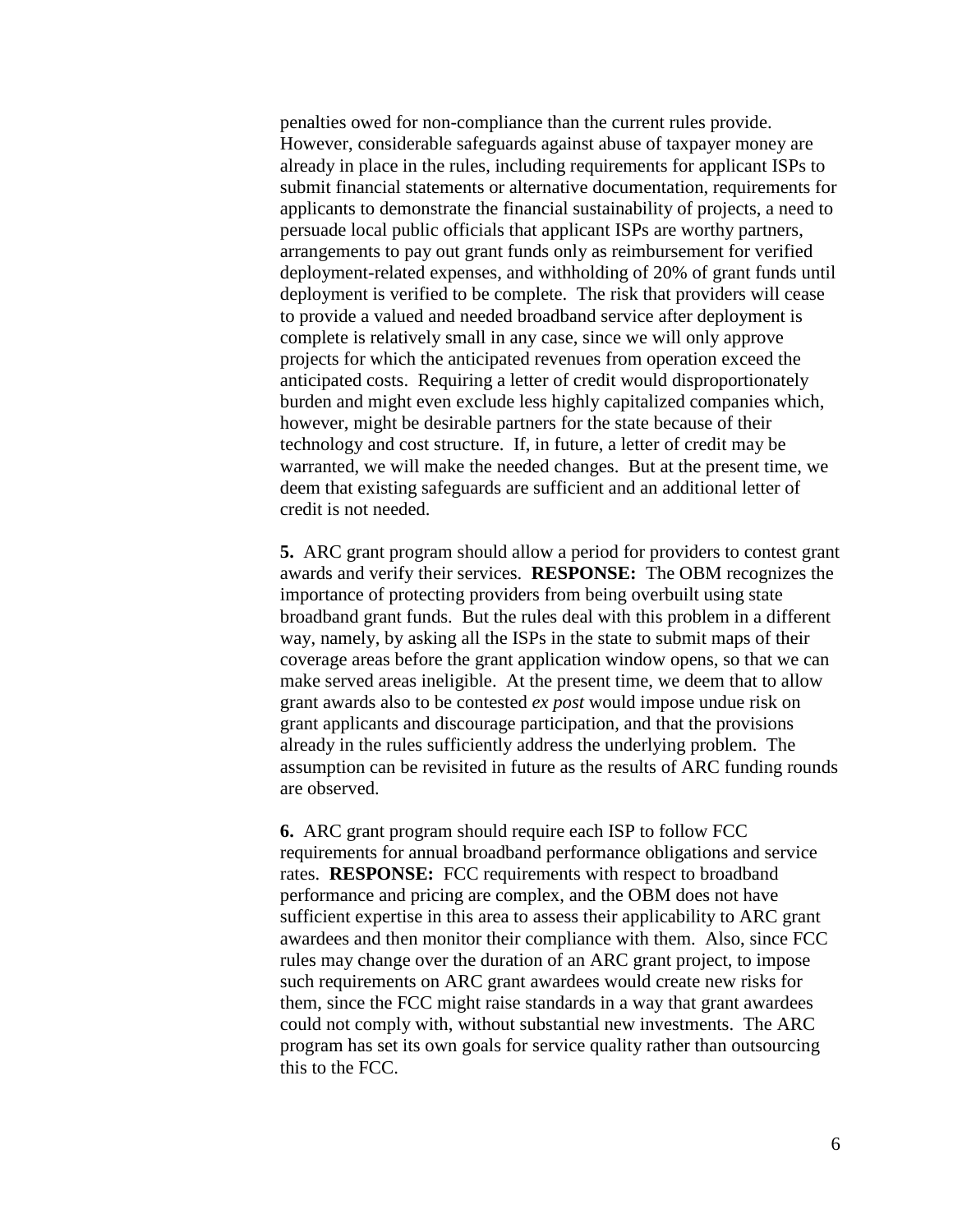Suba Desikan, an attorney with the Bureau of Legislative Research, asked the following questions and received the following responses:

**QUESTION 1:** Section 6 (AB) of the rules appears to contemplate a January 1, 2030 full project closure date. Section  $8(C)(2)$  appears to require an earlier November 2022 date of completion of project closure, deployment and establishment of service availability. Could you please clarify? **RESPONSE:** In the version of the rules that was posted online, section 8(C)2 erroneously contained the word "closure" where it should have said "completion." This has been corrected in the latest version. "Closure" is now consistently used to mean the date when the awardee ISP's service obligations will cease and the state will cease to monitor the project. Completion of deployment occurs when the ISP verifies that 95% of locations have been connected.

**QUESTION 2:** Section 8(C)(5) outlines penalties that ISPs must pay if broadband service ceases to meet standards earlier than January 1, 2030. **(a)** Some standards are contemplated in (h). Could there be additional standards which individual communities establish with ISPs? **RESPONSE:** No, not that Arkansas Rural Connect would enforce. **(b)** Could these standards be different for each project? (i.e., 25/3 for project A; 100/100 for project B) **RESPONSE:** No, not that Arkansas Rural Connect would enforce.

**(c)** Where and when in the process would standards be established? **RESPONSE:** They are established in the rules themselves, e.g., in section 4(6).

**(d)** How would this change if the FCC changes its definition of "highspeed internet"? **RESPONSE:** It would not change. Arkansas Rural Connect's performance standards will remain fixed.

**QUESTION 3:** Section 8(C)(5)(h) states that penalties can be triggered by sustained degradation of network performance due to intensive utilization. Could you please describe some scenarios which would constitute sustained degradation of network performance due to intensive utilization? **RESPONSE:** If a network built with Arkansas Rural Connect funds were utilized very intensively, congestion might cause speeds originally meeting the 25/3 standard to fall below that standard. **(a)** Specifically, would a situation where an area had an increase in utilization (either households, individuals or nature of utilization) resulting in decreased speeds, constitute a situation where an ISP may be subject to penalties? **RESPONSE:** Yes, that situation could trigger penalties within the period when grant obligations are in force.

**QUESTION 4:** In Section 9(G), what specific documents must the ISP send to the licensed Professional Engineer, and what must that engineer evaluate to determine whether plans are technically adequate?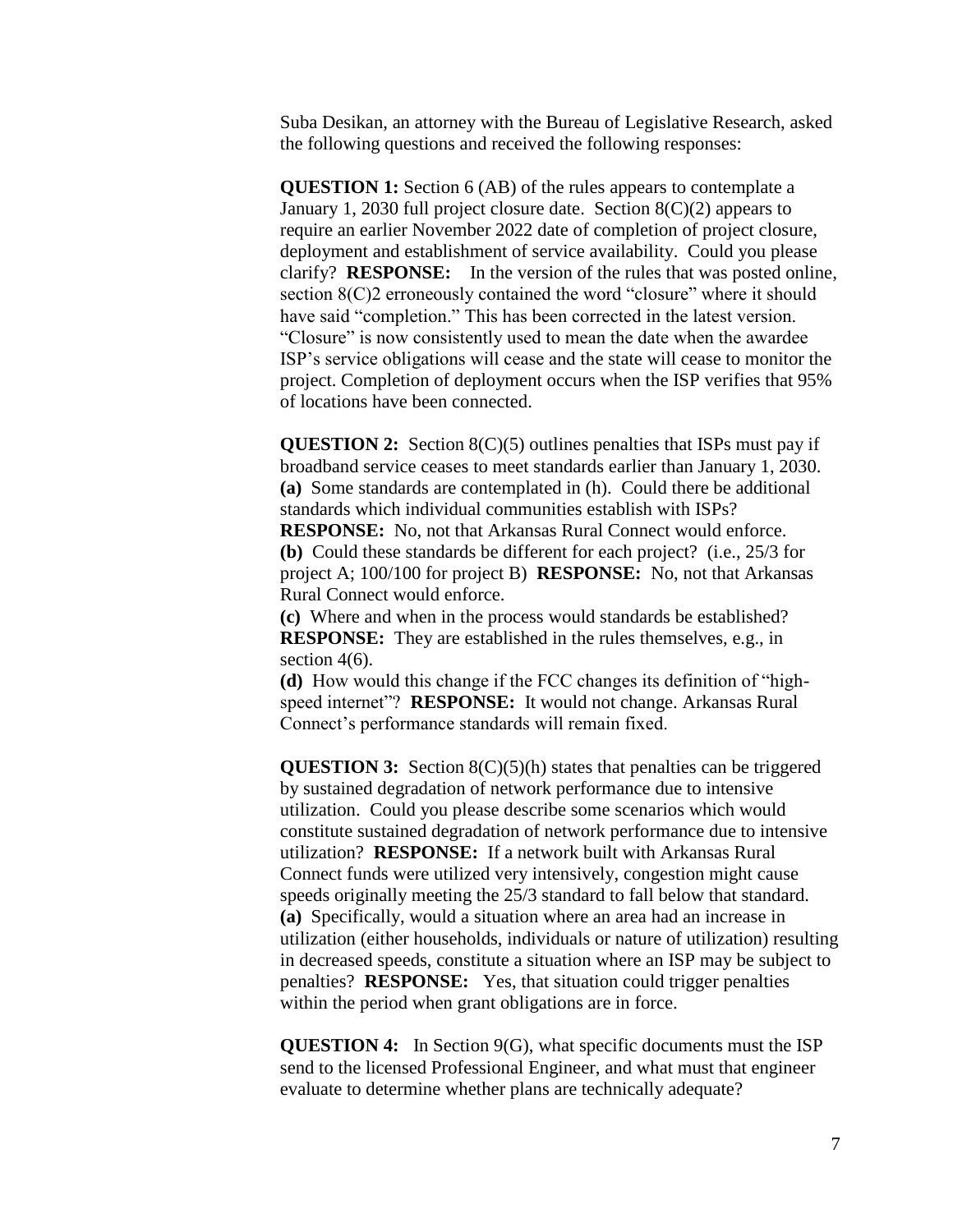**RESPONSE:** That is up to the Professional Engineer to decide. The ISP should provide whatever documents the Professional Engineer deems necessary in order to confirm the sufficiency of the plans to deliver the promised network performance.

**QUESTION 5:** What is the rationale for obtaining the PE stamp after approval of the grant, rather than before submission? **RESPONSE:** Getting a PE stamp is costly and may involve delays. To require it before submission would probably reduce ISP participation in Arkansas Rural Connect. By allowing the PE stamp to be obtained after the grant is awarded, using grant funds, we will encourage ISP participation while still getting a second opinion on projects originated by relatively new ISPs.

**QUESTION 6:** Could you please explain Section 10(C)?

**(a)** Specifically, what type scenarios does the agency anticipate will occur and what type of case by case adjustments would be made pursuant to 10(C)? **RESPONSE:** We do not know what the scenarios will be. But we want to remain flexible and let participants know that we are willing to make rule changes according to the APA should a proper scenario surface. **(b)** Would adjustments of this nature be made mid-project or prior to commencement of the project? **RESPONSE:** Both scenarios are possible.

**(c)** Could you please provide legal authorization for 10(C)? **RESPONSE:** We will not make any material changes to the rules without following the APA guidelines.

**(d)** Do you envision that 10(C) would allow the agency to change terms or definitions outlined in these rules without going through the promulgation process? **RESPONSE:** No. Section 10(C) is not an attempt to carve out an exception to the normal APA rule promulgation process. Rather, we are signaling to ISPs that if they see creative ways to use Arkansas Rural Connect jointly with federal programs, we want to find ways to make that work, within the due processes of state law.

**QUESTION 7:** Could you please define the term, "deployment?" **RESPONSE:** The physical installation of facilities that make it possible to provide broadband service, and related legal and marketing work necessary to achieve effective utilization of such facilities. See Section 11(D).

**QUESTION 8:** Section 11(F) states, "after the completion of deployment until project closure…"

**(a)** When is deployment deemed complete? **RESPONSE:** When 95% of locations in the project footprint have access to broadband service. See Sections 11(D) and 6(F). At present, we are working on an internal policy that will require a grant closeout and review from either a Professional Engineer certified in Arkansas or an engineer from UAMS Institute of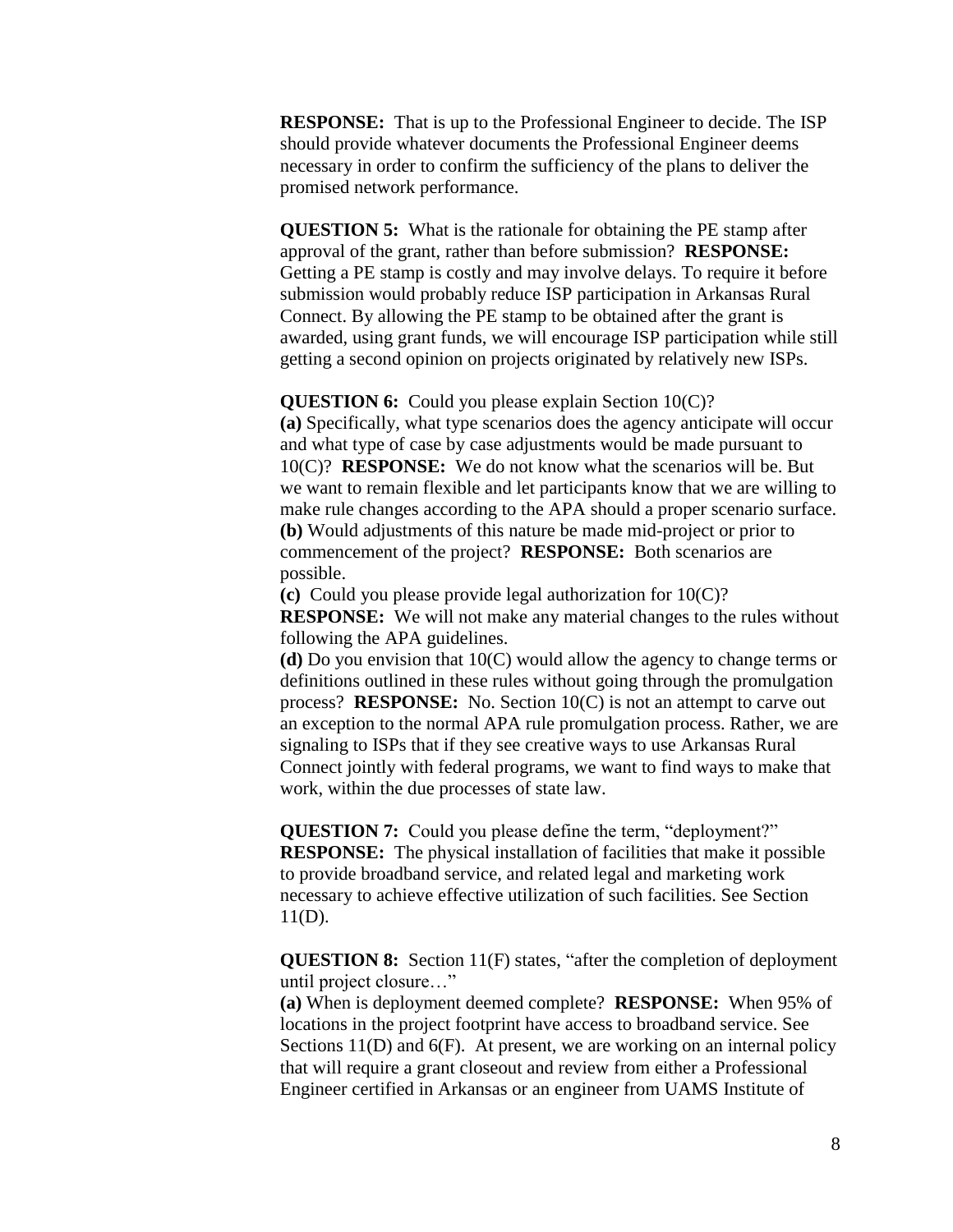Digital Health and Innovation (IDHI). This review will confirm the build has been completed; that the design and installation conforms to all applicable federal, state, and local requirements and standard engineering practice; and that the installed infrastructure will provide the service levels stated in the application.

**(b)** What ISP activities are contemplated between deployment and closure? **RESPONSE:** Provision of broadband service on demand to residents of the project footprint.

**QUESTION 9:** What is the process for closing a project following deployment? How and by whom is the closure date determined? **RESPONSE:** For the process by which completion of deployment is certified, see the answer to question  $8(a)$ . The word "closure" is used in the rules to refer to the termination of grant obligations and project monitoring. This normally occurs on January 1, 2030, as stated in Section  $6(AB)$ . Also see section 11(J).

The proposed effective date is pending legislative review and approval.

**FINANCIAL IMPACT:** The agency indicated that the proposed rules do not have a financial impact.

**LEGAL AUTHORIZATION:** Pursuant to Act 198 of 2019, sponsored by Senator Breanne Davis, after reasonable notice to the public, a government entity may, on its own or in partnership with a private entity, apply for funding under a program for grants or loans to be used for the construction, acquisition, or leasing of facilities, land or buildings used to deploy broadband services in unserved areas, as defined under the terms of the granting or lending program, and if the funding is awarded, then provide directly or indirectly, voice, data, broadband, video, or wireless telecommunications services to the public in the unserved area. *See* Act 198 of 2019 § 3, codified as Ark. Code Ann. § 23-17-409(b)(5).

The Arkansas Economic Development Commission has authority to administer grants, loans, cooperative agreements, tax credits, guaranties and other incentives, memoranda of understanding, and conveyances to assist with economic development in the state. *See* Ark. Code Ann. § 15- 4-209(a)(1). Additionally, AEDC has authority to promulgate rules necessary to implement the programs and services offered by the commission. *See* Ark. Code Ann. § 15-4-209(b)(5).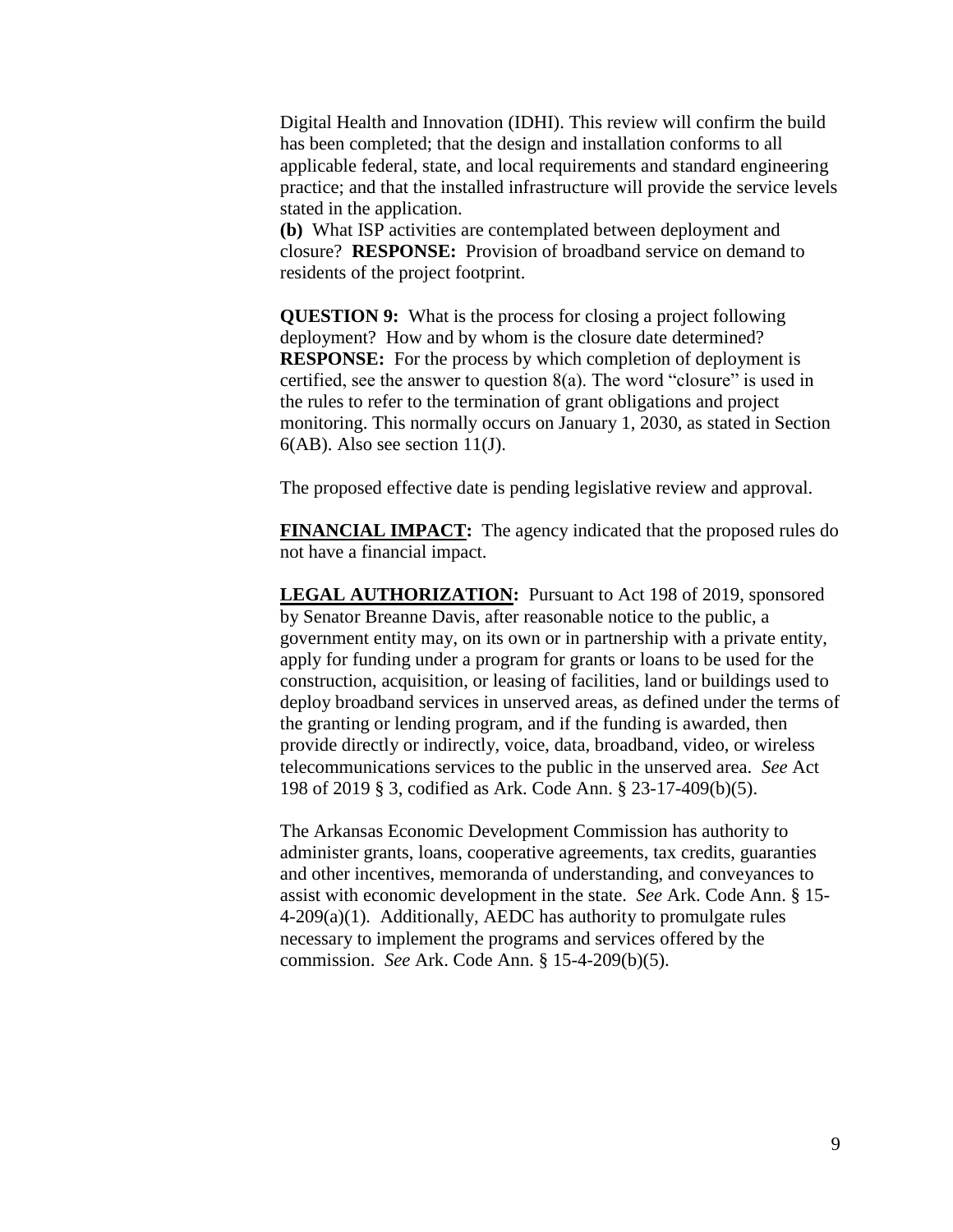# **2. DEPARTMENT OF EDUCATION, DIVISION OF ELEMENTARY AND SECONDARY EDUCATION**

## **a. SUBJECT: DESE Rules Governing the Right to Read Act**

**DESCRIPTION:** The Rules Governing the Right to Read Act are new rules and are promulgated to satisfy the requirements of Ark. Code Ann. § 6-17-429, which requires the Arkansas Division of Elementary and Secondary Education to write rules to implement the Right to Read Act.

Consistent with the Right to Read Act, Sections 3.00 and 4.00 of these rules require professional development in scientific reading instruction and require that all educators obtain either a proficiency or awareness credential in the knowledge and practices of scientific reading instruction by the beginning of the 2021-2022 school year.

Sections 5.00 and 6.00 of the rules explain which educators must obtain a proficiency credential and which educators must obtain an awareness credential and outlines the process for completing the credentials.

Section 7.00 outlines how the Division will identify an approved list of materials, resources, and curriculum programs for districts that are supported by the science of reading and based on instruction that is explicit, systematic, cumulative, and diagnostic. Section 7.00 also outlines the process for obtaining approval of an alternative curriculum program.

Section 8.00 of the rules contains the requirements for educator preparation programs to comply with the Right to Read Act.

Section 9.00 of the rules explains the Division's mechanisms for enforcement of the Right to Read Act.

The following changes were made after the public comment period:

• Section 2.03 is changed from "public school" to "public school district."

• Section 3.03 is changed to add accidentally omitted language from Ark. Code Ann. § 6-16-2914(b)(1)(B), as amended by Act 83 of 2019.

• Section 5.02.2.1 is changed to remove the formal name of the exam and replace with "pass a stand alone reading assessment approved by the State Board of Education."

• Section 8.03 is changed to add accidentally omitted language from Ark. Code Ann. § 6-17-429(e), as amended by Act 83 of 2019.

• Section 9.03 changed for clarity.

**PUBLIC COMMENT:** A public hearing was held on October 24, 2019. The public comment period expired on November 1, 2019. Due to the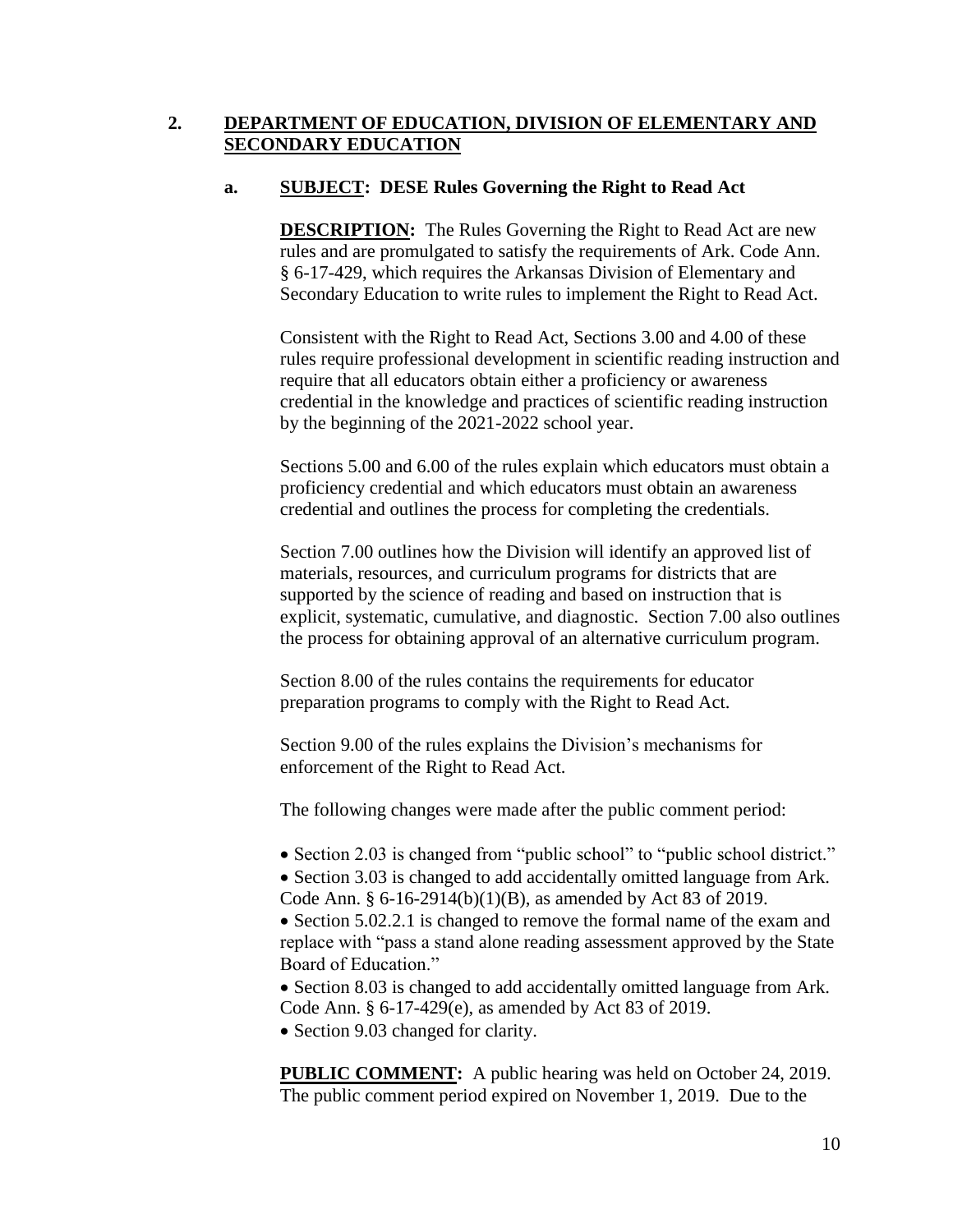belatedness in the issuance of a Commissioner's Memo, a second public hearing was held on November 21, 2019, and the public comment period was extended until December 3, 2019. The Division provided the following summary of the comments that it received and its responses thereto:

## **Commenter Name: Lucas Harder, Arkansas School Boards Association**

**Comment (1):** Section 2.03: As "public school" is never used in these Rules, I believe that this was intended to be "public school district" instead.

**Division Response:** Comment considered. Non-substantive change made.

**Comment (2):** Section 4.03: I would recommend changing "eFinance" to "the Statewide Information System" to more closely match the language in Section 10.01 of the Rules Governing Data Reporting. **Division Response:** Comment considered. No change made.

**Comment (3):** Section 7.06.1.3: There is a "the" missing from between "of" and "alternative."

**Division Response:** Comment considered. Non-substantive change made.

**Comment (4):** Section 7.06.2: As there is not a 7.07.1, I believe that this was intended to reference 7.06.1.

**Division Response:** Comment considered. Non-substantive change made.

**Comment (5):** Section 7.06.3: As there is not a 7.07.1, I believe that this was intended to reference 7.06.1.

**Division Response:** Comment considered. Non-substantive change made.

**Comment (6):** Section 9.01: There appears to be a "that" missing from between "district" and "violates."

**Division Response:** Comment considered. Non-substantive change made.

**Comment (7):** Section 9.01.1: I would recommend changing "eFinance" to "the Statewide Information System" to more closely match the language in Section 10.01 of the Rules Governing Data Reporting. **Division Response:** Comment considered. No change made.

**Commenter Name: Brandie Williams, Trumann School District (12/3/19)**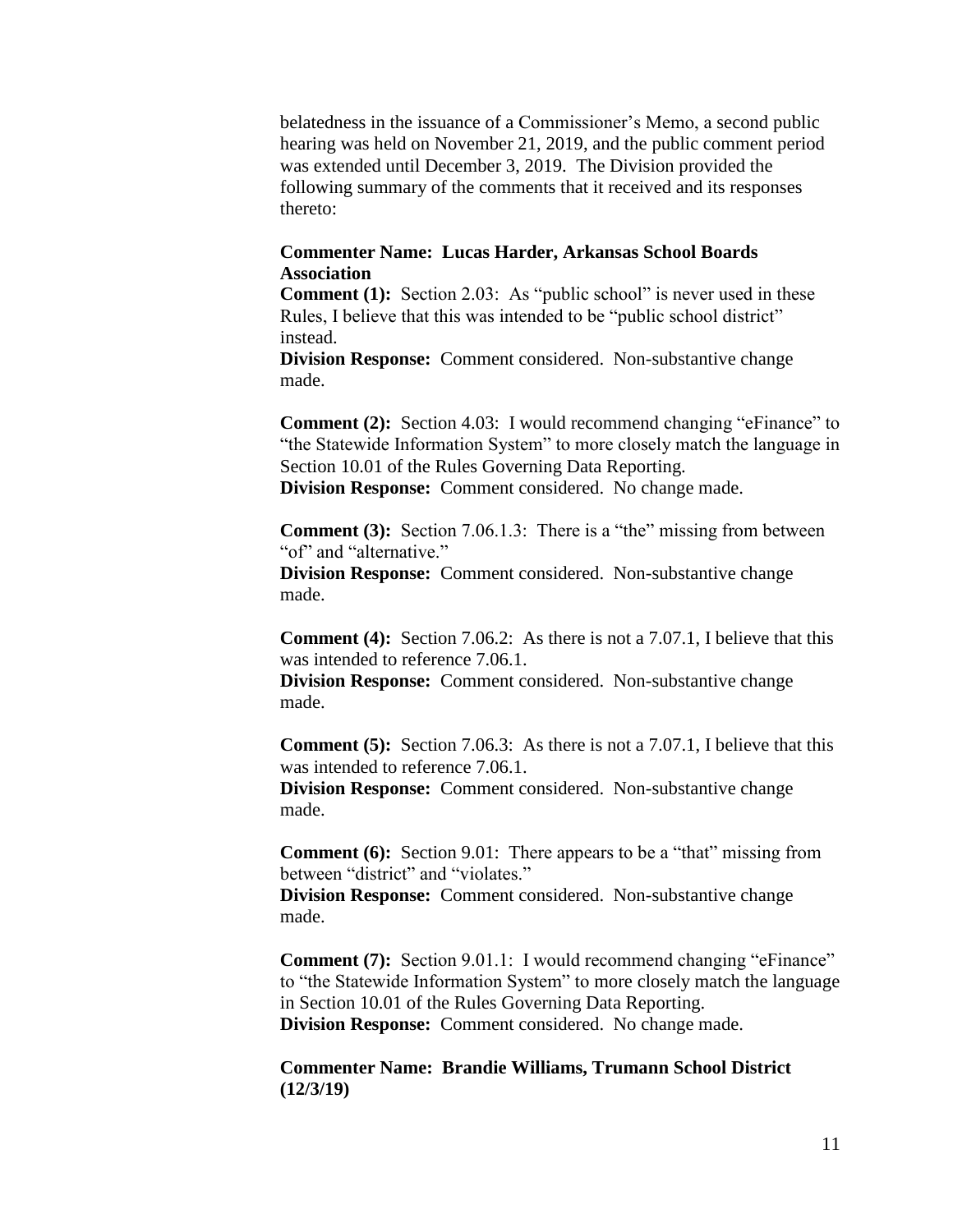**Comment (1):** I have concerns about the rules not addressing the possibility of an exception being needed for teachers to complete their RISE proficiency or awareness by the 2021 date. In our district, we are diligently monitoring this process to work to ensure all of our teachers are working towards these goals. But currently, we have a teacher on a maternity leave who has missed some of the training. We have 3 long term substitute teachers filling 2 special education and 1 general education positions. We are working to fill these positions, but if/when we find these teachers, they will most likely be starting the process late in the timeline. I feel that we must be realistic in providing some extensions for special circumstances.

**Division Response:** Comment considered. The Right to Read Act does not provide for an extension or exception. No change made.

**Comment (2):** I also believe that only allowing 1 year to meet the proficiency or awareness goal after 2021 is unrealistic for many new teachers. There is no exception in the rules for this need. **Division Response:** Comment considered. The Right to Read Act does not provide for an extension or exception. No change made.

**Comment (3):** My other concern is the lack of criteria established for approval of literacy curriculum(s) that align to the Science of Reading. Evaluating curriculums takes months (minimally), if not years to complete. This is a massive task. Not having established criteria for the review process and/or explicit criteria for those who will be evaluating the curriculums seems to compromise the results of this process. **Division Response:** Comment considered. There are two phases of applications for vendors. Both Phase I and Phase II applications describe the criteria, cite the research, and release the scoring rubrics. No change made.

Rebecca Miller-Rice, an attorney with the Bureau of Legislative Research, asked the following questions:

(1) Throughout the rules, I noticed that "public school district" is solely referenced when the statutes on which the sections appear based refer to "public school district" and "open enrollment public charter school." I see a definition for "public school"; is this definition intended to cover the term "public school district" as well, so as to include open enrollment public charter schools? **RESPONSE:** Yes, rather than type "public school district and open enrollment public charter school" each time, we defined "public school" to include traditional, open-enrollment, and district conversion schools.

(2) Section 3.02.1 – This section of the rules, which appears to be premised on Ark. Code Ann.  $\S 6-17-429(c)(1)(A)$ , as amended by Act 83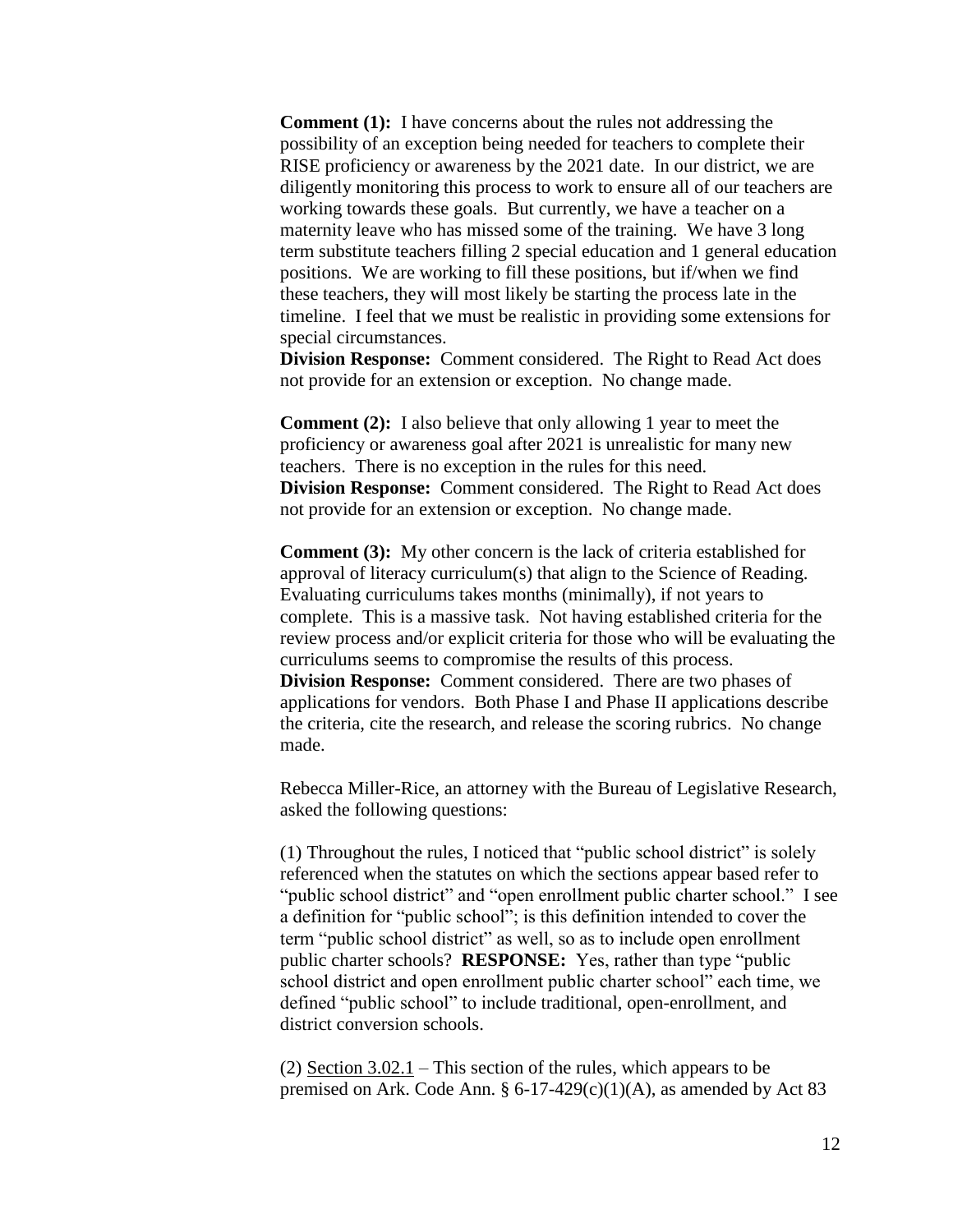of 2019, § 3, appears to limit only those teachers licensed at the elementary level in K-6 "teaching math, science, social studies, or English language arts" as being required to obtain professional development for one of the prescribed pathways to obtaining a proficiency credential. The statute, however, appears to require such professional development for "teachers licensed at the elementary level in kindergarten through grade six." Is there a reason the Division is limiting the requirement for professional development to only those K-6 teachers teaching the subjects set forth in the rule rather than requiring it for all K-6 teachers licensed at the elementary level as set forth in the statute? **RESPONSE:** Yes. K-6 licensure only applies to math, science, social studies, and English language arts. Those teaching K-6 PE, art, music, etc. will hold a K-12 license in that particular area.

(3) Section 3.03 – It appears that this section is premised on Ark. Code Ann. § 6-15-2914(b)(1)(B), as amended by Act 83, § 2. Should the literacy plan also include a "curriculum program," as well as the professional development program, as referenced in the statute? **RESPONSE:** Yes, it should. That was an accidental omission. Section 3.03 is changed to read "school-level improvement plan that shall include without limitation a curriculum program and a professional development plan that is…"

(4) Section 4.01 – Along the same lines as question (2) above, is there a reason the Division is only requiring the demonstration of proficiency of elementary teachers in K-6 "teaching math, science, social studies, or English language arts," special education teachers, ELL teachers in K-6, and reading specialists, when the statute on which the rule appears based, Ark. Code Ann. §  $6-17-429(d)(1)(A)$ , provides that "[a]ll teachers employed in a teaching position that requires an elementary education (K-6) license or special education (K-12) license" shall demonstrate proficiency? **RESPONSE:** Yes. K-6 licensure only applies to math, science, social studies, and English language arts. Those teaching K-6 PE, art, music, etc. will hold a K-12 license in that particular area.

(5) Section 4.03 – Is the reference to "eFinance" correct? **RESPONSE:** Yes.

(6) Section 4.04 – This section of the rules appears to require anyone who renews a license after December 31, 2021, to have an awareness credential; however, shouldn't elementary educators (K-6), special education educators  $(K-12)$ , and reading specialists  $(K-12)$  have a proficiency credential to renew? **RESPONSE:** To renew his or her license, the educator must at least have an awareness credential. In order to teach in an elementary position or special education position, the educator must have a proficiency credential.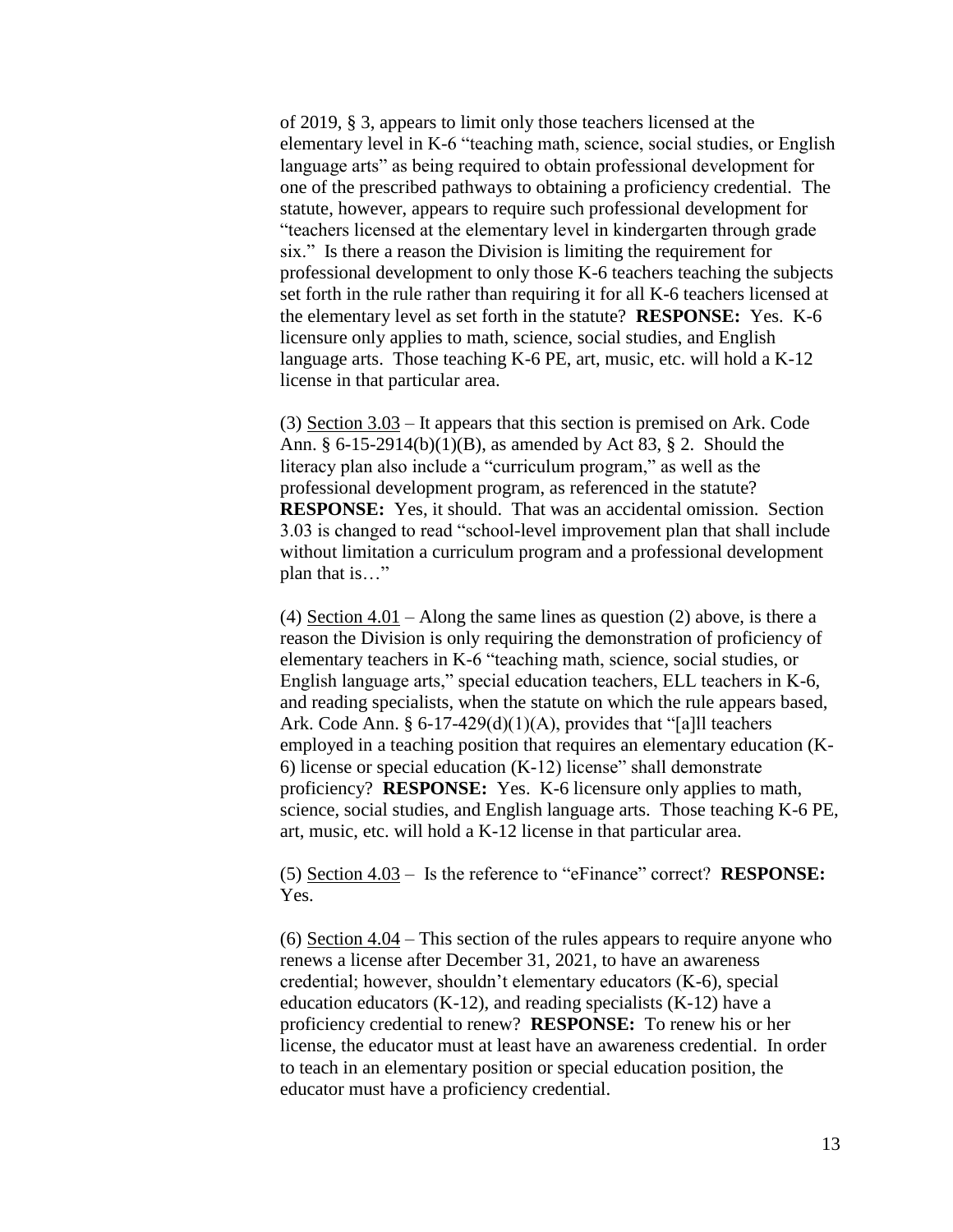(7) Section 7.06.2 – Should the reference for the alternative curriculum program be to "7.06.1" rather than "7.07.1"? **RESPONSE:** Yes, the change has been made.

(8) Section 7.06.3 – Along the same lines as question (7), should the reference to requests for approval be to "7.06.1" rather than "7.07.1"? **RESPONSE:** Yes, the change has been made.

(9) Section 8.01.1 – This section of the rules appears to be premised on Ark. Code Ann.  $\S 6-17-429(b)(1)(A)(i)$ . Is there a reason the Division has added the language "leading to Elementary (K-6) or Special Education (K-12) licensure" to that in the statute? **RESPONSE:** Although Ark. Code Ann. 6-17-429(b)(1)(A)(i) says "a person who completes a state-approved educator preparation program," Ark. Code Ann. 6-17-429(b)(1)(B) stated that a person who completes a state-approved educator preparation program "other than a teacher of elementary education program shall demonstrate an awareness of the best practices." Therefore, we interpret it to mean that only those seeking licensure in elementary licensure (K-6) must be proficient. K-6 licensure only applies to math, science, social studies, and English language arts. Those teaching K-6 PE, art, music, etc. will hold a K-12 license in that particular area. Given that the law also requires K-12 special education educators to be proficient, we have included that too.

(10) Section 8.01.2 – This section of the rules appears to be premised on Ark. Code Ann.  $\S 6-17-429(b)(1)(A)(ii)$ . Is there a reason the Division has added the language "Elementary (K-6) or Special Education (K-12)" to that in the statute? **RESPONSE:** See reasoning above in #9.

(11) Section 8.02 – Should the reference be to a state-approved "educator" preparation program, as used in Ark. Code Ann. § 6-17-429(b)(1)(B), rather than "education" preparation program? **RESPONSE:** Yes, the change has been made.

(12) Section 8.02 – Is there a reason the language of the rule differs from that in Ark. Code Ann.  $\S 6-17-429(b)(1)(B)$  of "other than a teacher of elementary education program"? **RESPONSE:** See reasoning above in #9.

(13) Section 8.03 – If this section is premised on Ark. Code Ann. § 6-17- 429(e), as amended by Act 83, § 4, should "[a] provider of a" also include "graduate program, or alternative preparation program," as used in the statute? **RESPONSE:** Yes, the change has been made.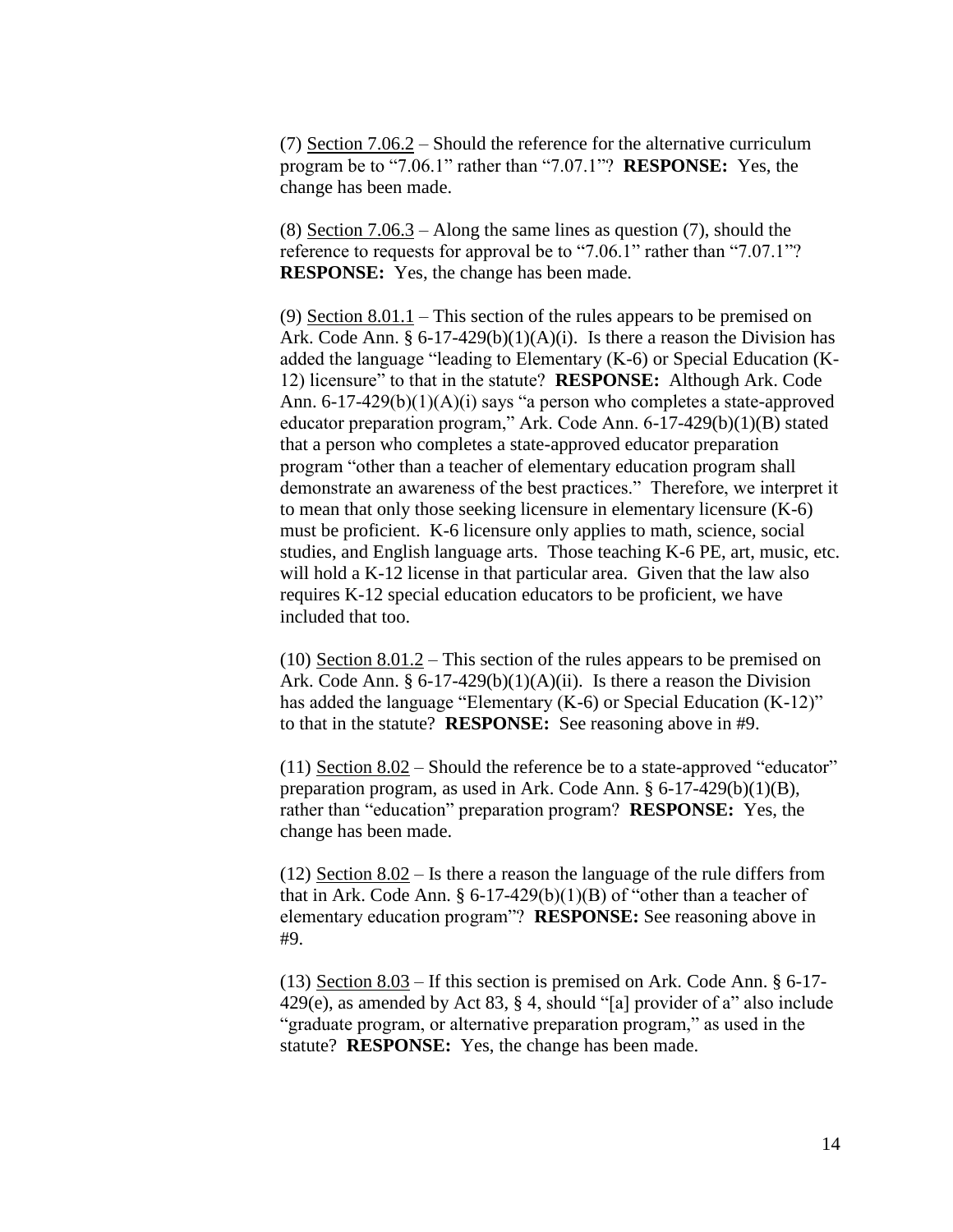(14) Section  $9.01.1 -$  Is the reference to "eFinance" correct? **RESPONSE:** Yes.

(15) Section 9.03 – If the section is based on Ark. Code Ann. § 6-17-  $429(i)(2)$ , as amended by Act 83, § 4, should noncompliance with Ark. Code Ann. § 6-17-429 also subject a provider to penalties? **RESPONSE:** The language has been changed from "that does not comply with the requirements of these Rules" to "does not comply with the requirements of the Right to Read Act, codified in Ark. Code Ann. 6-17-429, or these Rules, or both,…" to clarify.

The proposed effective date is pending legislative review and approval.

**FINANCIAL IMPACT:** The agency states that the proposed rules have no financial impact.

**LEGAL AUTHORIZATION:** Pursuant to Arkansas Code Annotated § 6-17-429(j)(2), the Division of Elementary and Secondary Education shall promulgate rules to implement the statute, which concerns the Right to Read Act. The proposed rule implements Act 83 of 2019, sponsored by Senator Jane English, which required school-level improvement, professional development, curriculum, and graduate studies plans to be in accordance with the science of reading, and Act 1063 of 2017, sponsored by Senator Joyce Elliott, which created the Right to Read Act.

### **b. SUBJECT: DESE Rules Governing Eye and Vision Screening, Sections 1.0, 2.0, and 11.0**

**DESCRIPTION:** The Division of Elementary and Secondary Education proposes changes to Sections 1.0, 2.0, and 11.0 of the Rules Governing Eye and Vision Screening Report in Arkansas Public Schools. The proposed rules incorporate Act 757 of 2019, § 38, which changes the frequency of reporting by the Commission on Eye and Vision Care of School-Age Children and the Division of Elementary and Secondary Education from "two (2) times per year" to "annually." *See* Section 11.0. Reporting is to the Governor, Legislative Council, and House/Senate Interim Committees on Public Health, Welfare, and Labor. The following de-identified data are to be included in the report: number of students screened, number re-screened, number who did not receive an eye and vision screening, number referred for a comprehensive eye examination, and results of the comprehensive eye exam as either normal or treatment required.

Sections 1.0 and 2.0 change "Arkansas Department of Education" to "Division of Elementary and Secondary Education" (which change will be made throughout the rules at a later date), and contain editorial changes.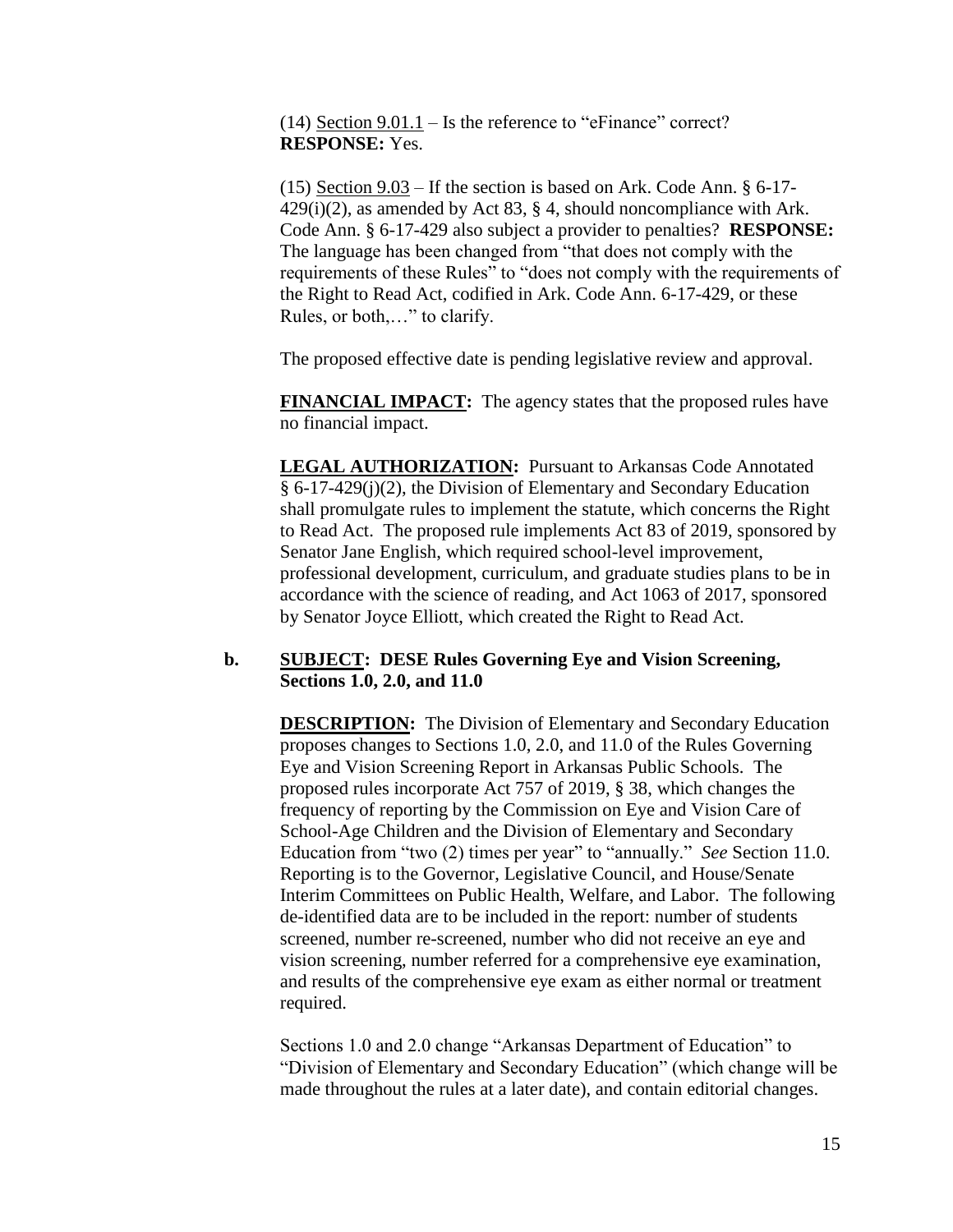Post-public comment changes were made to correct the applicable regulatory authority, changing it from § 6-15-1501 et seq. to § 6-18-1501 et seq., and to change section "6.0" of the Rules to "11.0." Also, until the rules are updated throughout, "Department of Education" will not be changed to "Division of Elementary and Secondary Education," as that change cannot be made when only three sections of the rules are being amended.

**PUBLIC COMMENT:** A public hearing was held on November 18, 2019. The public comment period expired on December 3, 2019. No comments were received from the public.

Rebecca Miller-Rice, an attorney with the Bureau of Legislative Research, asked the following questions:

(1) Section 2.00 – Should the reference to the authority for the rules be to Ark. Code Ann. § "6-18-1501 et seq." rather than "6-15-1501," which concerns "Comprehensive Plan for Consistency and Rigor in Course Work"? **RESPONSE:** Yes, you are correct that Section 2.00 should read 6-18-1501 et seq. instead of 6-15-1501. Comment considered. Nonsubstantive change made.

(2) It looks like from the summary provided in your rule packet that changes will be made throughout the rule changing "Department of" to "Division of Elementary and Secondary." Is that correct? If so, can you please send me a complete mark-up of the rules showing all changes? **RESPONSE:** Current plans are to propose more in-depth revisions to these rules at a later date. The current limited amendment is to ensure compliance with Act 517 of 2019; the limited amendment of Section 11 was necessitated by the passage of Act 757 of 2019, § 38, which changed the frequency of reporting from twice per year to annually.

The proposed effective date is pending legislative review and approval.

**FINANCIAL IMPACT:** The agency states that the amended rules have no financial impact.

**LEGAL AUTHORIZATION:** Pursuant to Arkansas Code Annotated § 6-18-1504, the Division of Elementary and Secondary Education, in conjunction with the Arkansas Commission on Eye and Vision Care of School-Age Children, shall adopt rules that establish standards for training school nurses to perform eye and vision screenings. The proposed changes to the rules include revisions made in light of Act 757 of 2019, sponsored by Representative Bruce Cozart, which amended and updated various provisions of the Arkansas Code concerning public education.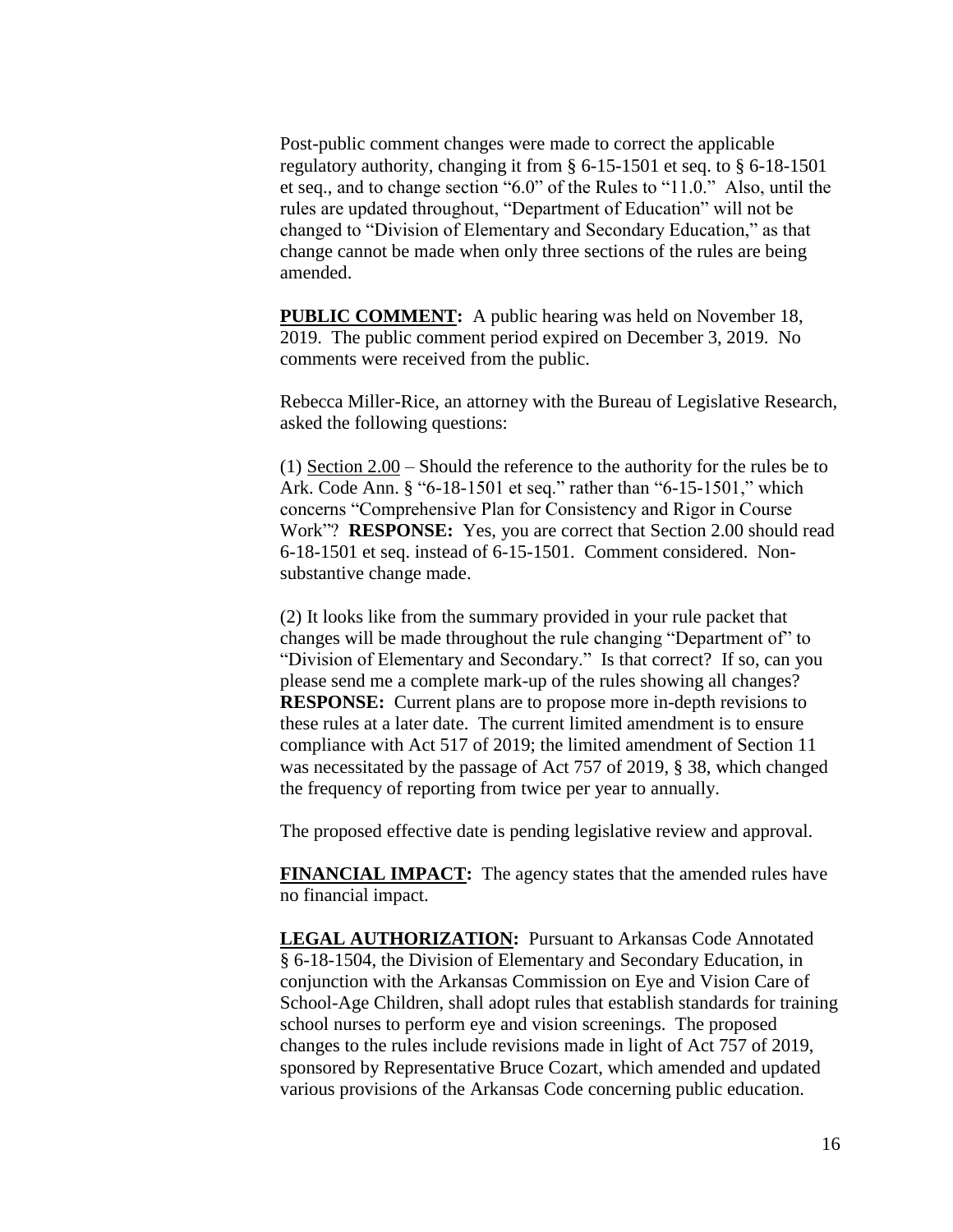### **c. SUBJECT: DESE Rules Governing Public Charter Schools**

**DESCRIPTION:** The Division of Elementary and Secondary Education proposes amendments to its Rules Governing Public Charter Schools. The amendments include:

• Title changed to reflect the change in name of the Division of Elementary and Secondary Education from the Arkansas Department of Education. Throughout, changes are made to reflect the change in name of the Division of Elementary and Secondary Education from the Arkansas Department of Education. Stylistic changes are also made throughout.

 Sections 3.05 and 3.22 are changed to incorporate provisions of Act 933 of 2017.

• Sections 3.09 and 3.12 are added for clarity.

• Sections 4.03.1, 4.03.3, and 6.24 are changed to incorporate provisions of Act 761 of 2019, and Sections 6.25, 9.01.9, and 9.01.10 are added for the same purpose.

• Sections 4.06.2.2, 6.04.2.2, 6.04.2.3, 6.05.1.2.2, and 6.14.2.1 are changed to incorporate provisions of Act 930 of 2017 and Act 757 of 2019.

• Sections 5.06.3.1 through 5.06.3.3, as well as Sections 6.23.3.1 through 6.23.3.3, were added to clarify the hearing procedure.

• Section 5.08 was added to provide clarity on how a district conversion public charter school may voluntarily surrender its charter.

• Sections 6.01.6.5, 6.07.1.14.2.1, 6.10, 6.17.2, 6.17.4.1, and 6.17.5 are changed to incorporate provisions of Act 933 of 2017.

• Section 6.07.1.6.3 is changed to incorporate provisions of Act 990 of 2017.

• Section 6.11.2 is added to incorporate provisions of Act 641 of 2019.

• Section 6.27 is added to incorporate provisions of Act 542 of 2017.

• Section 7.00 is added to incorporate provisions of Act 742 of 2017.

• Sections 8.01.2, 8.04.1, and 8.05.6 are added to ensure protection of public funds and property in the event of a revocation due to misuse, fraud, or theft of public funds.

• Section 8.02.2 is added to incorporate provisions of Act 933 of 2017.

• Sections 8.03.4.1 and 8.03.4.2 are added to clarify how property is redistributed upon revocation of an open-enrollment charter school.

• Section 8.04.2 is added to incorporate provisions of Act 933 of 2017.

• Sections 8.04.4 through 8.04.6 are added to clarify how a vendor may file a claim for payment after a charter is revoked and to incorporate provisions of Act 933 of 2017.

• Section 9.02.1 is changed to incorporate provisions of Act 462 of 2017.

• Section 11.01.8.2.1 is added to incorporate provisions of Act 960 of 2019.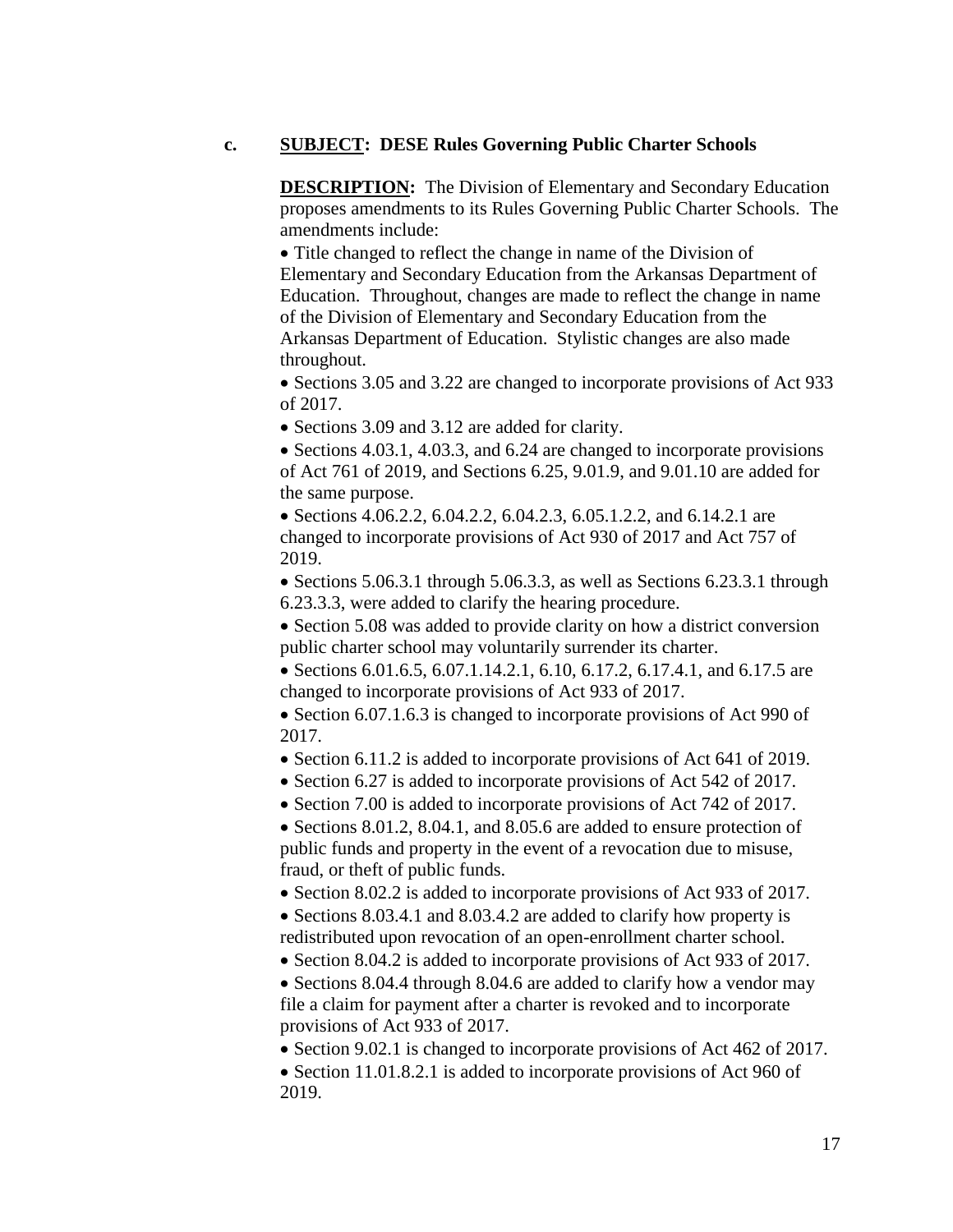Changes made after the public comment period include:

• Section 3.10 added to define "Commissioner" as the Commissioner of Elementary and Secondary Education and "Commissioner of Education" changed to "Commissioner" throughout.

- "National School Lunch" changed to "Enhanced Student Achievement" throughout in accordance with Act 1083 of 2019.
- Section 6.17.11 deleted in accordance with Act 542 of 2017.
- Grammatical and stylistic changes made throughout.

**PUBLIC COMMENT:** A public hearing was held on December 9, 2019. The public comment period expired on December 17, 2019. The Division provided the following summary of the comments that it received and its responses thereto:

## **Commenter Name: Lucas Harder, Arkansas School Boards Association**

**Comment (1):** Section 3.00: I recommend adding a definition for "Commissioner" so that all places in the existing Rule that refer to the "Commissioner of Education" can be shortened. If added, all of my comments regarding the change to "Commissioner of Elementary and Secondary Education" from Act 910 can be ignored.

**Division Response:** Comment considered. Non-substantive change made.

**Comment (2):** Section 3.146: The citation to 10.03 should be changed to 11.03.

**Division Response:** Comment considered. Non-substantive change made.

**Comment (3):** In various sections: In accordance with Act 910, "Commissioner of Education" should be changed to "Commissioner of Elementary and Secondary Education."

**Division Response:** Comment considered. Throughout "Commissioner of Education" is changed to "Commissioner." Non-substantive change made.

**Comment (4):** Sections 4.05.2 and 4.06.1.2: The word "Education" appears to be missing from between "Disabilities" and "Act." **Division Response:** Comment considered. Non-substantive change made.

**Comment (5):** Section 5.01.2.2: The citation to 6-15-429 should be changed to 6-15-2915 or 2916.

**Division Response:** Comment considered. Changed to Ark. Code Ann. § 6-15-2915. Non-substantive change made.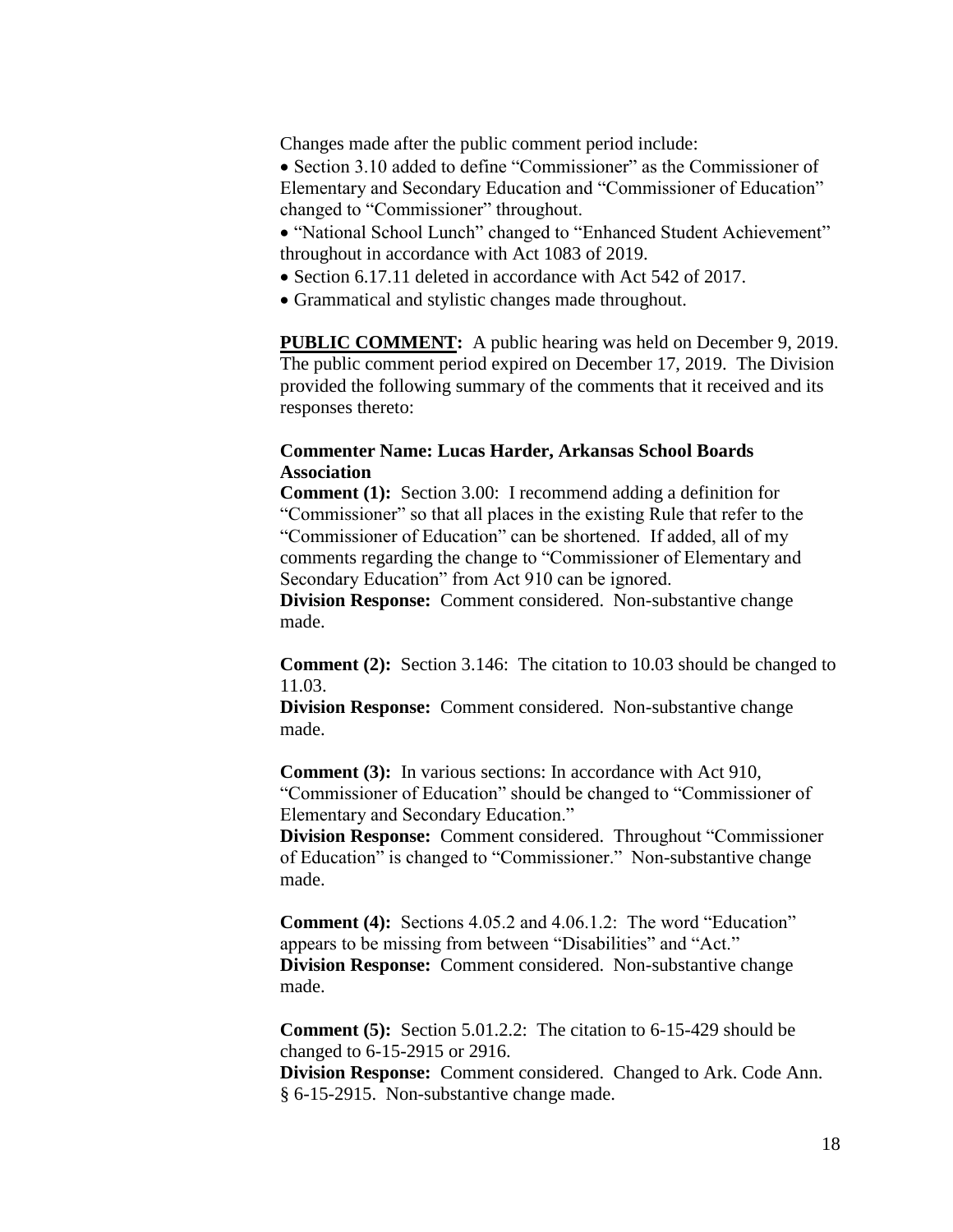**Comment (6):** Section 5.01.3.7: I would recommend removing "and regulations" in accordance with Act 315.

**Division Response:** Comment considered. Non-substantive change made.

**Comment (7):** Section 5.06.2: There is a "the" missing from between "chair of" and "authorizing body."

**Division Response:** Comment considered. Non-substantive change made.

**Comment (8):** Section 5.07.3: There is an unnecessary "for" between "authorizer" and "regarding."

**Division Response:** Comment considered. Non-substantive change made.

**Comment (9):** 6.00 note: The citation to 10.00 should be changed to 11.00.

**Division Response:** Comment considered. Non-substantive change made.

**Comment (10):** Section 6.01.6.5: The "in" between "within" and "the" is unnecessary.

**Division Response:** Comment considered. Non-substantive change made.

**Comment (11):** 6.07.1.14.3.2: There is a comma missing from between "1972" and "and."

**Division Response:** Comment considered. Non-substantive change made.

**Comment (12):** Section 6.10: The "regular session" needs to be pluralized.

**Division Response:** Comment considered. Non-substantive change made.

**Comment (13):** 6.10.2: There is a comma missing after "limitation." **Division Response:** Comment considered. Non-substantive change made.

**Comment (14):** Section 6.13.4: "Division of Legislative Audit" should be changed to "Arkansas Legislative Audit." **Division Response:** Comment considered. Non-substantive change made.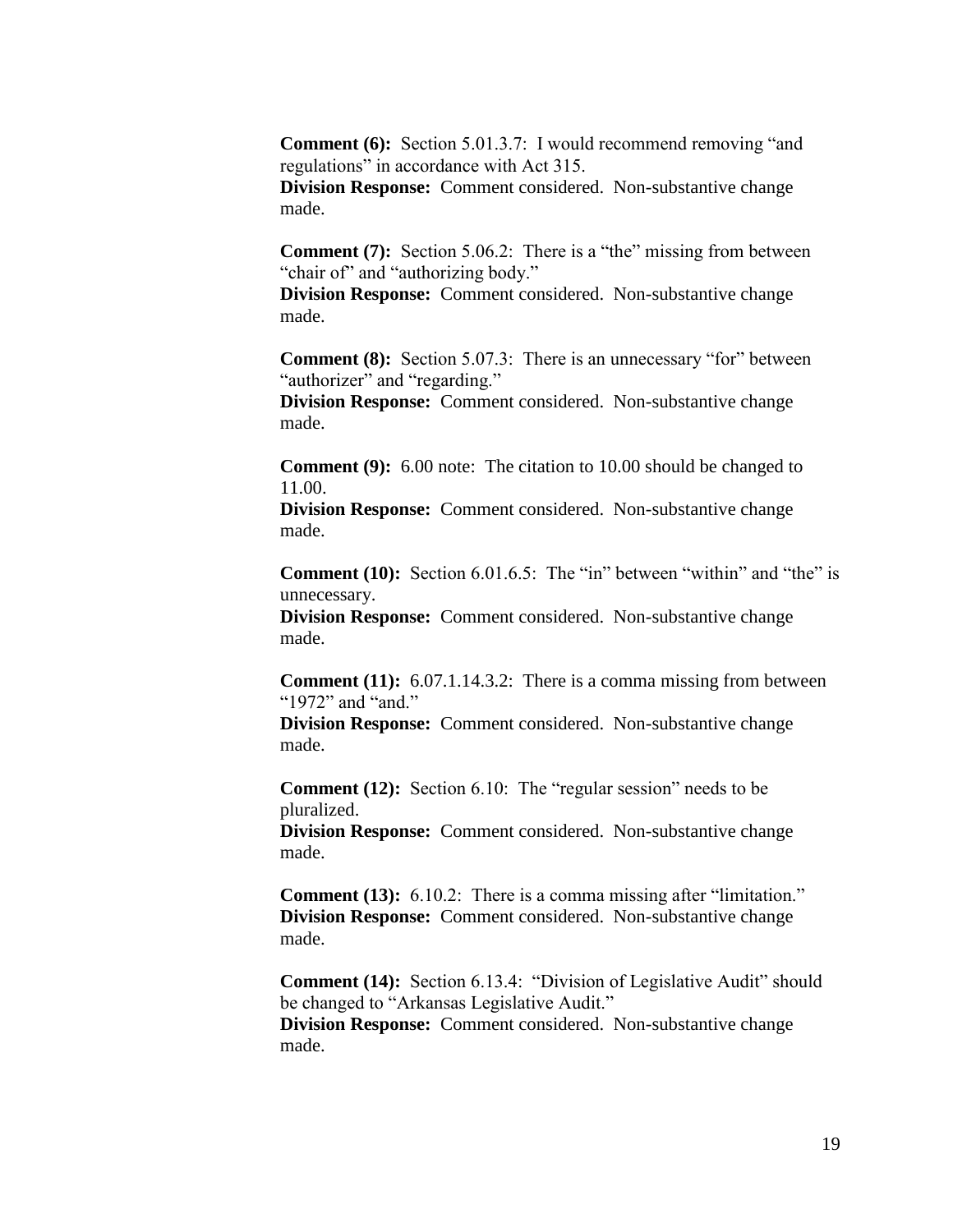**Comment (15):** Various sections: "National School Lunch" should be changed to "Enhanced Student Achievement." **Division Response:** Comment considered. Non-substantive change made.

**Comment (16):** Section 6.17.4.2: I would recommend moving "as specified in State Board rules governing special needs funding" to the end of the subsection and add a "the" between "in" and "State." **Division Response:** Comment considered. No change made.

**Comment (17):** Section 6.17.5: There is an extra "for the" here. **Division Response:** Comment considered. Non-substantive change made.

**Comment (18):** Section 6.17.5.1: There is a comma missing after "operation."

**Division Response:** Comment considered. Non-substantive change made.

**Comment (19):** Section 6.17.11: This subdivision through 6.17.11.5 were repealed and replaced with the unused and underutilized facilities lease and purchase provisions of Act 542 of 2019, which is partially covered by the new subsection 6.27 of these rules.

**Division Response:** Comment considered. Non-substantive change made.

**Comment (20):** Section 6.23.3.3: The "not" here should be "to." **Division Response:** Comment considered. Non-substantive change made.

**Comment (21):** Section 6.24.3: There is an unnecessary "for" between "authorizer" and "regarding."

**Division Response:** Comment considered. Non-substantive change made.

**Comment (22):** Section 7.03.2: I would recommend changing it to read "classified as in need."

**Division Response:** Comment considered. Non-substantive change made.

**Comment (23):** Section 8.03.4.2: I would recommend changing this to read "pursuant to the priorities set forth in."

**Division Response:** Comment considered. Section changed for clarity. Non-substantive change made.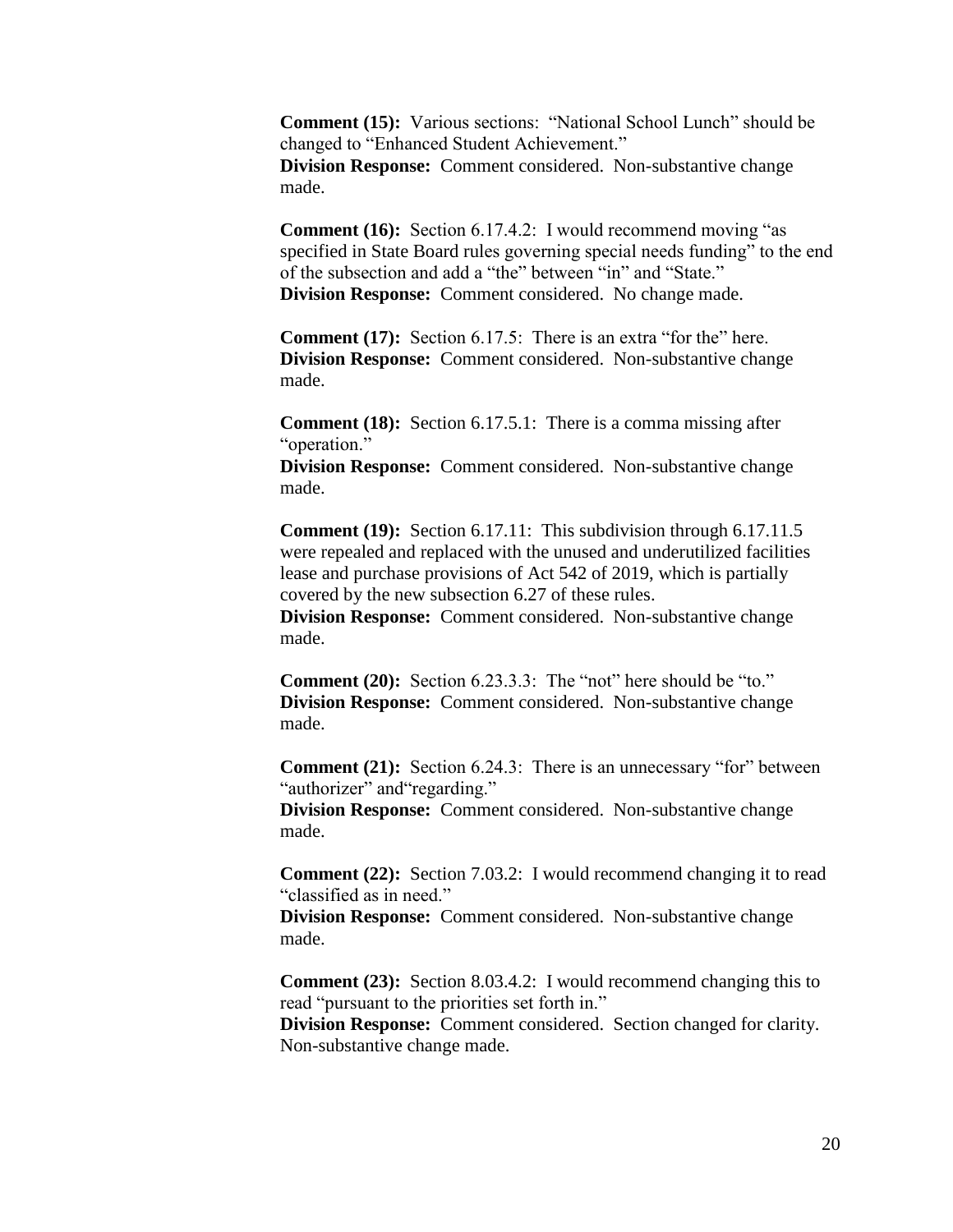**Comment (24):** Section 8.04.1: There is a space missing from between the subsection numbers and "upon."

**Division Response:** Comment considered. Non-substantive change made.

**Comment (25):** Section 8.04.4.3: There is an unnecessary semicolon after "and."

**Division Response:** Comment considered. Non-substantive change made.

**Comment (26):** Section 9.02.1: There is a space missing from between the subsection numbers and "The."

**Division Response:** Comment considered. Non-substantive change made.

**Comment (27):** Section  $\text{+011.01.1:}$  There is a space missing from between the subsection numbers and "Pursuant." There is a colon missing at the end of the subsection.

**Division Response:** Comment considered. Non-substantive change made.

**Comment (28):** 11.16.3.3: The "not" here should be "to." **Division Response:** Comment considered. Non-substantive change made.

Rebecca Miller-Rice, an attorney with the Bureau of Legislative Research, asked the following questions:

(1) Section  $6.01.6.5 -$  Is there a stray "in" following "within"? **RESPONSE:** Yes. Non-substantive change made.

(2) Section 6.04.2.2 – Are there two "in"s? **RESPONSE:** Yes. Nonsubstantive change made.

(3) Section 6.11.2 – Are there two sections 6.11.2 (and 6.11.2.1 and 6.11.2.2), on pages 38 and 39? **RESPONSE:** The 6.11.2 on page 39 should be 6.11.3 and the subsections should reflect that. Non-substantive change made.

(4) Section 6.27.1 – How were the criteria listed developed or decided upon? **RESPONSE:** We reviewed the criteria for preference in openenrollment charter school applications outlined in Ark. Code Ann. 6-23- 304, as well as the criteria for obtaining a license under Ark. Code Ann. 6- 23-101 et seq., and the codified legislative intent of the Arkansas Quality Charter Schools Act of 2013 from Ark. Code Ann. 6-23-102. After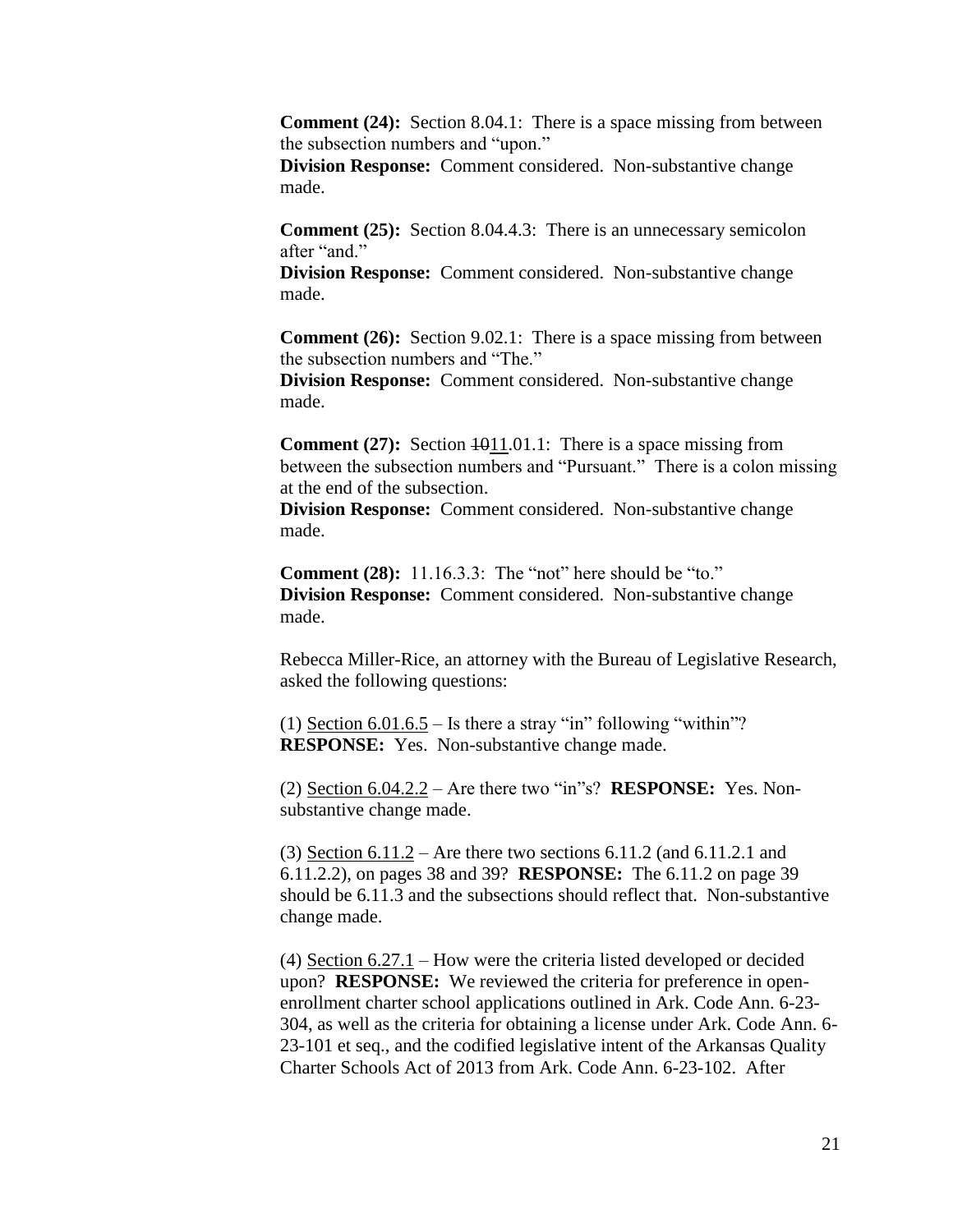reviewing these sections, we tried to incorporate those priorities into the criteria in Section 6.27.1. No change made.

(5) Section  $6.27.2$  – Should the review also include the "educational" needs" of the charter schools, as set forth in Ark. Code Ann. § 6-21- 816(b)(1)(C)? **RESPONSE:** Section 6.27.1 sets out priority that takes into consideration both the comparative status and the educational need of the school. The educational need will be captured by the priority criteria especially in 6.27.1.2 (student growth and achievement). No change made.

(6) Section 7.02.2 – Should the reference be to the "school's agricultural *studies* plan," as provided in Ark. Code Ann. § 6-23-108(b)(2)? **RESPONSE:** Yes. Change made to include the omitted word. Nonsubstantive change made.

(7) Section  $7.02.2.2 -$  Is there a reason that the language "and the state's agricultural-based economy" as found in Ark. Code Ann. § 6-23- 108(b)(2)(B) was omitted from the rule? **RESPONSE:** The language was accidentally omitted. Change made to add the omitted language. Non-substantive change made.

(8) Section  $8.02.2$  – It appears that this section is premised upon Ark. Code Ann.  $§ 6-23-105(e)(1)(A)$ , which was also amended to include instances of transfer or assignment by Act 761 of 2019, §3. Should these terms be included here? **RESPONSE:** Yes. The words "transfer, or assignment" have been added. Non-substantive change made.

(9) Section 8.04.1 – On what authority does the Division rely for the Commissioner's assertion of control over the funds, even if the charter is still in operation until the end of the school year? **RESPONSE:** Ark. Code Ann. 6-23-506 stated that upon dissolution of a charter, or nonrenewal or revocation, the net assets of the open-enrollment charter are deemed property of the state. Typically if a school elects to non-renew, or the Charter Authorizer votes to non-renew, that decision is made in December/January and the school continues to operate until June. The Division and the Commissioner have a responsibility to take all steps necessary to protect and recover any and all state assets. This responsibility has been in the Charter Rules at Section 7.02.2 (now 8.02.3). In 2019, following the voluntary non-renewal of a school, the school was set to remain open until June 30, 2019. Following the voluntary non-renewal, State funds were removed from the operating account, highlighting the importance of immediate action on the part of the Division to protect state funds. No change made.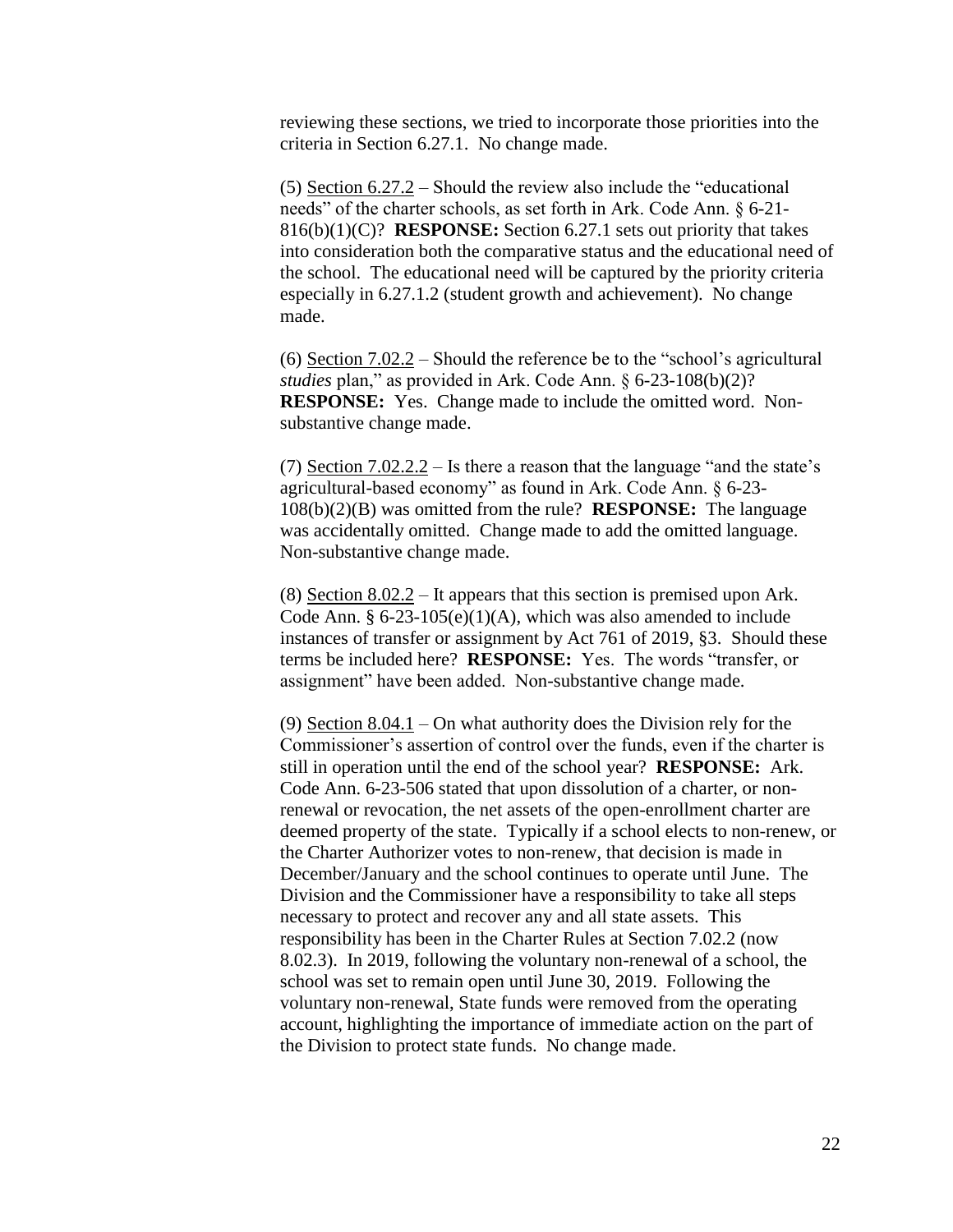(10) Sections 9.03 through 9.06.3, 10.01 through 10.04.1.1 – Is there a reason the references to "department" have been changed to "authorizer" when Act 910 of 2019, §§ 1749-1751, appears to have changed the term to "division"? **RESPONSE:** Yes. The Charter Authorizing Panel used to be limited to employees of the Department (now Division), which effectively made all CAP decisions, decisions of the Department. In 2017, the law was changed to allow non-Department personnel to be appointed to the CAP. Now, the CAP is comprised of a majority of non-Division members. The CAP makes decisions to waive provisions of Title 6 and conducts the charter hearings. It is more accurate to state "the authorizer" rather than "the Division." No change made.

The proposed effective date is pending legislative review and approval.

**FINANCIAL IMPACT:** The agency states that the amended rules have no financial impact.

**LEGAL AUTHORIZATION:** Pursuant to the Arkansas Quality Charter Schools Act of 2013, codified at Arkansas Code Annotated §§ 6-23-101 through 6-23-1008, the State Board of Education is authorized and directed to establish rules for conversion public charter schools, authorized to promulgate rules for the creation of open-enrollment public charter schools, and may adopt rules for adult education public charter schools. *See* Ark. Code Ann. §§ 6-23-206, 6-23-309, and 6-23-1008(a). The State Board shall further adopt rules as necessary to administer Title 6, Chapter 23, Subchapter 7 of the Arkansas Code, concerning the public charter school authorizer, including without limitation the procedure for hearings and administration of the public charter authorizing panel. *See* Ark. Code Ann. § 6-23-702(a). Additionally, the State Board may promulgate rules to implement Ark. Code Ann. § 6-23-105(e), concerning the actions to be taken immediately upon the revocation, transfer, or assignment of an open-enrollment charter by the authorizer. *See* Ark. Code Ann. § 6-23-  $105(e)(4)$ .

The proposed rules include revisions made in light of several acts, including: Act 641 of 2019, sponsored by Representative Jana Della Rosa, which allowed for extended learning opportunities through unstructured social time, required a certain amount of time for recess, and considered supervision during unstructured social time as instructional; Act 757 of 2019, sponsored by Representative Bruce Cozart, which amended and updated various provisions of the Arkansas Code concerning public education; Act 761 of 2019, sponsored by Representative Grant Hodges, which allowed an authorizer to transfer and assign a public charter school's charter under the Arkansas Quality Charter Schools Act of 2013; Act 960 of 2019, sponsored by Representative Mark Lowery, which amended the law concerning adult education public charter schools to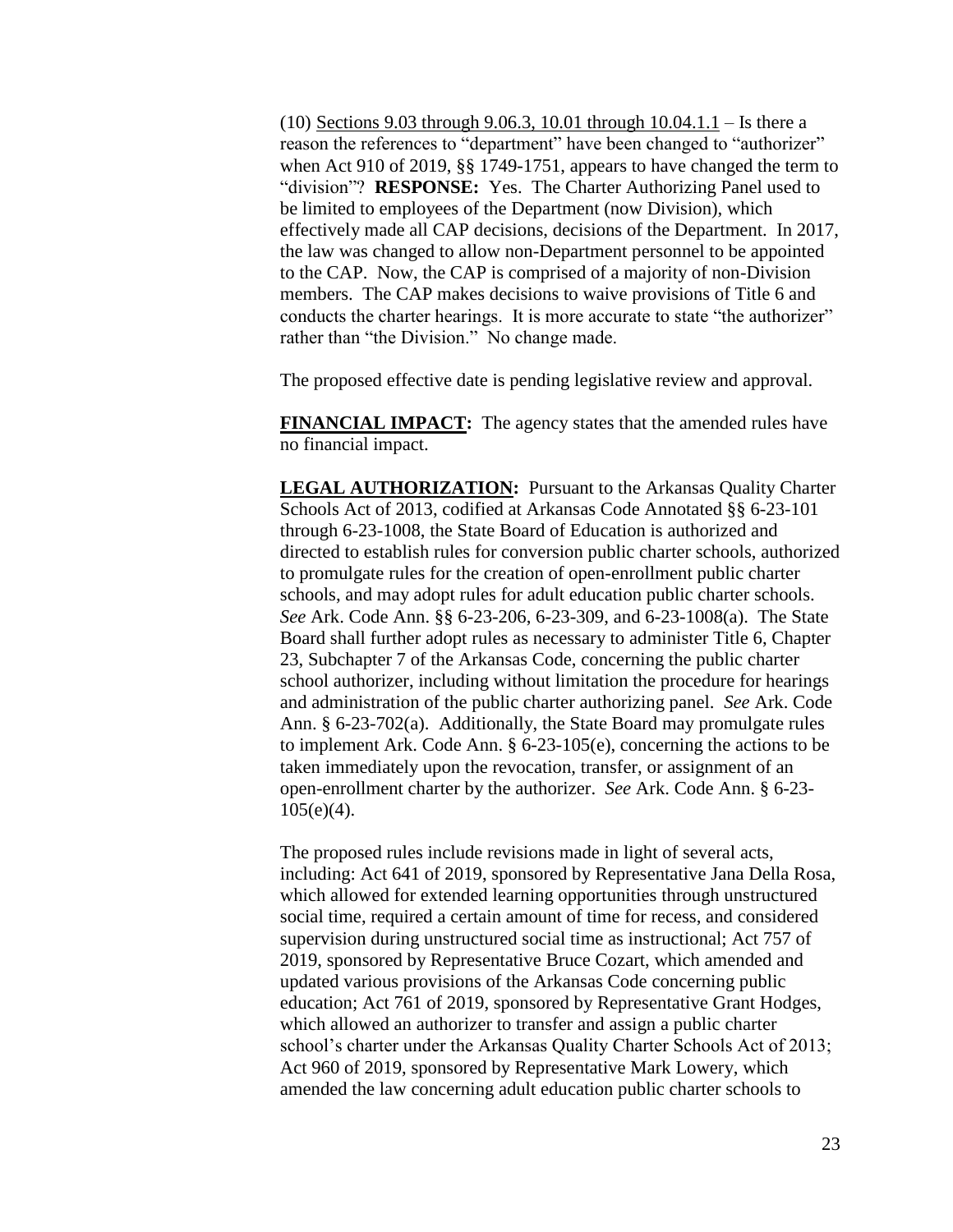ensure that more than one (1) adult education public charter school may operate in this state; and Act 1083 of 2019, sponsored by Senator Alan Clark, which amended the name of national school lunch state categorical funding.

Additional revisions were made as a result of Act 462 of 2017, sponsored by Senator Jim Hendren, which allowed individuals from outside of the Department of Education to serve on the public charter authorizing panel; Act 542 of 2017, sponsored by Senator Alan Clark, which granted public charter schools a right of access to unused or underutilized public school facilities; Act 742 of 2017, sponsored by Representative Mary Bentley, which concerned agricultural schools, allowed a public charter authorizer to designate a public charter school as a School for Agricultural Studies, and repealed the Kindergarten through Grade Twelve (K-12) Agriculture School Pilot Program; Act 933 of 2017, sponsored by Senator Alan Clark, which amended provisions of the Arkansas Code concerning the operation and funding of public charter schools; and Act 990 of 2017, sponsored by then-Representative Clarke Tucker, which concerned admissions policies of charter schools and aligned charter school admissions requirements for a student who has been expelled from another school district with admissions requirements for school districts.

# **3. DEPARTMENT OF EDUCATION, DIVISION OF HIGHER EDUCATION**

## **a. SUBJECT: Arkansas Concurrent Challenge Scholarship Program**

**DESCRIPTION:** The Division of Higher Education's Arkansas Concurrent Challenge Scholarship Program rules are being proposed due to the creation of the program by Act 456 of 2019. The Concurrent Challenge Scholarship program offers up to \$125 per course to a high school junior or senior enrolled in an endorsed concurrent course or certificate program. This award is available up to two courses per semester for each student for a maximum total per year of \$500 per student. The proposed new rules for the Arkansas Concurrent Challenge Scholarship Program address the student eligibility criteria, method for recipient selection, continuing eligibility requirements, and procedures for making payments to an approved institution of higher education, and other administrative procedures necessary for operation of the program.

**PUBLIC COMMENT:** No public hearing was held. The public comment period expired on January 14, 2020. The Division received no public comments.

Rebecca Miller-Rice, an attorney with the Bureau of Legislative Research, asked the following questions: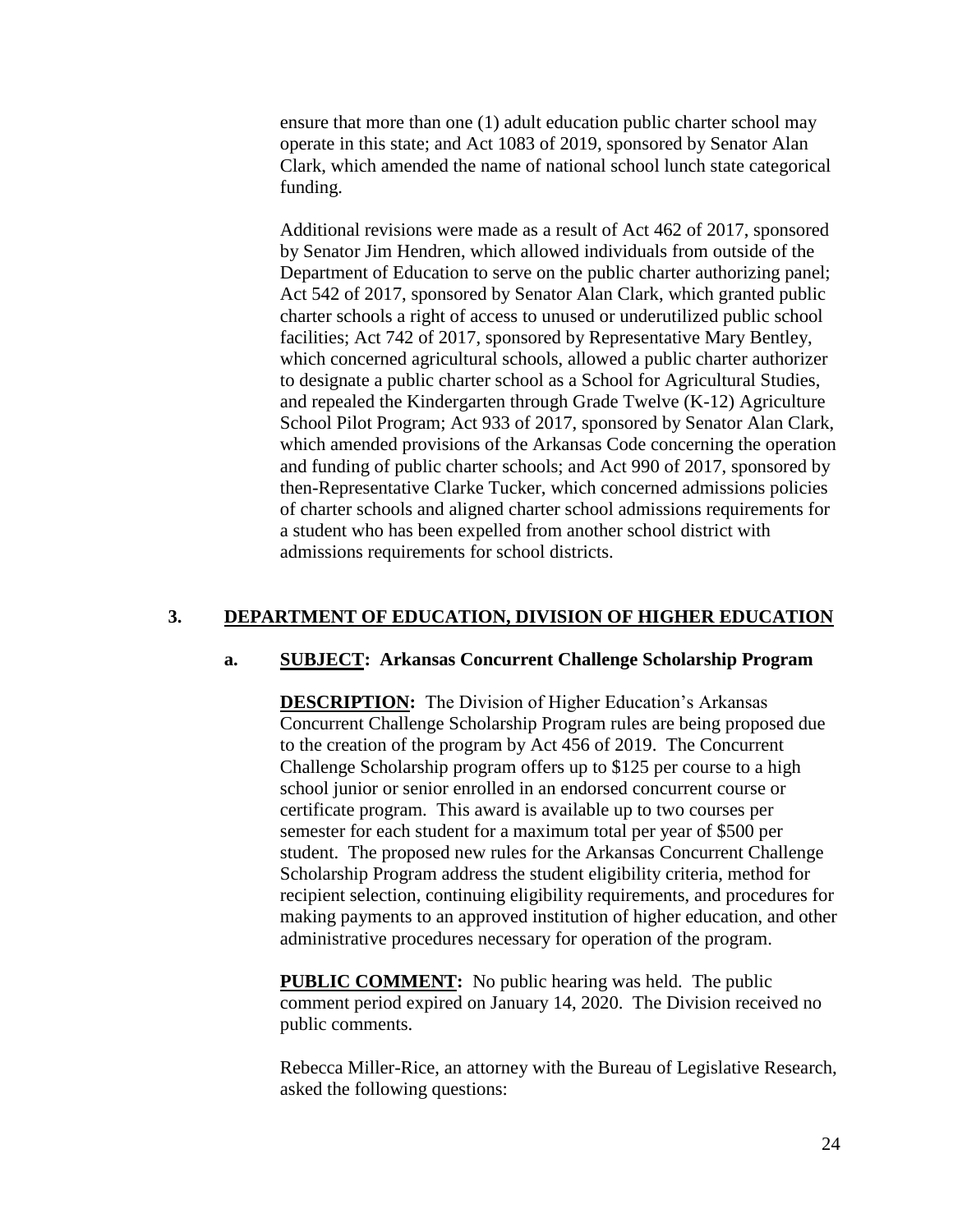(1) *Definitions* 1.a. – Should "Scholarship" follow "Challenge"? **RESPONSE:** Yes, updated.

(2) *Definitions* 1.b. – Should "certificated program" be "certificate program"? **RESPONSE:** Yes, corrected.

(3) *Definitions* of "Eligible Course" and "Certificate Program" – Is the numbering off? **RESPONSE:** Yes, updated and reformatted to be consistent.

(4) *Definitions* 3.b. – It appears this section is premised on Ark. Code Ann. § 6-16-1202(2)(B). Should the reference to § 6-16-1204 be "§ 6-16- 1204(b)" to track the statute? **RESPONSE:** Yes, updated.

(5) *Definitions* 5 – It appears that this section is premised on Ark. Code Ann. § 6-15-2911(b), but should it also contain the actual definition of "student success plan" set forth in Ark. Code Ann. § 6-15- 2903(12)? Also, is the "and" necessary at the end of 5.d? **RESPONSE:** Yes, I updated to include the definition; fixed.

(6) *Eligibility* 1.A. – Should there be an "or" following "[i]s an Arkansas resident" to track Ark. Code Ann.  $\S 6-85-403(a)(1)$ , as amended by Act 456 of 2019, § 1? **RESPONSE:** Yes, corrected.

(7) *Eligibility* 2.C. – Instead of "subchapter," should the reference be to "program" or "rules" or something of that nature? **RESPONSE:** I like that reference better. Updated.

(8) *Institutional Responsibilities* 4 – I noticed a parenthesis turned backwards in the first line, and in the fourth line, the number "10" seems to be repeated rather than "ten." **RESPONSE:** Yes. Corrected both.

The proposed effective date is pending legislative review and approval.

**FINANCIAL IMPACT:** The agency states that the proposed rules have a financial impact. The agency reports that the additional cost of the state rule for the current fiscal year is \$2,000,000 excess lottery proceeds and \$5,000,000 excess lottery proceeds for the next fiscal year. The agency estimates that the total cost by fiscal year to state, county, and municipal government to implement the rule is \$2,000,000 for the current fiscal year and \$5,000,000 for the next fiscal year, explaining that this is a new scholarship program that will begin in the Spring of 2020 for high school students enrolling in endorsed concurrent courses or certificate programs and that the scholarship is funded through remaining prior year net lottery proceeds.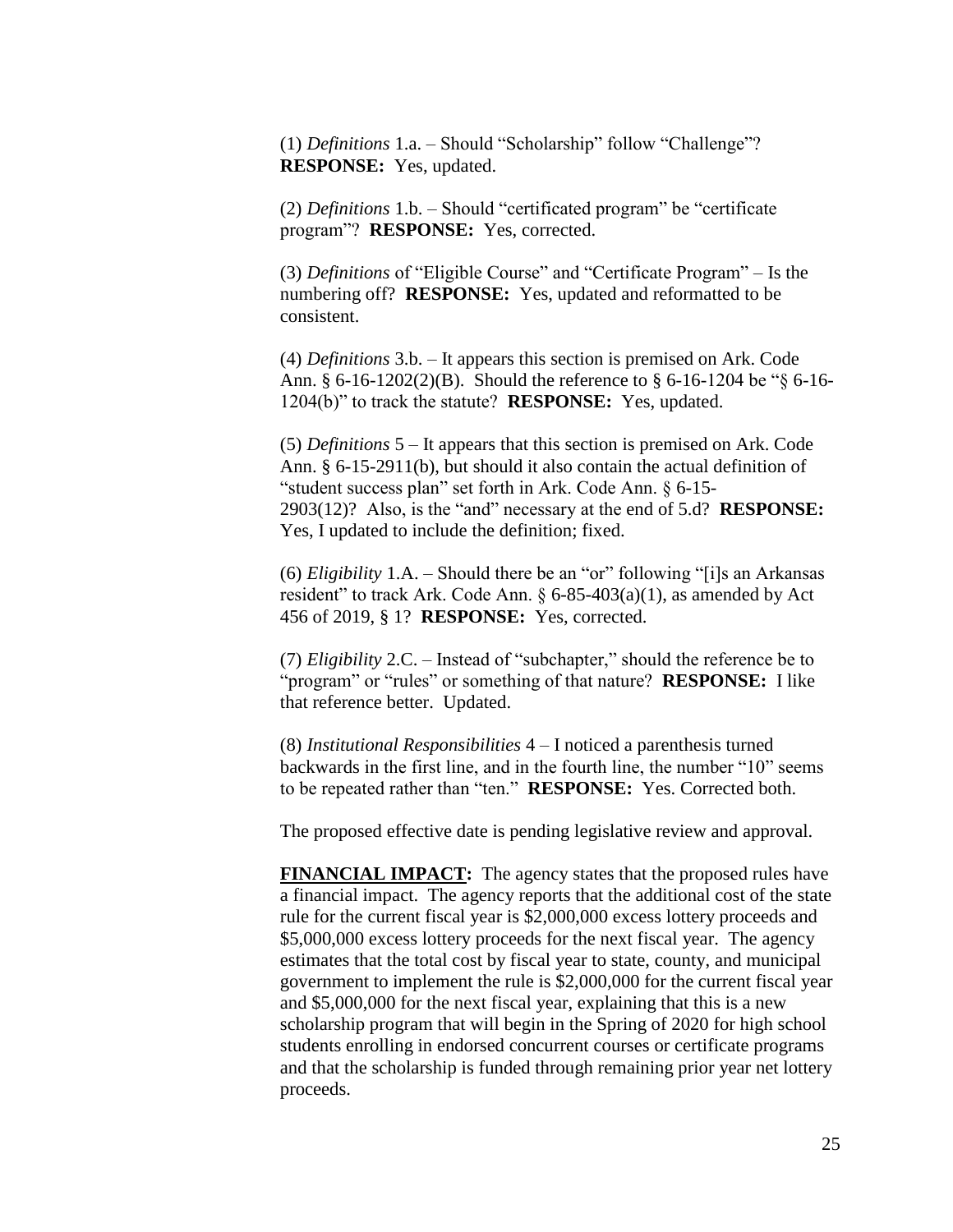LEGAL **AUTHORIZATION:** The proposed rules implement Act 456 of 2019, sponsored by Senator James Sturch, which created the Arkansas Concurrent Challenge Scholarship and provided for an additional use of excess lottery proceeds to fund scholarships for certain students who are enrolled in endorsed concurrent enrollment courses or certificate programs. Pursuant to Arkansas Code Annotated § 6-85-406, the Division of Higher Education shall promulgate rules to implement the Arkansas Concurrent Challenge Scholarship Program, codified at Ark. Code Ann. §§ 6-85-401 through 6-85-406.

## **4. DEPARTMENT OF FINANCE AND ADMINISTRATION, ARKANSAS RACING COMMISSION**

## **a. SUBJECT: Rule 1050(a) Definition of "Objection"**

**DESCRIPTION:** This proposed amendment attempts to clarify the rules on objections for issues that do not occur during a race. It extends the time period for protests and objections by changing the time period for a protest or objection from "two hours prior to" a race to 24 hours after a race or prior to post time of the next live racing date.

**PUBLIC COMMENT:** A public hearing was held on this rule on December 19, 2019. The public comment period expired December 18, 2019. The agency indicated that it received no public comments.

This rule was filed on an emergency basis and was reviewed and approved by the Executive Subcommittee on January 16, 2020.

The proposed effective date for permanent promulgation is pending legislative review and approval.

**FINANCIAL IMPACT:** The agency indicated that this rule will have no financial impact.

**LEGAL AUTHORIZATION:** The Arkansas Racing Commission exercises "sole jurisdiction over the business and the sport of horse racing in this state where the racing is permitted for any stake, purse, or reward[.]" *See* Ark. Code Ann. § 23-110-204(a). As part of its duties, the Commission is empowered to grant franchises, approve race dates, issue licenses, establish and collect license fees, hear matters before the commission, and "[t]ake such other action, not inconsistent with law, as it may deem necessary or desirable to supervise and regulate, and to effectively control in the public interest, horse racing in the State of Arkansas." *See* Ark. Code Ann. § 23-110-204(a)(1)–(7). The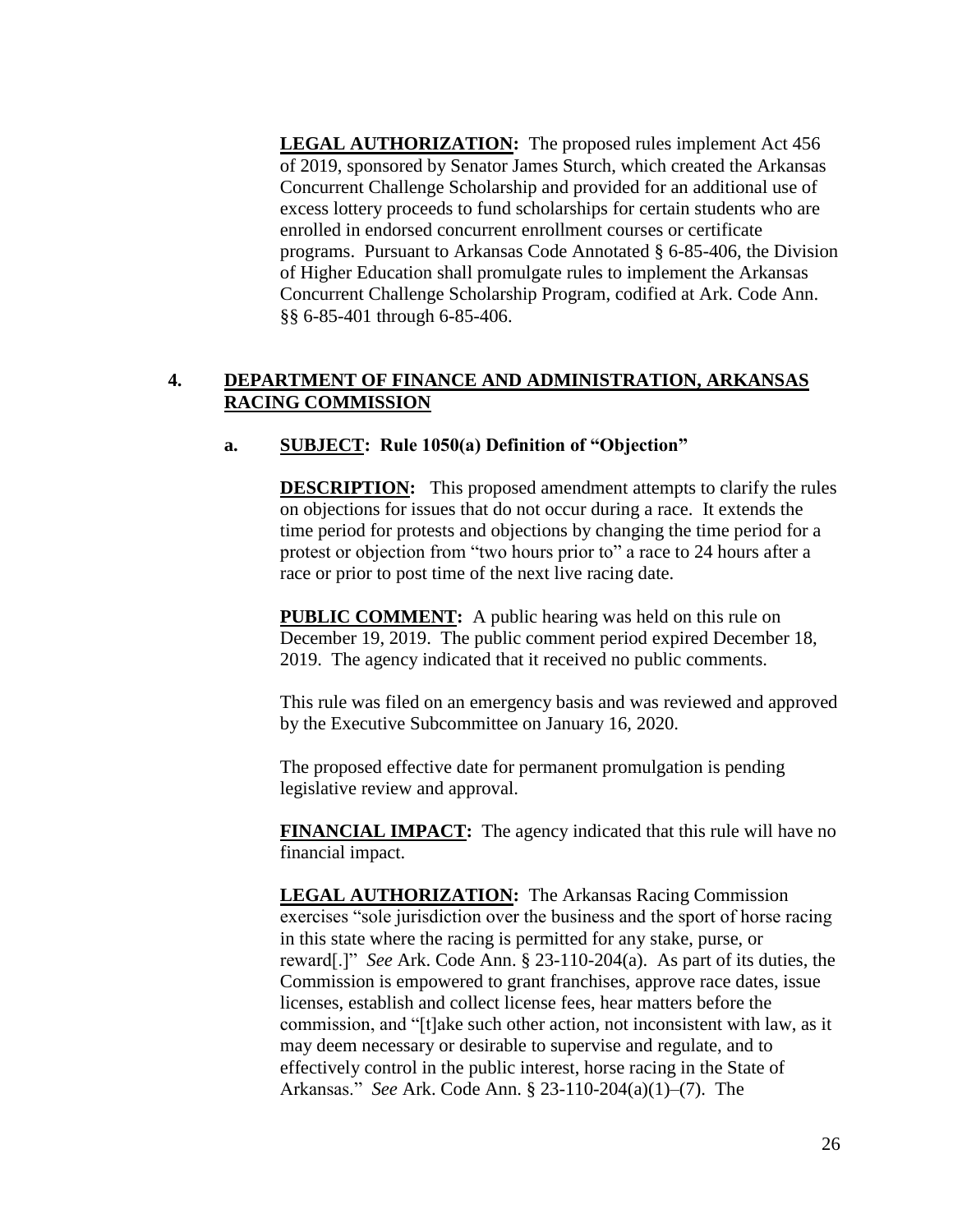Commission has "full, complete, and sole power and authority to . . . promulgate rules." *See* Ark. Code Ann. § 23-110-204(b)(1)(E). It also has the authority to "carry<sup>[]</sup> out its functions, powers, and duties" by making and amending "all necessary or desirable rules not inconsistent with law." *See* Ark. Code Ann. § 23-110-204(d).

# **b. SUBJECT: Rule 2169(a) Jockey Mount Fees**

**DESCRIPTION:** This amendment raises mount fees as agreed by the Jockeys' Guild and the owners' association. It changes the standard fees that apply if there is no specific contract between the owner and jockey to amounts agreed to by the Jockeys' Guild and the owners for 2020.

**PUBLIC COMMENT:** A public hearing was held on this rule on December 19, 2019. The public comment period expired December 18, 2019. The agency indicated that it received no public comments.

This rule was filed on an emergency basis and was reviewed and approved by the Executive Subcommittee on January 16, 2020.

The proposed effective date for permanent promulgation is pending legislative review and approval.

**FINANCIAL IMPACT:** The agency indicated that this rule will have a financial impact. It will impact individual horse owners because jockey mount fees will increase for losing mounts if the owner and jockey do not have a specific contract or agreement prior to the race. The agency did not identify any financial impact to state, county, or municipal government.

**LEGAL AUTHORIZATION:** The Arkansas Racing Commission exercises "sole jurisdiction over the business and the sport of horse racing in this state where the racing is permitted for any stake, purse, or reward[.]" *See* Ark. Code Ann. § 23-110-204(a). The Commission has "full, complete, and sole power and authority to . . . promulgate rules." *See* Ark. Code Ann. § 23-110-204(b)(1)(E). It also has the authority to "carry[] out its functions, powers, and duties" by making and amending "all necessary or desirable rules not inconsistent with law." *See* Ark. Code Ann. § 23-110-204(d). Per the agency, the changes to this rule have been agreed upon by the Jockeys' Guild and the owners' association.

## **c. SUBJECT: Rule 2212(b) Entries**

**DESCRIPTION:** This amendment changes the rule regarding coupling of entries for horses with the same owner or trainer. It requires the trainer to declare a preference for entry when multiple horses with common ties enter a race.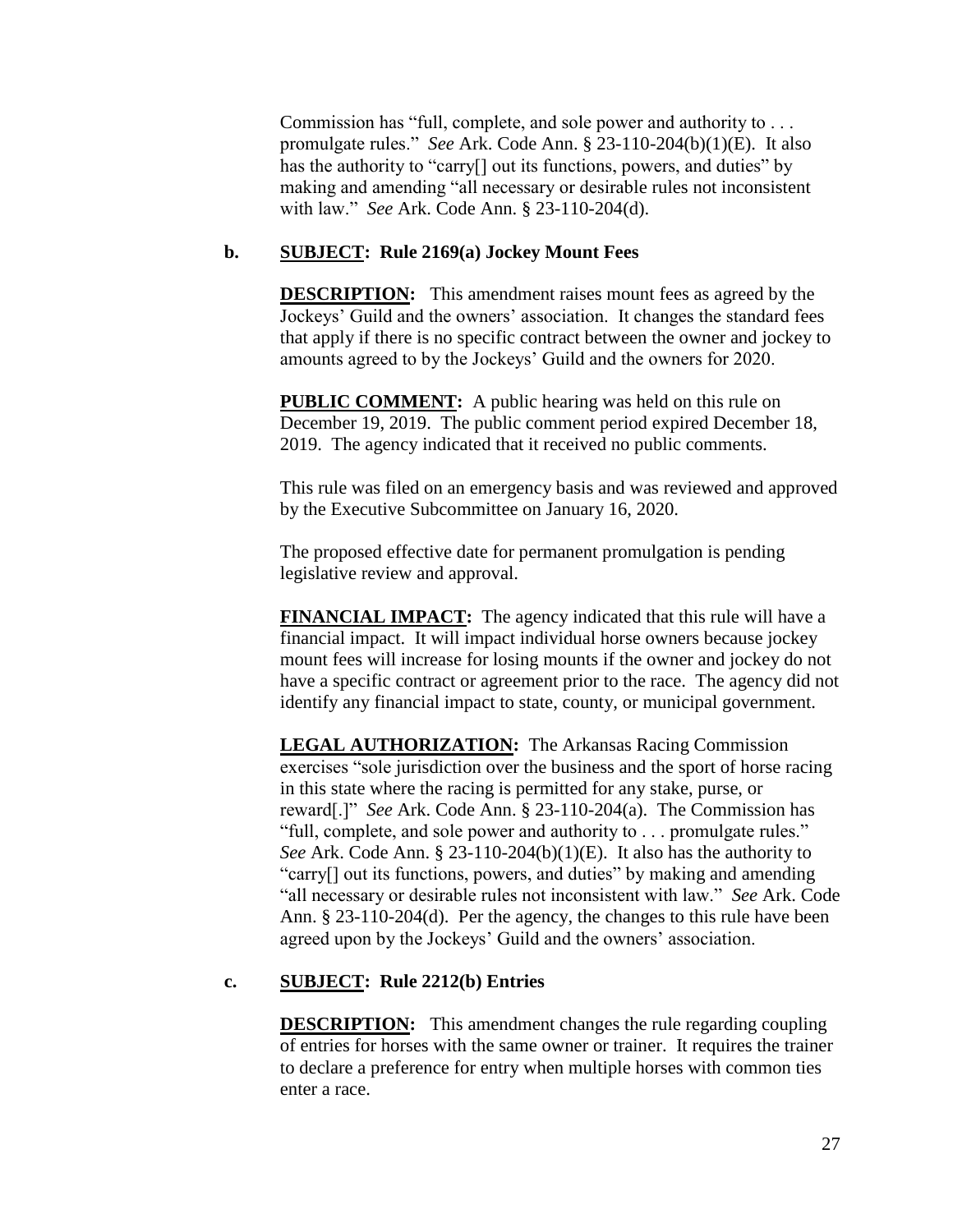**PUBLIC COMMENT:** A public hearing was held on this rule on December 19, 2019. The public comment period expired December 18, 2019. The agency indicated that it received no public comments.

This rule was filed on an emergency basis and was reviewed and approved by the Executive Subcommittee on January 16, 2020.

The proposed effective date for permanent promulgation is pending legislative review and approval.

**FINANCIAL IMPACT:** Per the agency, this rule has no financial impact.

**LEGAL AUTHORIZATION:** The Arkansas Racing Commission exercises "sole jurisdiction over the business and the sport of horse racing in this state where the racing is permitted for any stake, purse, or reward[.]" *See* Ark. Code Ann. § 23-110-204(a). As part of its duties, the Commission is empowered to grant franchises, approve race dates, issue licenses, establish and collect license fees, hear matters before the commission, and "[t]ake such other action, not inconsistent with law, as it may deem necessary or desirable to supervise and regulate, and to effectively control in the public interest, horse racing in the State of Arkansas." *See* Ark. Code Ann. § 23-110-204(a)(1)–(7). The Commission has "full, complete, and sole power and authority to . . . promulgate rules." *See* Ark. Code Ann. § 23-110-204(b)(1)(E). It also has the authority to "carry<sup>[]</sup> out its functions, powers, and duties" by making and amending "all necessary or desirable rules not inconsistent with law." *See* Ark. Code Ann. § 23-110-204(d).

### **d. SUBJECT: Rule 2224(c) Entries**

**DESCRIPTION:** This amendment permits the use of new technology for identifying horses using microchips and digital tattoos in compliance with national Thoroughbred Racing Protective Bureau (TRPB) protocols.

**PUBLIC COMMENT:** A public hearing was held on this rule on December 19, 2019. The public comment period expired December 18, 2019. The agency indicated that it received no public comments.

This rule was filed on an emergency basis and was reviewed and approved by the Executive Subcommittee on January 16, 2020.

The proposed effective date for permanent promulgation is pending legislative review and approval.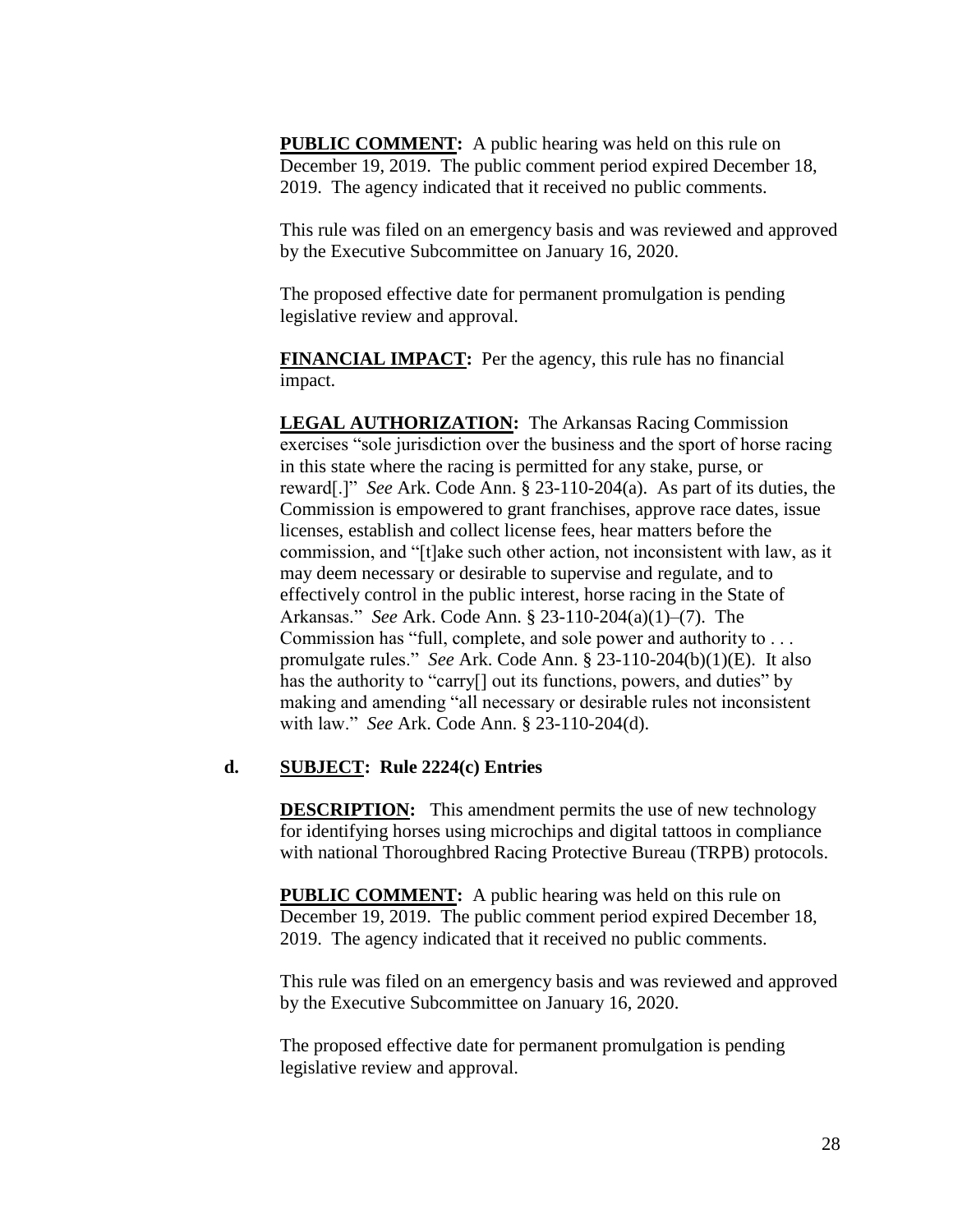**FINANCIAL IMPACT:** The agency stated that this rule has no financial impact.

**LEGAL AUTHORIZATION:** The Arkansas Racing Commission exercises "sole jurisdiction over the business and the sport of horse racing in this state where the racing is permitted for any stake, purse, or reward[.]" *See* Ark. Code Ann. § 23-110-204(a). As part of its duties, the Commission is empowered to grant franchises, approve race dates, issue licenses, establish and collect license fees, hear matters before the commission, and "[t]ake such other action, not inconsistent with law, as it may deem necessary or desirable to supervise and regulate, and to effectively control in the public interest, horse racing in the State of Arkansas." *See* Ark. Code Ann. § 23-110-204(a)(1)–(7). The Commission has "full, complete, and sole power and authority to . . . promulgate rules." *See* Ark. Code Ann. § 23-110-204(b)(1)(E). It also has the authority to "carry<sup>[]</sup> out its functions, powers, and duties" by making and amending "all necessary or desirable rules not inconsistent with law." *See* Ark. Code Ann. § 23-110-204(d).

## **e. SUBJECT: Rule 2359 Protests**

**DESCRIPTION:** This proposed rule amends the procedure for protests and objections for issues not occurring during the running of a race. It extends the protest period to 24 hours after a race becomes official or prior to post time of the next live racing date.

**PUBLIC COMMENT:** A public hearing was held on this rule on December 19, 2019. The public comment period expired December 18, 2019. The agency indicated that it received no public comments.

This rule was filed on an emergency basis and was reviewed and approved by the Executive Subcommittee on January 16, 2020.

The proposed effective date for permanent promulgation is pending legislative review and approval.

**FINANCIAL IMPACT:** The agency indicated that this rule will have no financial impact.

**LEGAL AUTHORIZATION:** The Arkansas Racing Commission exercises "sole jurisdiction over the business and the sport of horse racing in this state where the racing is permitted for any stake, purse, or reward[.]" *See* Ark. Code Ann. § 23-110-204(a). As part of its duties, the Commission is empowered to grant franchises, approve race dates, issue licenses, establish and collect license fees, hear matters before the commission, and "[t]ake such other action, not inconsistent with law, as it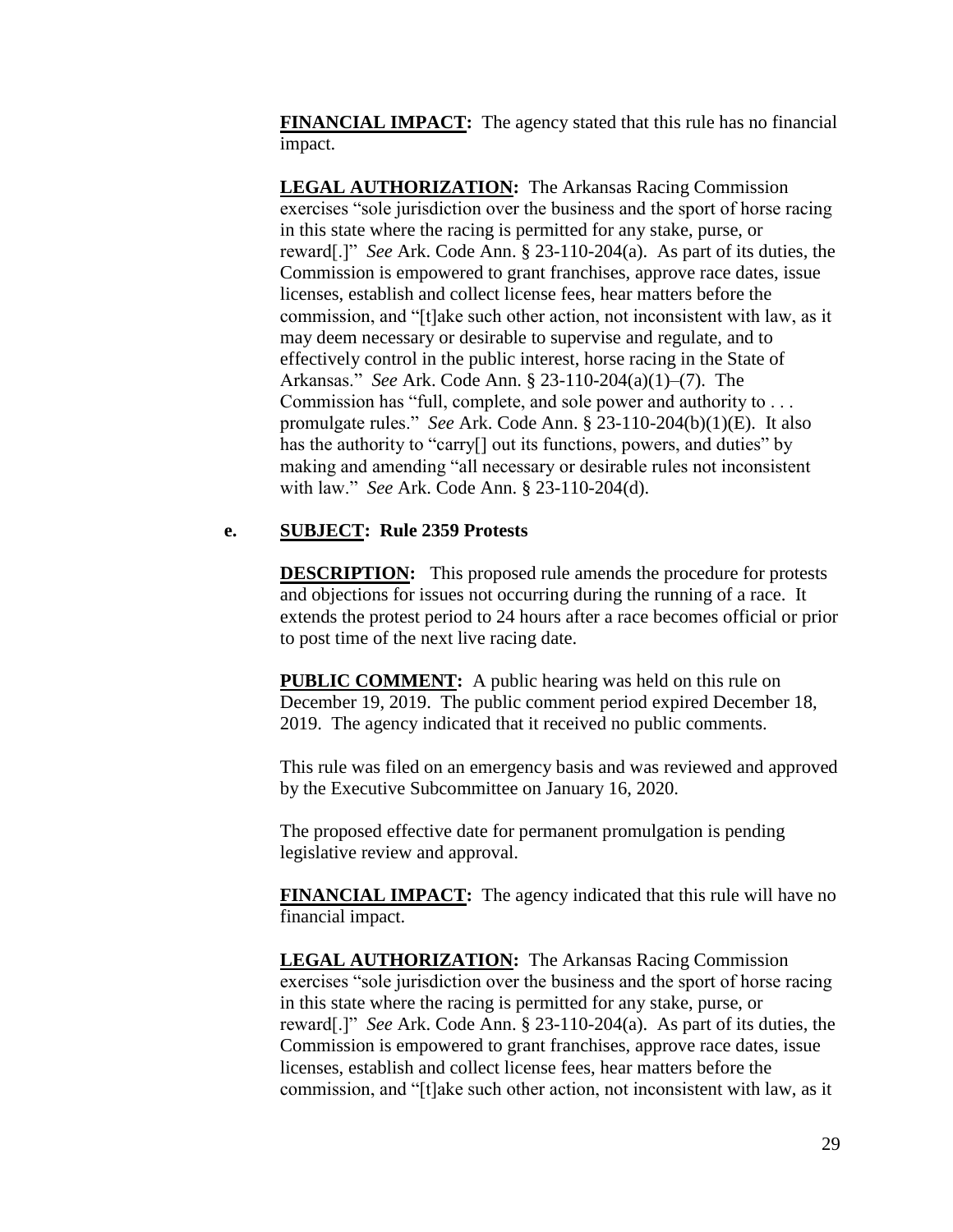may deem necessary or desirable to supervise and regulate, and to effectively control in the public interest, horse racing in the State of Arkansas." *See* Ark. Code Ann. § 23-110-204(a)(1)–(7). The Commission has "full, complete, and sole power and authority to . . . promulgate rules." *See* Ark. Code Ann. § 23-110-204(b)(1)(E). It also has the authority to "carry<sup>[]</sup> out its functions, powers, and duties" by making and amending "all necessary or desirable rules not inconsistent with law." *See* Ark. Code Ann. § 23-110-204(d).

## **f. SUBJECT: Rule 2426-A Claiming**

**DESCRIPTION:** This proposed rule would change the time period from ninety (90) days since the horse's last official start to sixty (60) days when the owner requests a horse be ineligible to be claimed.

**PUBLIC COMMENT:** A public hearing was held on this rule on December 19, 2019. The public comment period expired December 18, 2019. The agency indicated that it received no public comments.

This rule was filed on an emergency basis and was reviewed and approved by the Executive Subcommittee on January 16, 2020.

The proposed effective date for permanent promulgation is pending legislative review and approval.

**FINANCIAL IMPACT:** The agency indicated that this rule will have no financial impact.

**LEGAL AUTHORIZATION:** The Arkansas Racing Commission exercises "sole jurisdiction over the business and the sport of horse racing in this state where the racing is permitted for any stake, purse, or reward[.]" *See* Ark. Code Ann. § 23-110-204(a). As part of its duties, the Commission is empowered to grant franchises, approve race dates, issue licenses, establish and collect license fees, hear matters before the commission, and "[t]ake such other action, not inconsistent with law, as it may deem necessary or desirable to supervise and regulate, and to effectively control in the public interest, horse racing in the State of Arkansas." *See* Ark. Code Ann. § 23-110-204(a)(1)–(7). The Commission has "full, complete, and sole power and authority to . . . promulgate rules." *See* Ark. Code Ann. § 23-110-204(b)(1)(E). It also has the authority to "carry<sup>[]</sup> out its functions, powers, and duties" by making and amending "all necessary or desirable rules not inconsistent with law." *See* Ark. Code Ann. § 23-110-204(d).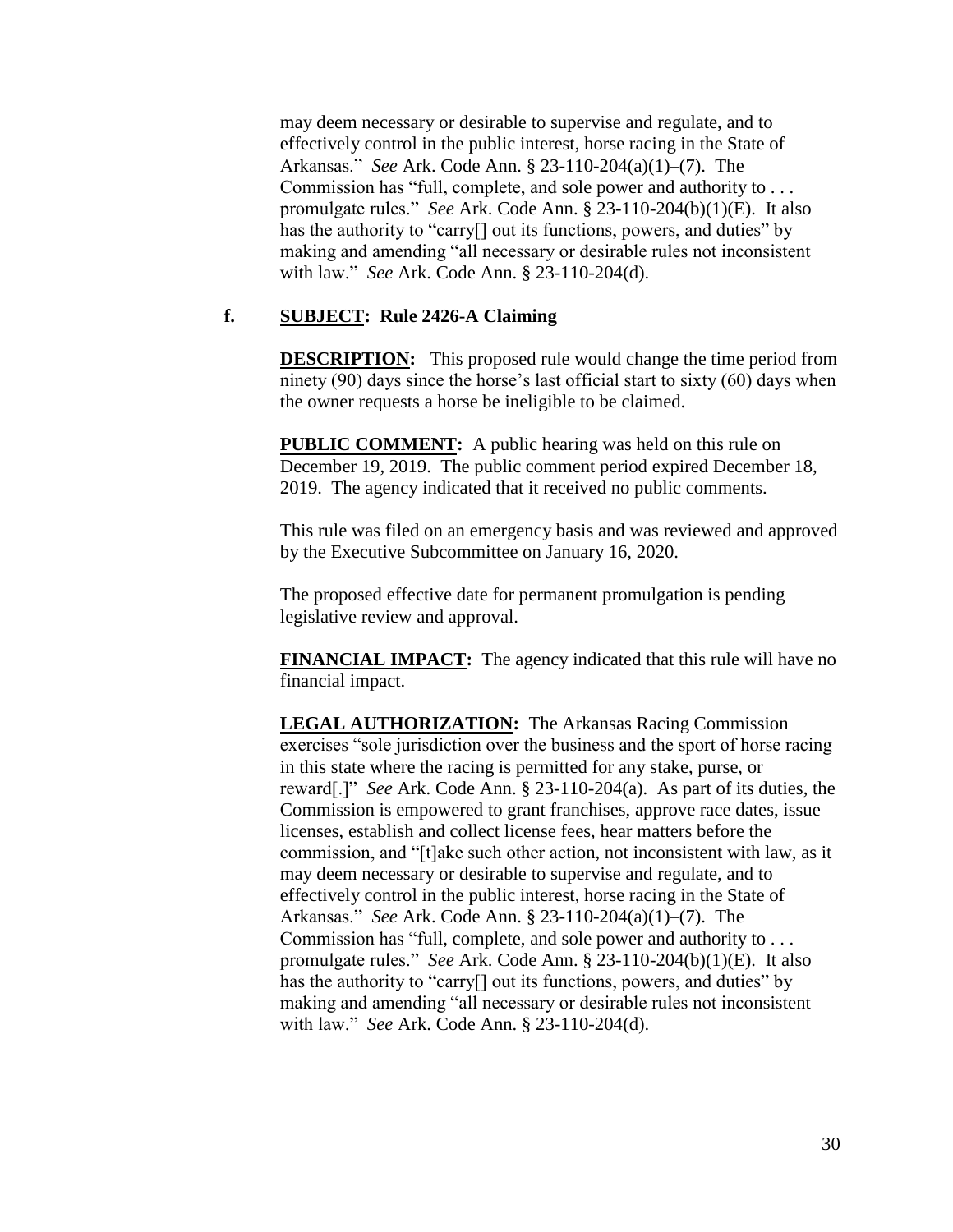## **5. DEPARTMENT OF HEALTH, CENTER FOR HEALTH PROTECTION**

## **a. SUBJECT: Rules Pertaining to Arkansas Prescription Drug Monitoring Program**

**DESCRIPTION:** The agency provided the following summary of the amendments to the Rules Pertaining to the Arkansas Prescription Drug Monitoring Program (PDMP):

 Removed the word "regulation" on pages 1 and 3 to comply with Act 315 of 2019.

 Updated the PDMP's new branch as the Department of Health's Substance Misuse and Injury Prevention Branch on page 1.

Corrected the Table of Contents to include Section XIII.

• Inserted language allowing access by the Arkansas Medicaid

Prescription Drug Program, as per Act 46 of 2017.

• Inserted language for mandatory usage of the Arkansas PDMP by prescribers, as mandated by Act 820 of 2017.

• Added two new members to the Arkansas Prescription Drug Monitoring Advisory Committee, as mandated by Act 820 of 2017.

• Inserted language allowing access by the Arkansas Office of Medicaid Inspector General, as mandated by Act 141 of 2019.

 Inserted language for development of prescribing criteria for controlled substances and reports to be generated to prescribers, dispensers, and licensing boards based upon this criteria, as mandated by Act 820 of 2017.

• Inserted language for implementation of real-time reporting by the Arkansas PDMP if funding and technology are available, as per Act 820 of 2017.

• Inserted additional language regarding information provided for research, as mandated by Act 688 of 2017.

 Inserted language regarding providing information to insurance carriers for the purpose of verifying prescriber or dispenser registration with the Arkansas PDMP, as mandated by Act 688 of 2017.

• Added language allowing for the exchange of data between the Arkansas PDMP and federal prescription drug monitoring programs, as mandated by Act 605 of 2019.

 Inserted language regarding the penalty for failure to use the PDMP, as mandated by Act 820 of 2017.

**PUBLIC COMMENT:** A public hearing was held on this rule on September 24, 2019. The public comment period expired on September 24, 2019.

The agency provided the following summary of the comments it received at the public hearing: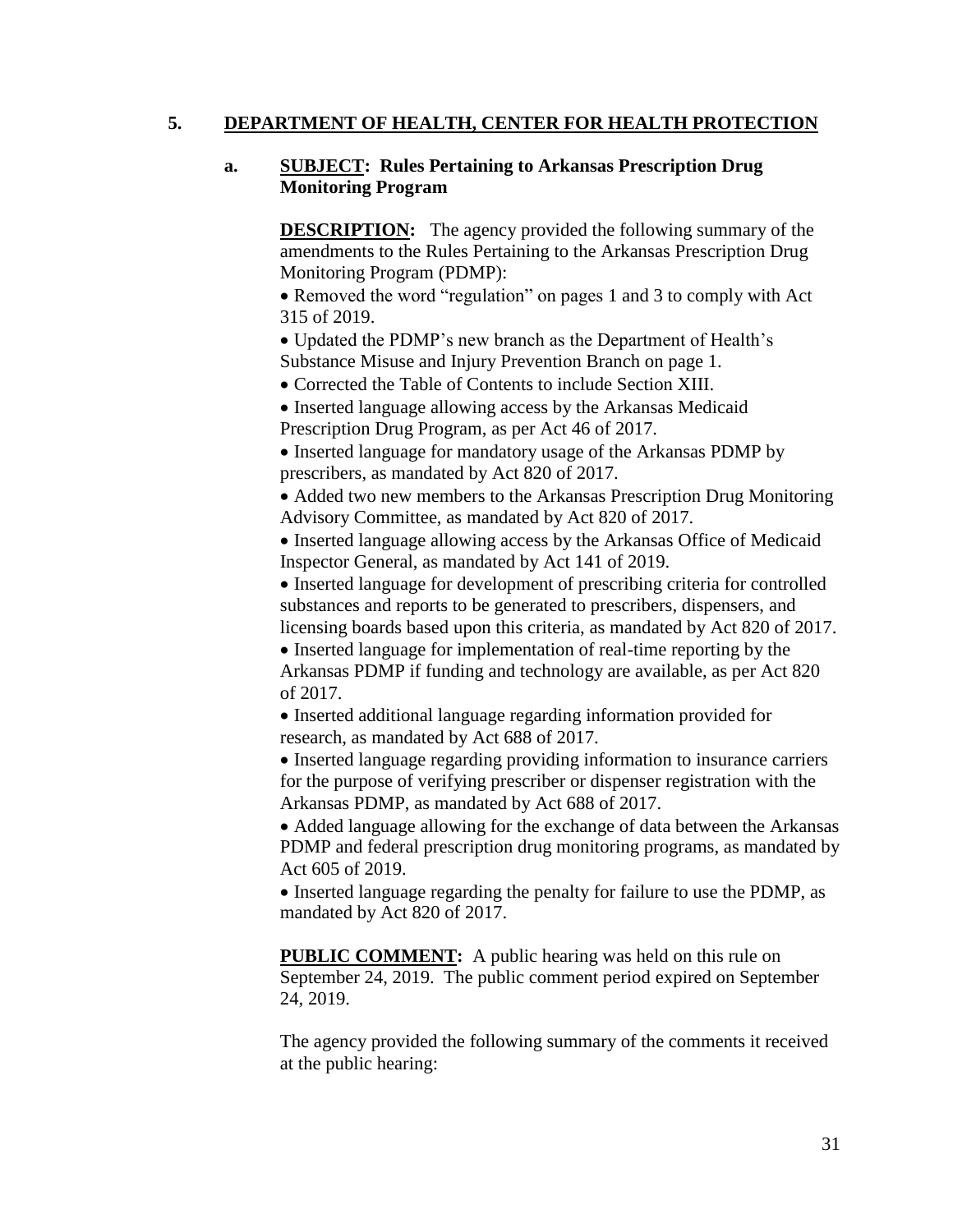### **COMMENTER'S NAME:** Rodney Baker

**COMMENT #1:** Mr. Baker asked if the date of January 1, 2019 in Section  $VII(a)(1)(D)$  was an accurate date for the rule update. **RESPONSE:** As mandated in Act 820 of 2017, "On or before January 1, 2019, the department shall contract with a vendor to make the Prescription Drug Monitoring Program interactive and to provide same-day reporting in real-time, if funding and technology are available."

**COMMENT #2:** Mr. Baker questioned how a veterinarian is to query a patient in the Prescription Drug Monitoring Program web portal, specifically if the vet is mandated to query to animal patient or the human owner. **RESPONSE:** To comply with the mandatory use law enacted by Act 820 of 2017, the veterinarian is to search the web portal using the animal's name as the first name, the owner's last name, and the animal's date of birth. Searching in this manner will report only prescriptions filled under the animal's name and not human patient information.

**COMMENT #3:** In Section  $IV(d)(2)(C)(ii)(a)$ , the language mentions "palliative care." Mr. Baker asked if a definition of "palliative care" could be added to the rules. On 9/27/2019 at 11:02 AM, Mr. Baker followed up via email on a suggested definition for "palliative care." "Palliative care" means an interdisciplinary approach to specialized medical and nursing care for patients with chronic conditions. It focuses on providing relief from the symptoms, pain, physical stress, and mental stress at any stage of illness. The goal is to improve quality of life for both the patient and their family.

**RESPONSE:** After reviewing Mr. Baker's suggestion on a definition and internal research on definitions for "palliative care" in current statute, the program suggests the addition of the definitions below:

"Hospice" or "hospice care" means an autonomous, centrally administered, medically directed, coordinated program providing a continuum of home, outpatient, and home-like inpatient care for the terminally ill patient and family, employing an interdisciplinary team to assist in providing palliative and supportive care to meet the special needs arising out of the physical, emotional, spiritual, social and economic stresses which are experienced during the final stages of illness and during dying and bereavement, with such care being available 24 hours a day, 7 days a week and provided on the basis of need regardless of ability to pay.

"Palliative care" means patient-centered and family-centered medical care offered throughout the continuum of an illness that optimizes quality of life by anticipating, preventing, and treating the suffering caused by a serious illness to address physical, emotional, social, and spiritual needs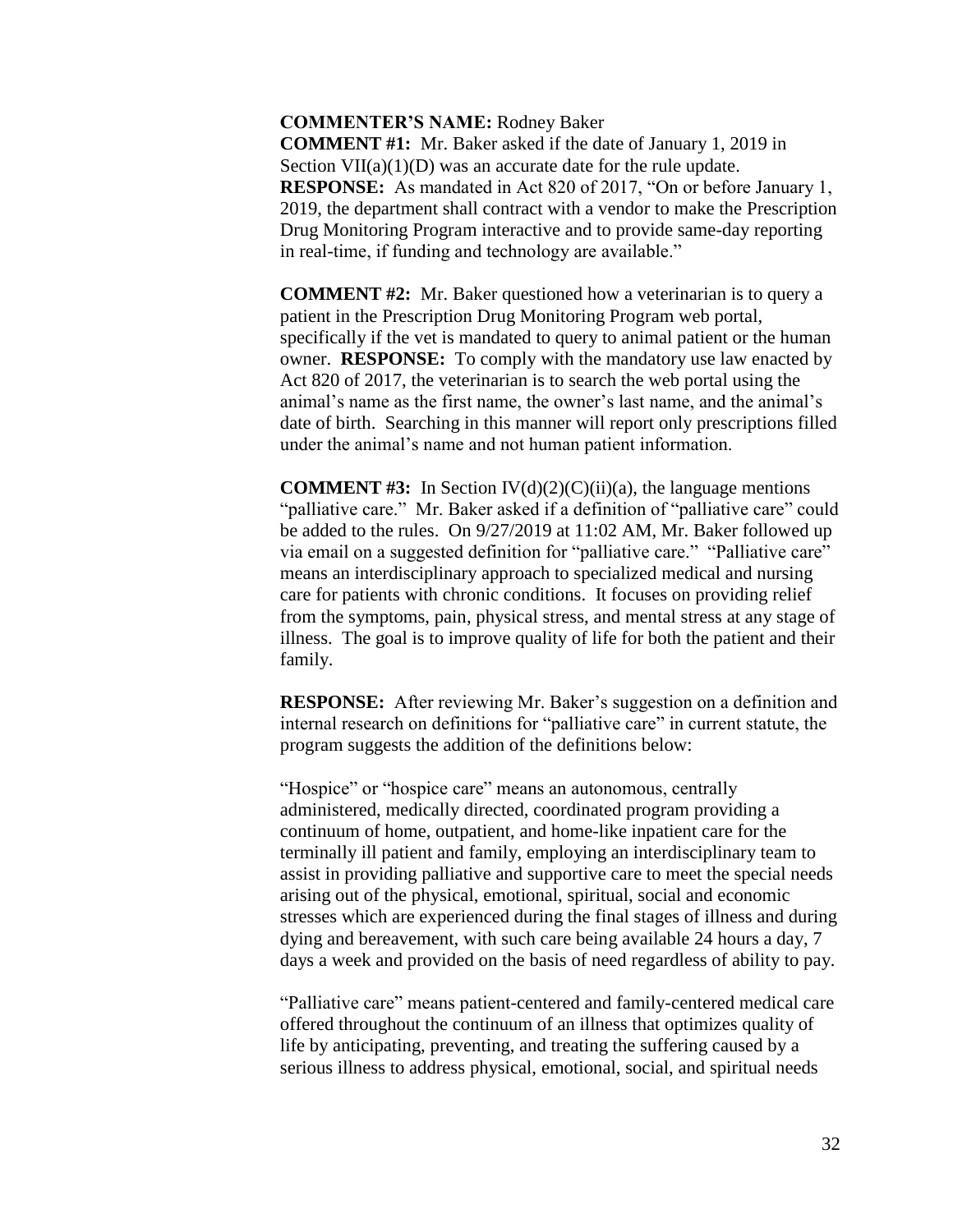and facilitate patient autonomy, access to information, and choice, including without limitation:

> (A) Discussion of the patient's goals for treatment; (B) Discussions of treatment options appropriate to the patient, including hospice care, if needed; and (C) Comprehensive pain and symptom management.

**COMMENT #4:** Mr. Baker pointed out the word "regulation" was found throughout the markup rules and commented that this needed to be changed to "rule." **RESPONSE:** The program will remove the word "regulation" when referencing the Arkansas Code throughout the rules as mandated by Act 315 of 2019.

**COMMENT #5:** Mr. Baker pointed out that the information in Section  $VII(a)(2)(A)$  and the information in Section  $VII(a)(2)(B)$  was redundant. **RESPONSE:** The language in Section VII(a)(2)(A) – (B) is from past language and will not be edited.

Lacey Johnson, an attorney with the Bureau of Legislative Research, asked the following question and received the following response from the agency:

**QUESTION:** In § IV(d)(2)(D) and again in § VII(a)(1)(A)(i), the proposed rules reference the Director of the Department of Health. However, Act 910 of 2019 replaced "Director" with "Secretary" in the statutes that these sections are based on. Did the Department intentionally maintain the old language, or was this an oversight? **RESPONSE:** Oversight. Thank you!

The proposed effective date is pending legislative review and approval.

**FINANCIAL IMPACT:** The agency indicated that this rule does not have a financial impact.

**LEGAL AUTHORIZATION:** The State Board of Health has authority to promulgate rules implementing the Prescription Drug Monitoring Program Act. *See* Ark. Code Ann. § 20-7-613. These rule amendments implement provisions of various 2017 and 2019 acts that amended the Prescription Drug Monitoring Program Act.

Act 46 of 2017, sponsored by Representative Justin Boyd, amended the Prescription Drug Monitoring Program Act to allow access to the Arkansas Medicaid Prescription Drug Program. Act 688 of 2017, sponsored by Senator Missy Irvin, allowed insurance carriers to obtain practitioner and dispenser information maintained by the Prescription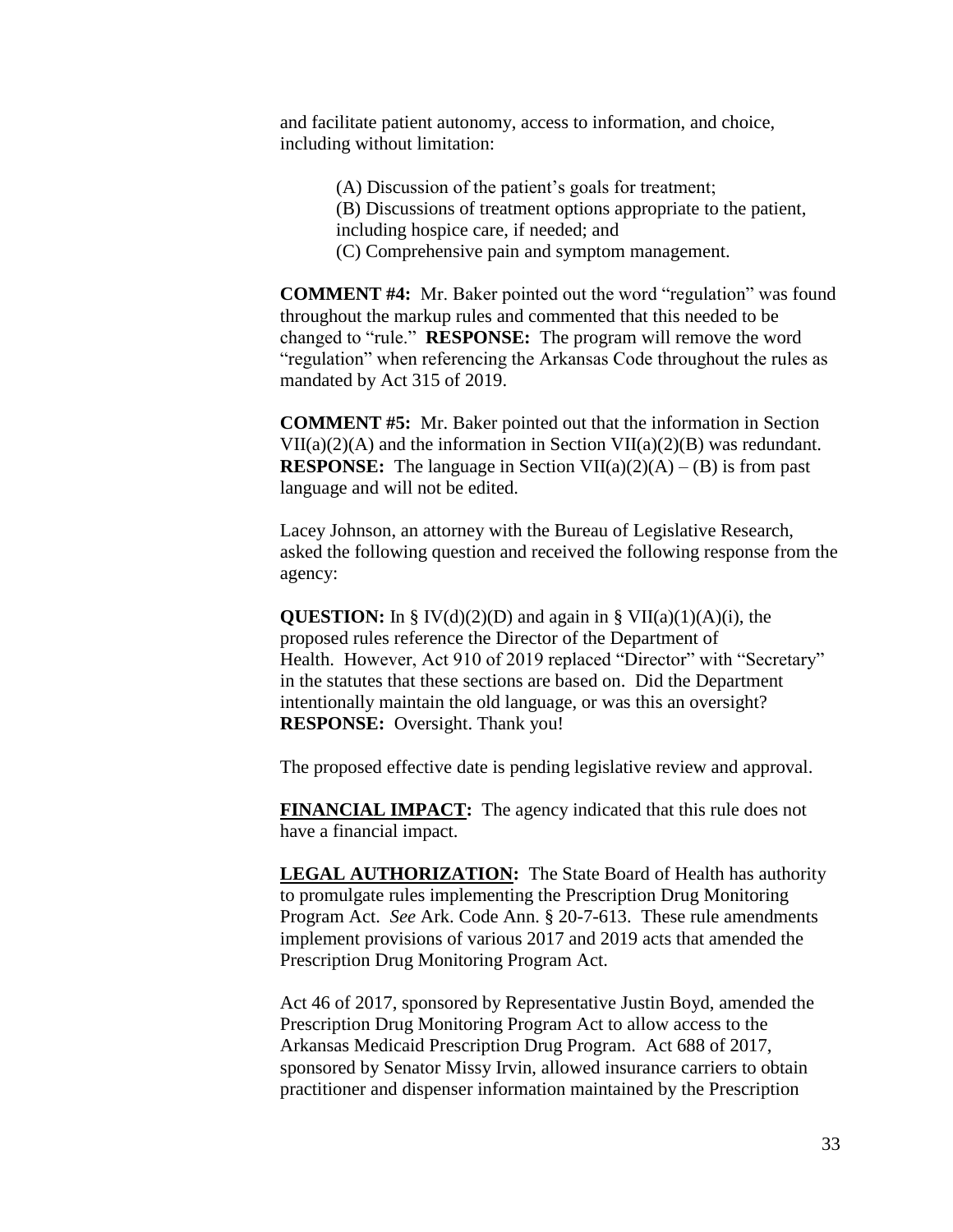Drug Monitoring Program and allowed prescriber data to be used for research purposes. Act 820 of 2017, sponsored by then-Senator Jeremy Hutchinson, amended the Prescription Drug Monitoring Program to mandate that prescribers check the information in the Program when prescribing certain medications.

Act 141 of 2019, sponsored by Representative Boyd, amended the Prescription Drug Monitoring Program to allow access to the Office of Medicaid Inspector General. Act 605 of 2019, also sponsored by Representative Boyd, amended the law regarding information exchange with other prescription drug monitoring programs to authorize information exchange with federal prescription drug monitoring programs.

### **6. DEPARTMENT OF HEALTH, HEALTH FACILITY SERVICES**

### **a. SUBJECT: Rules for Perfusionists in Arkansas**

**DESCRIPTION:** The Department of Health is updating these rules as follows:

 Eliminate the word "regulations" throughout the document as required by Act 315 of 2019;

 Add military licensing requirements and a definition of "returning military veteran" as per Act 820 of 2019;

• Add "in good standing" to reciprocity rules as per Act 1011 of 2019;

• Add criminal history background disqualifications as per Act 990 of 2019;

 Add a severability clause for continuity with other Department of Health.

**PUBLIC COMMENT:** The agency held a public hearing on this rule on January 15, 2020. The public comment period expired January 15, 2020. The agency indicated that it received no public comments.

Lacey Johnson, an attorney with the Bureau of Legislative Research, asked the following questions, provided the following comment, and received the following responses:

**COMMENT #1:** The word "her" (as in "his or her") is missing from § 4(C)(1)(b). **RESPONSE:** Changed.

**COMMENT #2**: The proposed rules require an applicant to submit evidence that he or she holds ABCP certification. The relevant Act requires that the applicant hold a "substantially similar" license in another state. How do these two things compare? Do most other states use ABCP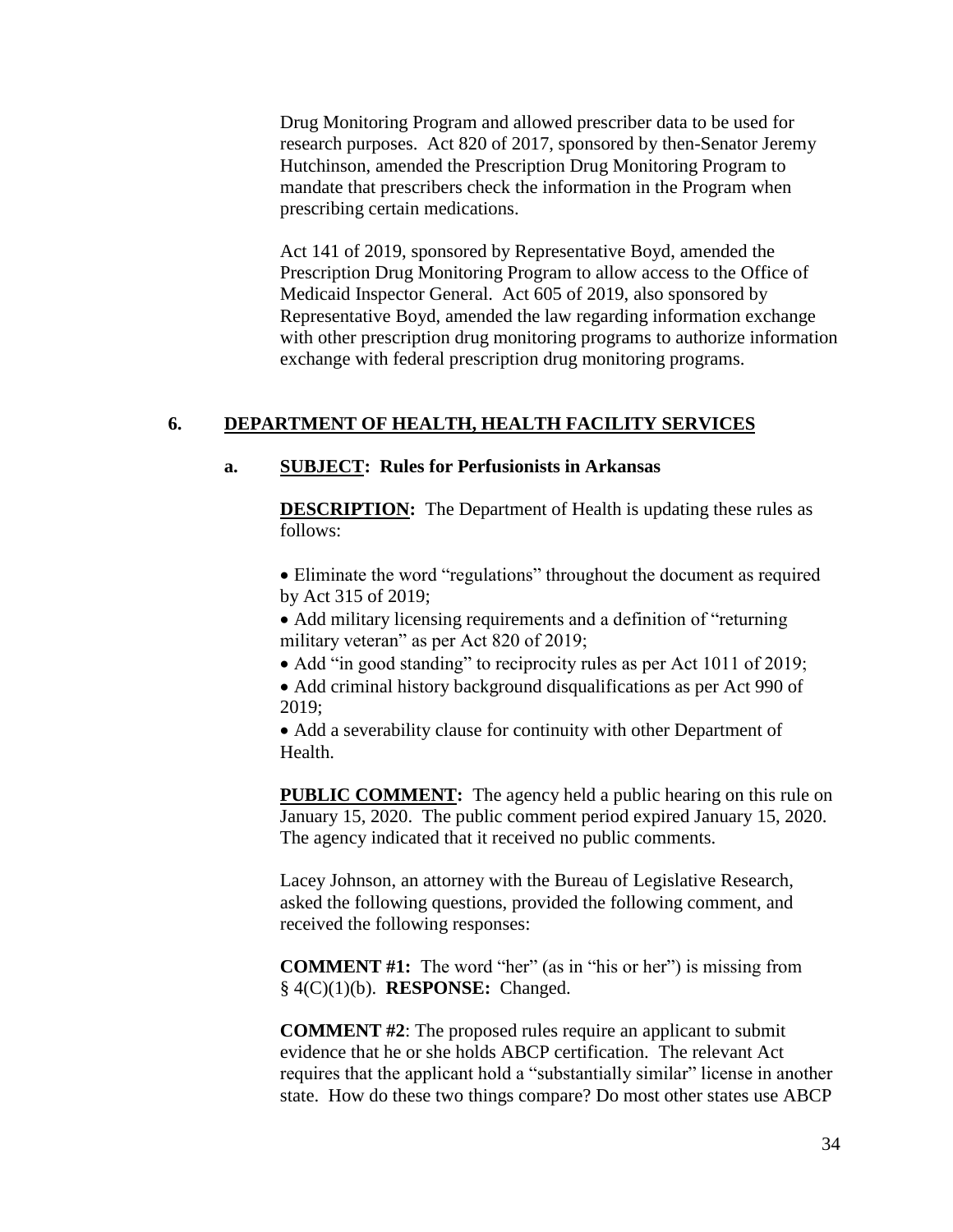certification? **RESPONSE:** Perfusionists operate heart-lung bypass equipment during open-heart surgeries. Board certification is a common method for states to assure that licensees are current in knowledge and practice skills.

## Review of *American Board of Cardiovascular Perfusion's Annual Report 2018*:

The following states currently require the ABCP to supply certification information for licensure: Arkansas; Connecticut; Georgia; Illinois; Louisiana; Maryland; Massachusetts; Missouri; Nebraska; Nevada; New Jersey; New York; North Carolina; Oklahoma; Pennsylvania; Tennessee; Texas; and Wisconsin.

**COMMENT #3:** Does the phrase "or its successor" in the first sentence of § 4(F) modify "the ABCP" or "a current certification"? I assume it modifies "the ABCP," but I wanted to double-check as the sentence structure seems slightly odd. **RESPONSE:** Modifies "the ABCP".

The proposed effective date is pending legislative review and approval.

**FINANCIAL IMPACT:** The agency indicated that this rule has no financial impact.

**LEGAL AUTHORIZATION:** The State Board of Health has authority to promulgate rules that it deems necessary to carry out the Perfusionist Licensure Act. Ark. Code Ann. § 17-104-103. The Department of Health is authorized to issue and renew perfusionist licenses and collect licensure fees. Ark. Code Ann.  $\S 17-104-104(4)-(5)$ . These proposed amendments implement Acts 426, 820, 990, and 1011 of 2019.

Act 426, sponsored by Representative Bruce Cozart, created the Red Tape Reduction Expedited Temporary and Provisional Licensure Act and authorized occupational licensing entities to grant expedited temporary and provisional licensing for certain individuals. The Act required occupational licensing entities to promulgate rules adopting "the least restrictive requirements" for occupational licensure for certain individuals. *See* Act 426, § 3(b).

Act 820, sponsored by Senator Missy Irvin, amended the law concerning the occupational licensure of active duty service members, returning military veterans, and their spouses to provide for automatic licensure. The Act required occupational licensing agencies, including the Department of Health, to grant automatic occupational licensure to certain individuals. *See* Act 820, § 2(b).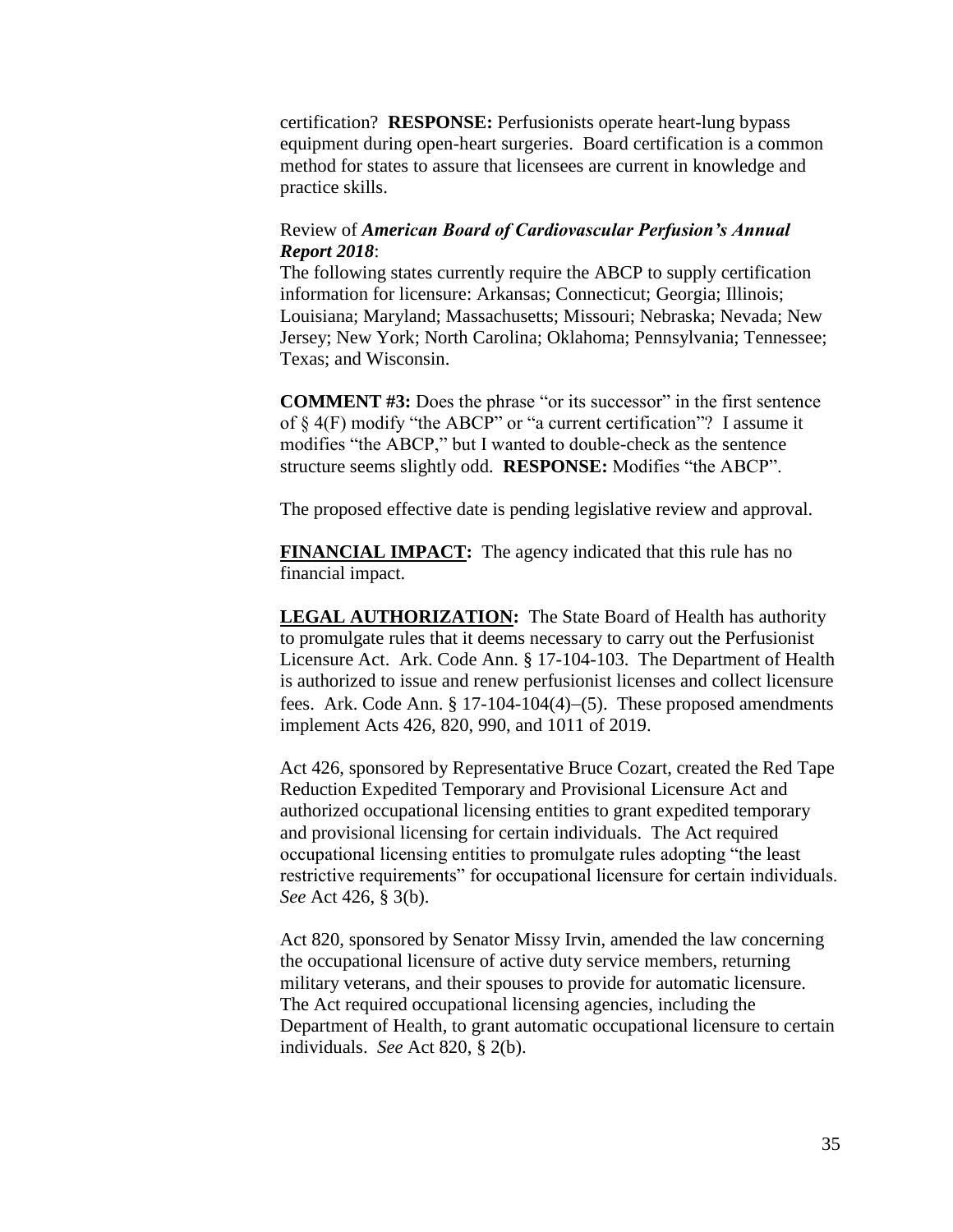Act 990, sponsored by Senator John Cooper, amended the laws regarding criminal background checks for professions and occupations to obtain consistency regarding criminal background checks and disqualifying offenses for licensure. The Act required licensing entities to promulgate rules to implement the Act. *See* Act 990, § 2.

Act 1011, sponsored by Representative Jim Dotson, amended the law concerning licensing, registration, and certification for certain professions and established a system of endorsement, recognition, and reciprocity for licensing, registration, and certification for certain professions.

### **7. DEPARTMENT OF HUMAN SERVICES, DIVISION OF DEVELOPMENTAL DISABILITIES SERVICES (DDS)**

## **a. SUBJECT: Autism Waiver and the Autism Waiver Medicaid Provider Manual**

**DESCRIPTION:** The Autism Waiver and the Autism Waiver Medicaid Provider Manual are amended to:

 Update language to reflect Autism Spectrum Disorder (ASD), current program, and service names;

 Update requirements for providers and consultants under Enrollment Criteria;

 Pursuant to Acts 2019, No. 874, § 15, expand capacity to provide intensive early intervention treatment for 30 additional children diagnosed with ASD;

- Increase the unduplicated number to account for the increased slots;
- Update benefit limits;

 Combine Plan Implementation and Monitoring service with Individual Assessment services to create one service description: Individual Assessment/Plan Development/Team Training/Monitoring;

• Change scope of coverage's maximum age to "through seven (7) years";

• Recognize that evidence-based practices are from updated National Autism Center's National Standards Project;

 Reflect that the Division of Developmental Disabilities Services took over the administration of the Autism Waiver and is now the operating agency.

**PUBLIC COMMENT:** A public hearing was held on this rule on January 7, 2020. The public comment period expired January 10, 2020. The agency provided the following summary of the public comments it received and its responses to those comments:

**Commenter's Name:** Brittany Hale, M.Ed., BCBA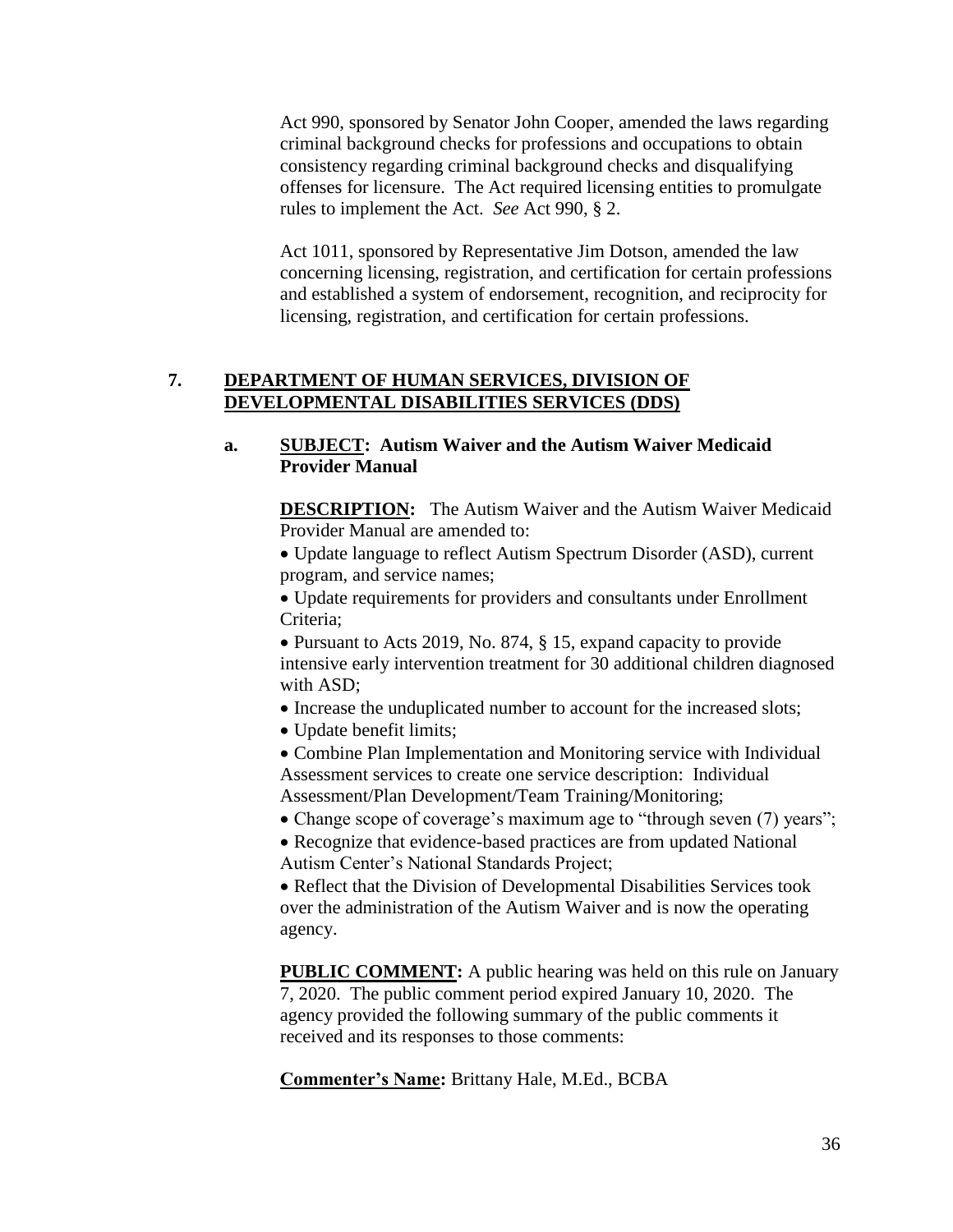**COMMENT #1:** I, Brittany Hale, M.Ed., BCBA am writing to comment on the proposed Arkansas Autism Waiver policy update for March 1st 2020. Please consider the following comments for the revision of the Arkansas Autism Waiver Medicaid Provider Manual. **RESPONSE:** Thank you for your comment.

**COMMENT #2:** [Section 210.00 Program Coverage: 211.00 Scope] The description of where services should be rendered is inaccurate and should state "When providing services to children under the Autism Waiver, only natural and community settings that provide inclusive opportunities for the child with ASD will be utilized. Such settings include the home, parks, grocery stores, library, restaurants, ball parks or other settings that are not segregated." **RESPONSE:** Thank you for your comment. The second sentence of the second paragraph of Section 211.000 of the Autism Waiver Medicaid Manual will be amended in its entirety to read: "The setting will primarily be the child's home; but other community locations, identified by the parent (such as the park, grocery store, church, etc.) may be selected based on the skills and behaviors of the child that need to be targeted."

**COMMENT #3:** [Section 220.000: 220.100 Intensive ASD Intervention Provider] A. 2. - The list of Evidence-Based Practices is incomplete, as it only lists the 2nd Edition, leaving all Evidence-Based Practices approved in the 1st Edition out of the policy. Referencing the National Autism Center's National Standards Project would be effective in providing the listing that is regularly updated to reflect the most current established, emerging and not established treatment practices. **RESPONSE:** Thank you for your comment. The third and fourth sentences of Section  $220.100(A)(2)$  will be combined to read "The evidence-based practices" that will be utilized in the program are those recognized in the National Autism Center's National Standards Project, which include, but are not limited to:  $\dots$ ."

**COMMENT #4:** [Section 220.000: 220.100 Intensive ASD Intervention Provider] C.– Per proposed policy, the removal of the consultant role found in the redacted Section C, removes the ongoing oversight of the treatment team, ongoing family training, their ability to address strategies with staff, monthly on site monitoring of the treatment of fidelity of programming, and their ability to modify the treatment plan to best meet the needs of the child.

The role of the consultant is defined in the 1915(c) document on page 66, "This service also includes the oversight of implementation of evidencebased intervention strategies by the lead therapist, the line therapist and the family; ongoing education of family members and key staff regarding treatment; monthly on-site (in-home and community settings) monitoring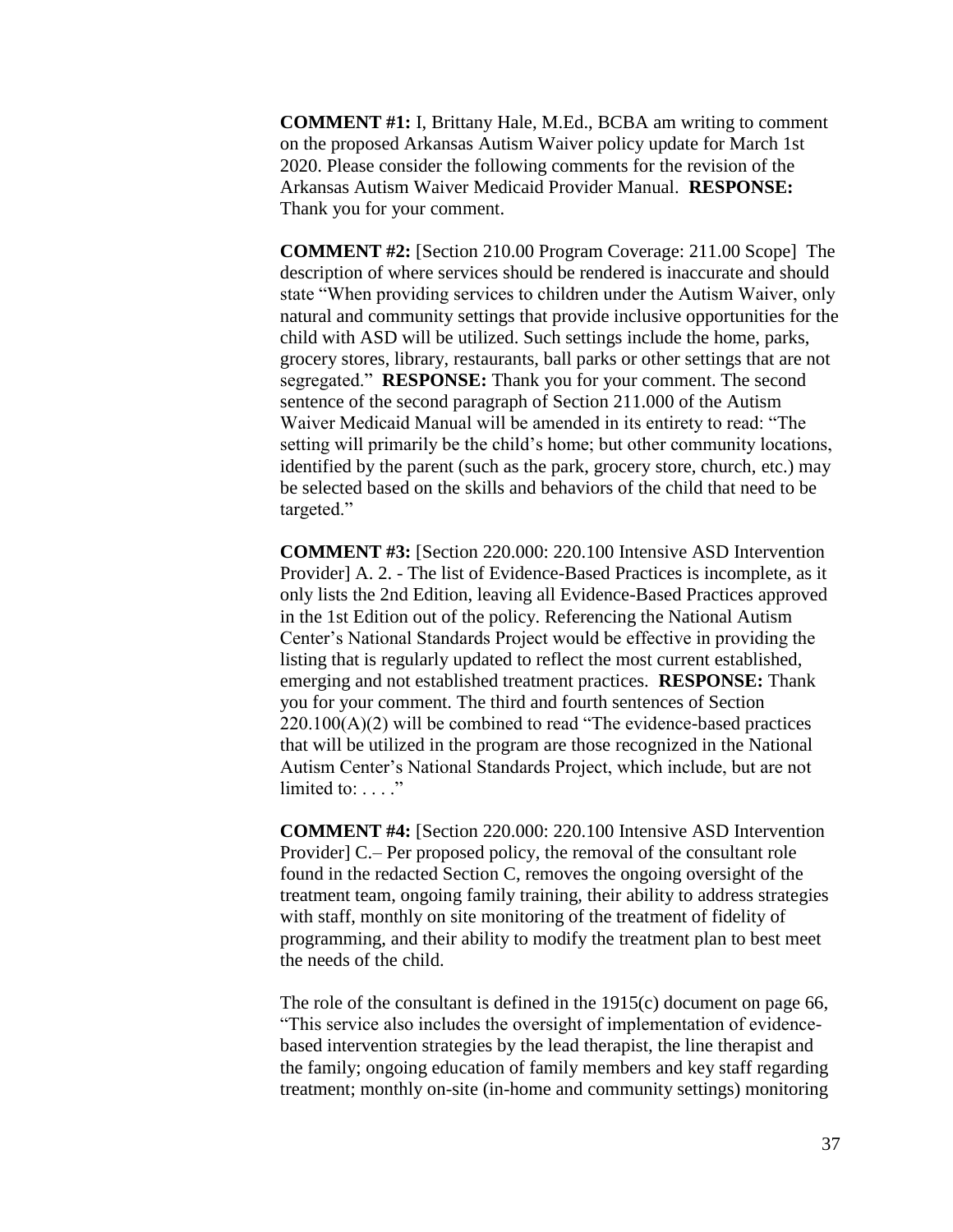of treatment effectiveness and implementation fidelity; modification of the ITP, as necessary; and modification of assessment information, as necessary. Monitoring under this service is for the purpose of modifying the ITP and is conducted monthly by the Consultant."

**RESPONSE:** Thank you for your comment. A Section 220.100(A)(3) of the Proposed Autism Waiver Provider Manual will be added which reads, "Monitoring services will be performed by the Consultant on at least a monthly basis. Monitoring responsibilities will include the oversight of the implementation of evidence-based intervention strategies by the lead therapist, the line therapist and the family; educating family members and key staff regarding treatment; on-site reviewing of treatment effectiveness and implementation fidelity; use data collected to determine the clinical progress of the child and the need for adjustments to the ITP, as necessary; and modifying assessment information, as necessary." Additionally, the title of 220.100 will be changed to "Autism Waiver Services" and Section 220.300 will be deleted and be moved to create Section 220.100(E) since Consultative Clinical and Therapeutic Services are one of the five services offered under the Autism Waiver.

**Commenter's Name:** Renee Holmes, RN, Director of Autism Services, Partners for Inclusive Communities

**COMMENT #1:** Thank you for the opportunity to address items listed in the AUTISM 1-19 document. Please see the items below that I would like to address as inconsistent with the language and scope of the 1915(c) Home and Community Based Waiver Application. **RESPONSE:** Thank you for your comment.

**COMMENT #2:** [202.100 C- Per proposed policy, "This criterion also applies to any non-profit organization formed as a collaborative organization."] The language in the 1915(c) document removed the nonprofit status in 2017. This can be first found in the 1915(c) on page 67, "Includes any organization formed as a collaborative organization made up of a group of licensed/certified providers, as described above." **RESPONSE:** Thank you for your comment. Section 202.100 of the Autism Waiver Medicaid Manual will be amended by removing Section 202.100(B), and removing in its entirety the paragraph in Section 202.100 that begins with "This criterion also applies…" and ends with "…the organization to participate in the program." Additionally, Page 67 of the Autism Waiver Application in the "Other Standard" section will be amended to remove the first sentence "Must have a minimum of three years' experience providing services to individuals with ASD." Page 70 of the Autism Waiver Application in the "Other Standard" section will be amended to remove the first sentence "The organization must have a minimum of three (3) years' experience providing services to individuals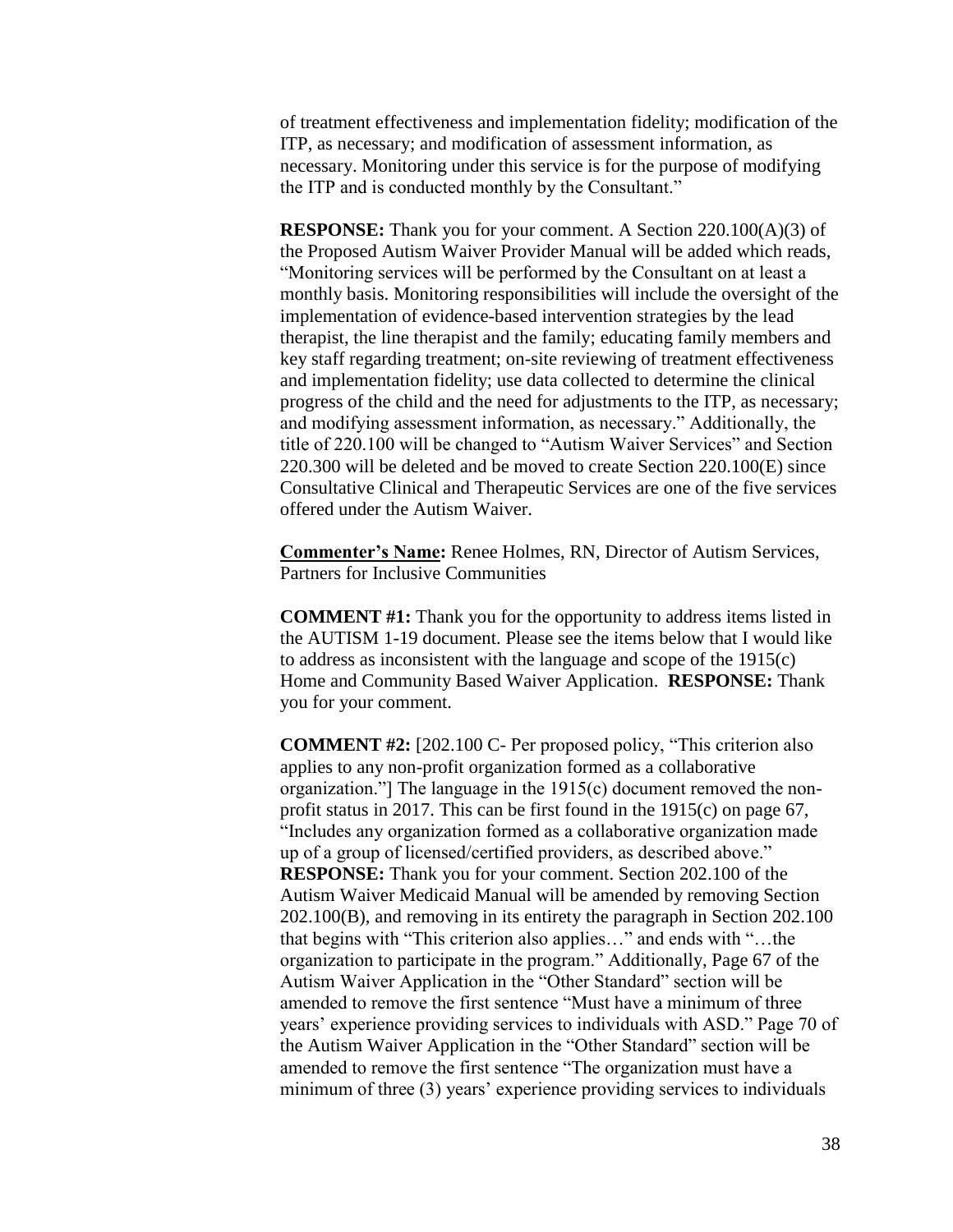with ASD." Finally, Page 72 of the Autism Waiver Application in the "Other Standard" section will be amended to remove the first sentence "Must have a minimum of two (2) years' experience providing services to children with ASD."

**COMMENT #3:** [210.00 Scope- Per proposed policy, "When providing services to children under the Autism Waiver, only natural home and community settings that provide inclusive opportunities for the child with ASD will be utilized. Such settings include the home, schools or daycares, parks, etc."] The locations in the 1915(c) are listed on page 89, "The settings include locations such as the child's home, church, places where the family shops, restaurants, ball parks, etc., all of which meet the new settings definition. There are no segregated settings utilized in this program." Parental presence and participation is a requirement through the autism waiver. This is noted in several instances in the 1915(c) document, as an example from page 94, "Since the parent/guardian will be present and actively involved in treatment provided through the Autism Waiver," the parent is required to remain at any natural community location with the child. **RESPONSE:** Thank you for your comment. The second sentence of the second paragraph of Section 211.000 of the Autism Waiver Medicaid Manual will be amended in its entirety to read: "The setting will primarily be the child's home; but other community locations, identified by the parent (such as the park, grocery store, church, etc.) may be selected based on the skills and behaviors of the child that need to be targeted."

**COMMENT #4:** [220.100 Intensive ASD Intervention Provider- Per proposed policy, "A Consultant, hired by the Division of Developmental Disabilities Services (DDS) or its contracted vendor, community-based organization, performs this service."] A consultant in the autism waiver program is not hired by the Division of Developmental Disabilities or its contracted vendor. They are hired by the community-based billing organization. The proposed policy language does not reflect the wording of the 1915(c) document that can be found on page 66, "A Consultant, hired by the Arkansas Autism Partnership (AAP) provider, communitybased organization." **RESPONSE:** Thank you for your comment. Section 220.100 will be amended by deleting the introductory paragraph starting with "A Consultant, hired by..." and ending with "...which includes the following components:", and inserting an introductory paragraph at the top of Section 220.100(A) above Section 220.100(A)(1) which reads, "A Consultant hired by the ASD Intensive Intervention community provider performs this service, which include the following components:". Additionally, the first sentence of Page 66 of the Autism Waiver Application will be amended to read "A Consultant hired by the ASD Intensive Intervention community provider performs this service, which include the following components: . . . ."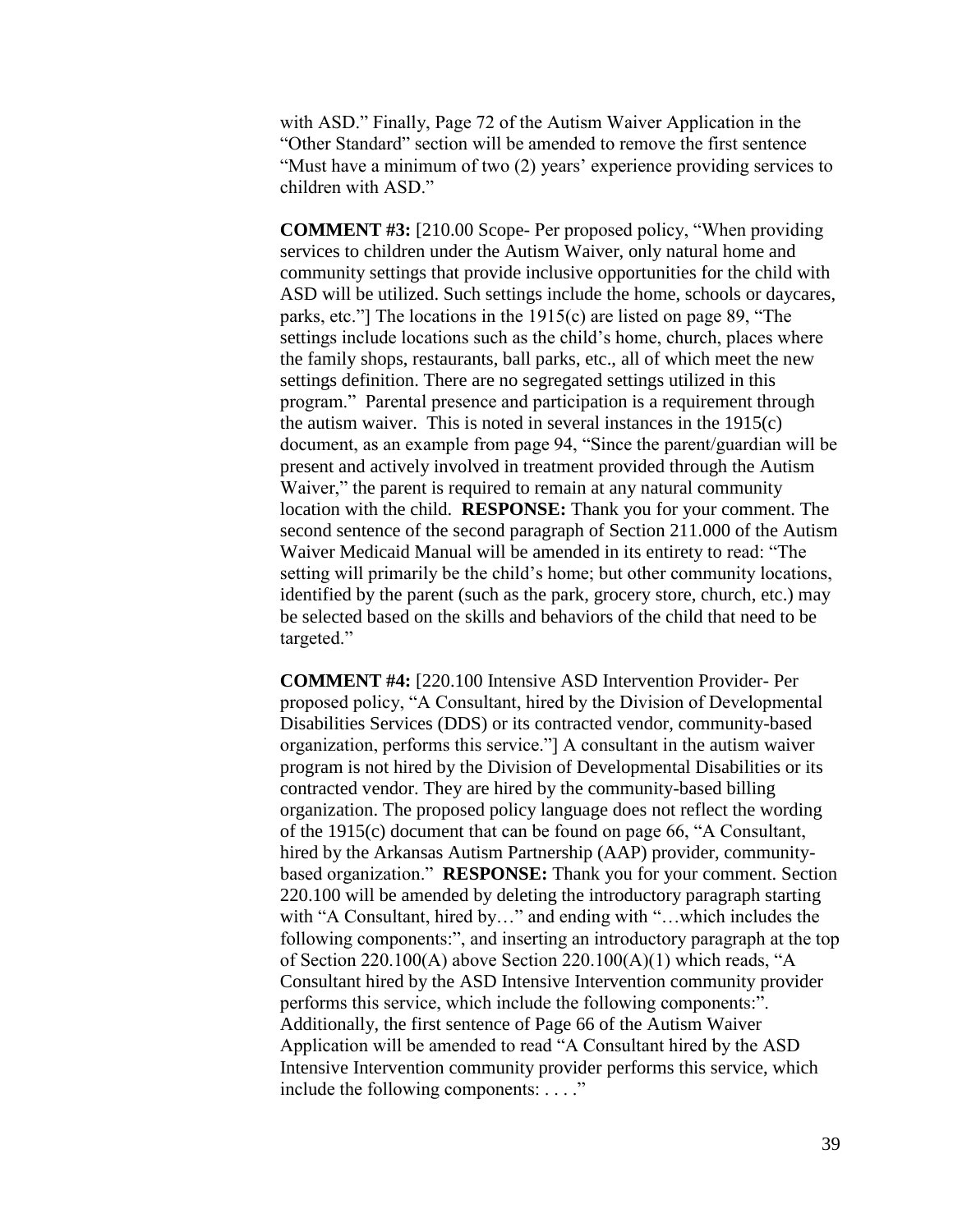**COMMENT #5:** [220.100 A. 2.] The list of Evidence Based Practices is incomplete, as it only lists the 2nd Edition, leaving all Evidence Based Practices approved in the 1st Edition out of the policy. Referencing the National Autism Center's National Standards Project would be effective in providing the listing that is regularly updated to reflect the most current established, emerging and not established treatment practices. **RESPONSE:** Thank you for your comment. The third and fourth sentences of Section 220.100(A)(2) will be combined to read "The evidence-based practices that will be utilized in the program are those recognized in the National Autism Center's National Standards Project, which include, but are not limited to: . . . ."

**COMMENT #6:** [220.100 C.] Per proposed policy, the removal of the consultant role found in the redacted Section C, removes the ongoing oversight of the treatment team, ongoing family training, their ability to address strategies with staff, monthly on site monitoring of the treatment of fidelity of programming, and their ability to modify the treatment plan to best meet the needs of the child. The role of the consultant is defined in the 1915(c) document on page 66, "This service also includes the oversight of implementation of evidence-based intervention strategies by the Lead therapist, the Line therapist and the family; ongoing education of family members and key staff regarding treatment; monthly on-site (inhome and community settings) monitoring of treatment effectiveness and implementation fidelity; modification of the ITP, as necessary; and modification of assessment information, as necessary. Monitoring under this service is for the purpose of modifying the ITP and is conducted monthly by the Consultant." **RESPONSE:** Thank you for your comment. A Section 220.100(A)(3) of the Proposed Autism Waiver Provider Manual will be added which reads, "Monitoring services will be performed by the Consultant on at least a monthly basis. Monitoring responsibilities will include the oversight of the implementation of evidence-based intervention strategies by the lead therapist, the line therapist and the family; educating family members and key staff regarding treatment; onsite reviewing of treatment effectiveness and implementation fidelity; use data collected to determine the clinical progress of the child and the need for adjustments to the ITP, as necessary; and modifying assessment information, as necessary." Additionally, the title of 220.100 will be changed to "Autism Waiver Services" and Section 220.300 will be deleted and be moved to create Section 220.100(E) since Consultative Clinical and Therapeutic Services are one of the five services offered under the Autism Waiver.

**COMMENT #7:** [230.20 Autism Waiver Procedure Codes] Requesting verification that the procedure codes utilized for the Autism Waiver services will be intensive early intervention codes. The Autism Waiver is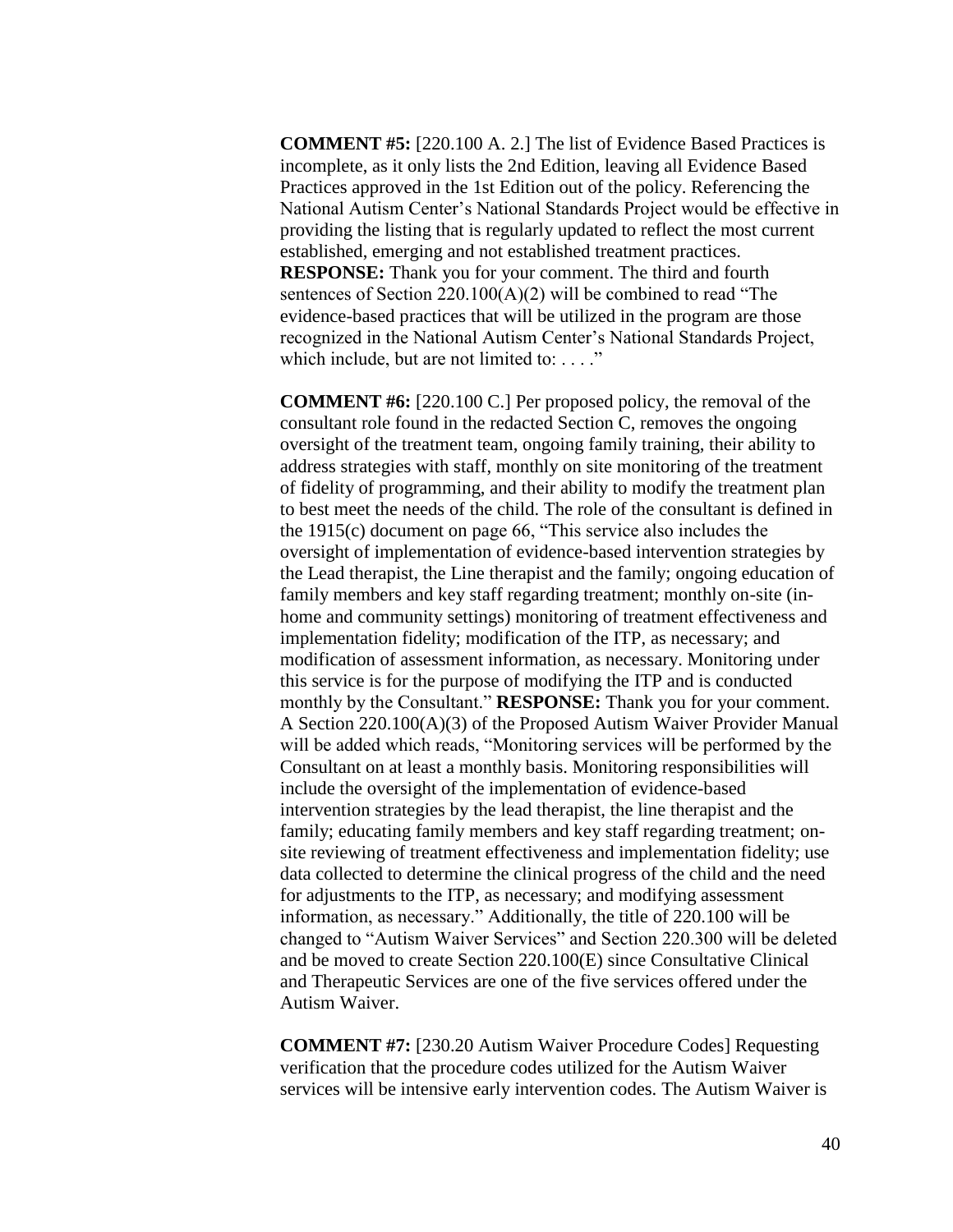an intensive early intervention program and not an Applied Behavior Analysis service. This is defined on page 5 of the 1915(c) document in the Brief Waiver Description, "The Autism Waiver provides intensive one-onone treatment for children ages 18 months through 7 years with a diagnosis of autism spectrum disorder (ASD). The therapy services are habilitative in nature and are not available to children through the AR Medicaid State Plan. These services are designed to maintain Medicaid eligible participants at home in order to preclude or postpone institutionalization. Specifically, these services are offered to children with ASD who meet the institutional level of care criteria, are the appropriate age, and whose parent's agree to actively participate in the treatment plan. **RESPONSE:** Thank you for your comment. Section 230.200 "Autism Waiver Procedure Codes" will remain a section in the Autism Waiver Medicaid Manual, but that Section will include only the sentence "Click here to view the Autism Waiver procedure codes.", which will have a hidden hyperlink to the a webpage containing the Autism Waiver procedure codes.

**COMMENT #8:** The services offered through the Autism Waiver program are 1) Individual Assessment/Plan Development/Team Training/ Monitoring; 2) Therapeutic Aides and Behavioral Reinforcers; 3) Lead Therapy; 4) Line Therapy; and 5) Consultative Clinical and Therapeutic Services. The first four services are provided by Intensive Intervention providers. Consultative Clinical and Therapeutic Services are provided by Clinical Services Specialists working with a four-year university program. The goal is to design a system for delivery of intensive one-on-one interventions for young children that 1) utilize proven strategies and interventions that are positive, respectful and safe; 2) include and empower parents/guardians to participate; 3) prepare children with functional skills in natural environments; 4) include independent checks and balances; and 5) provide services in the most effective and cost efficient way." I appreciate your time and consideration of the above comments. **RESPONSE:** Thank you for your comment.

**Commenter's Name:** Leigh Ann VanGorder, Partners for Inclusive Communities, Regional Waiver Coordinator-Western AR

**COMMENT #1:** 202.100 C- Per proposed policy, "This criterion also applies to any non-profit organization formed as a collaborative organization." Good Evening, I would like to address and submit items that I feel are inconsistent with the language and scope of the Arkansas Autism Waiver program. Currently the programs that serve Arkansas Autism Waiver are both for profit and non -profit organizations. They must meet criteria as a collaborative organization utilizing licensed and certified personnel. I believe both types of organizations can be effective providers of the Arkansas Autism Waiver program provided they hire and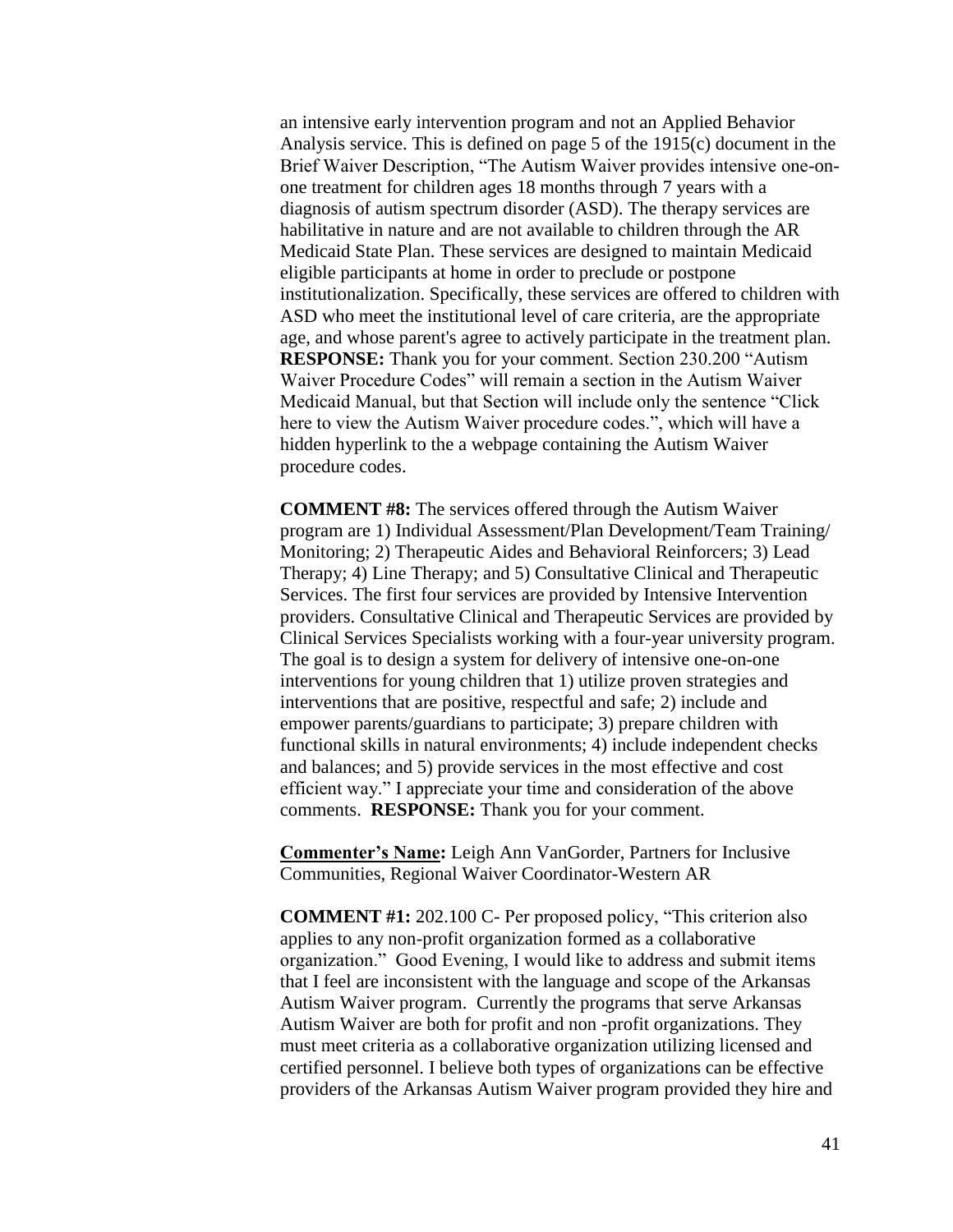utilize the appropriately licensed and trained staff required in the current Medicaid manual. **RESPONSE:** Thank you for your comment. Section 202.100 of the Autism Waiver Medicaid Manual will be amended by removing Section 202.100(B), and removing in its entirety the paragraph in Section 202.100 that begins with "This criterion also applies…" and ends with "…the organization to participate in the program." Additionally, Page 67 of the Autism Waiver Application in the "Other Standard" section will be amended to remove the first sentence "Must have a minimum of three years' experience providing services to individuals with ASD." Page 70 of the Autism Waiver Application in the "Other Standard" section will be amended to remove the first sentence "The organization must have a minimum of three (3) years' experience providing services to individuals with ASD." Finally, Page 72 of the Autism Waiver Application in the "Other Standard" section will be amended to remove the first sentence "Must have a minimum of two (2) years' experience providing services to children with ASD."

**COMMENT #2:** 210.00 Scope- Per proposed policy, "When providing services to children under the Autism Waiver, only natural home and community settings that provide inclusive opportunities for the child with ASD will be utilized. Such settings include the home, schools or daycares, parks, etc." The locations in the 1915(c) are listed on page 89, "The settings include locations such as the child's home, church, places where the family shops, restaurants, ball parks, etc., all of which meet the new settings definition. There are no segregated settings utilized in this program."

I have worked in the roles of provider liaison, line therapist, lead therapist and consultant for the Autism Waiver program since the program was started. I have seen the positive impact that the program has with children and their families. This is the only program funding ABA that requires services to be provided in the home or community setting. Home and community setting are where children and parents have the most difficulty, partially because it is where they spend, they majority of their time and some skills that they learn in a "school setting" do not generalize to a home or community environment. This program also requires parents to participate in a minimum of 14 hours per week of programming in addition to the programming the child receives from the team of line, lead and consultant therapist. Having a parent participate 14 hours per week would be next to impossible for a working or a two working parent home if services were offered in a clinic setting. The current wrap around approach is what makes such a functional impact in the children's lives. The therapist is there in the home or natural environment when the melt downs happen and not only guide the child but coach the parent on how to handle a behavior or dangerous situation when it is happening. The parents learn valuable life changing skills and are coached in how to reinforce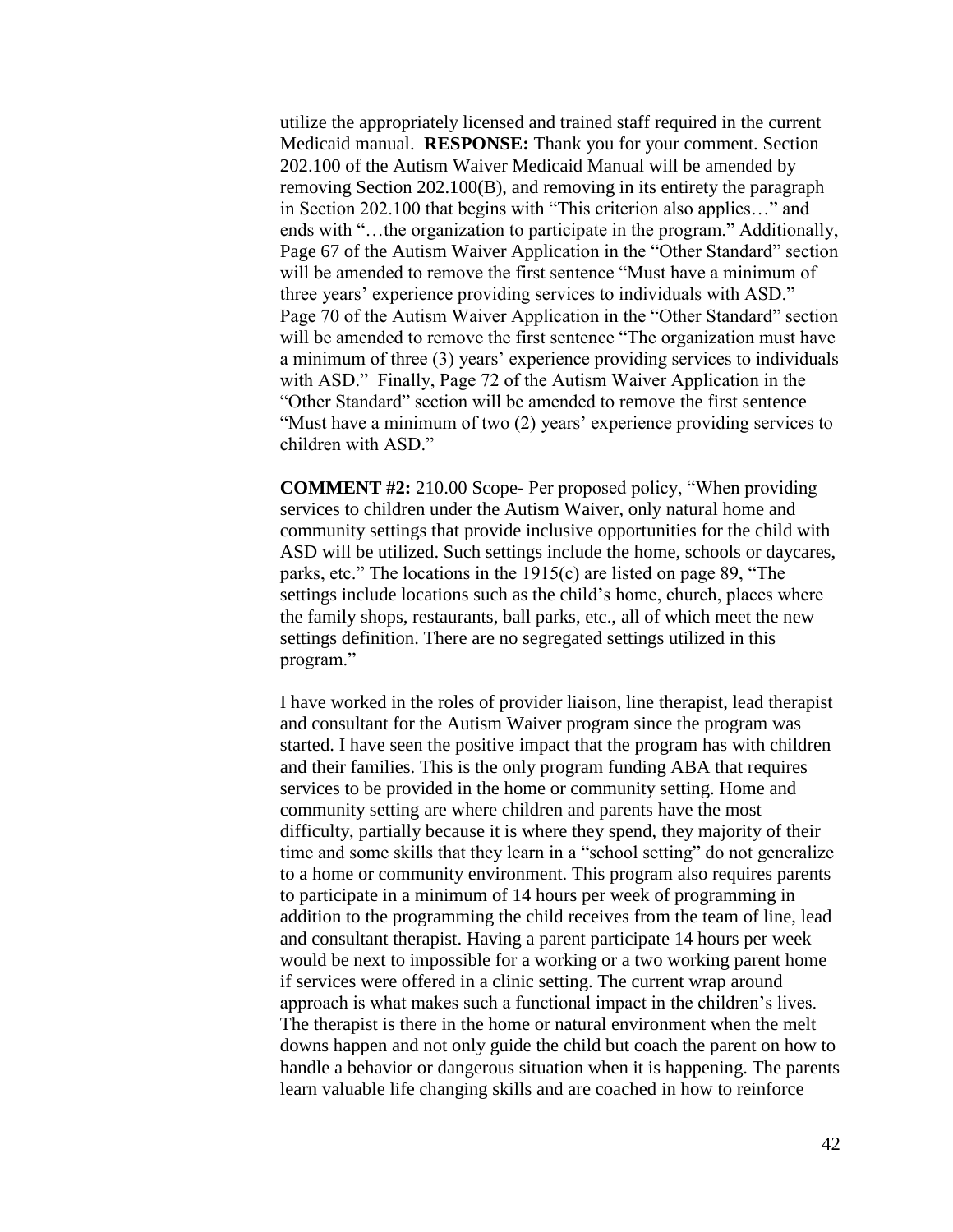their children's behaviors they want to improve and how not to reinforce inadvertently ones they want to extinguish.

I have also worked in a large EIDT program for over 23 years. I have the unique experience of working in both settings. I strongly believe this program gives a child more bang for their buck so to speak in the natural environment and community setting than I believe providing ABA in a school setting would.

**RESPONSE:** Thank you for your comment. The second sentence of the second paragraph of Section 211.000 of the Autism Waiver Medicaid Manual will be amended in its entirety to read: "The setting will primarily be the child's home; but other community locations, identified by the parent (such as the park, grocery store, church, etc.) may be selected based on the skills and behaviors of the child that need to be targeted."

**COMMENT #3:** 220.100 Intensive ASD Intervention Provider- Per proposed policy, "A Consultant, hired by the Division of Developmental Disabilities Services (DDS) or its contracted vendor, community-based organization, performs this service." Providers hire all employees of this program. They are not hired by DDS or the contracted vendor. The provider must follow all regulations for staffing requirements in experience, training and background checks. **RESPONSE:** Thank you for your comment. Section 220.100 will be amended by deleting the introductory paragraph starting with "A Consultant, hired by…" and ending with "…which includes the following components:" and inserting an introductory paragraph at the top of Section 220.100(A) above Section  $220.100(A)(1)$  which reads, "A Consultant hired by the ASD Intensive Intervention community provider performs this service, which include the following components: . . . ." Additionally, the first sentence of Page 66 of the Autism Waiver Application will be amended to read "A Consultant hired by the ASD Intensive Intervention community provider performs this service, which include the following components:  $\dots$ ."

**COMMENT #4:** 220.100 A. 2.- The list of Evidence Based Practices is incomplete, as it only lists the 2nd Edition, leaving all Evidence Based Practices approved in the 1st Edition out of the policy. Referencing the National Autism Center's National Standards Project would be effective in providing the listing that is regularly updated to reflect the most current established, emerging and not established treatment practices. **RESPONSE:** Thank you for your comment. The third and fourth sentences of Section 220.100(A)(2) will be combined to read "The evidence-based practices that will be utilized in the program are those recognized in the National Autism Center's National Standards Project, which include, but are not limited to: . . . ."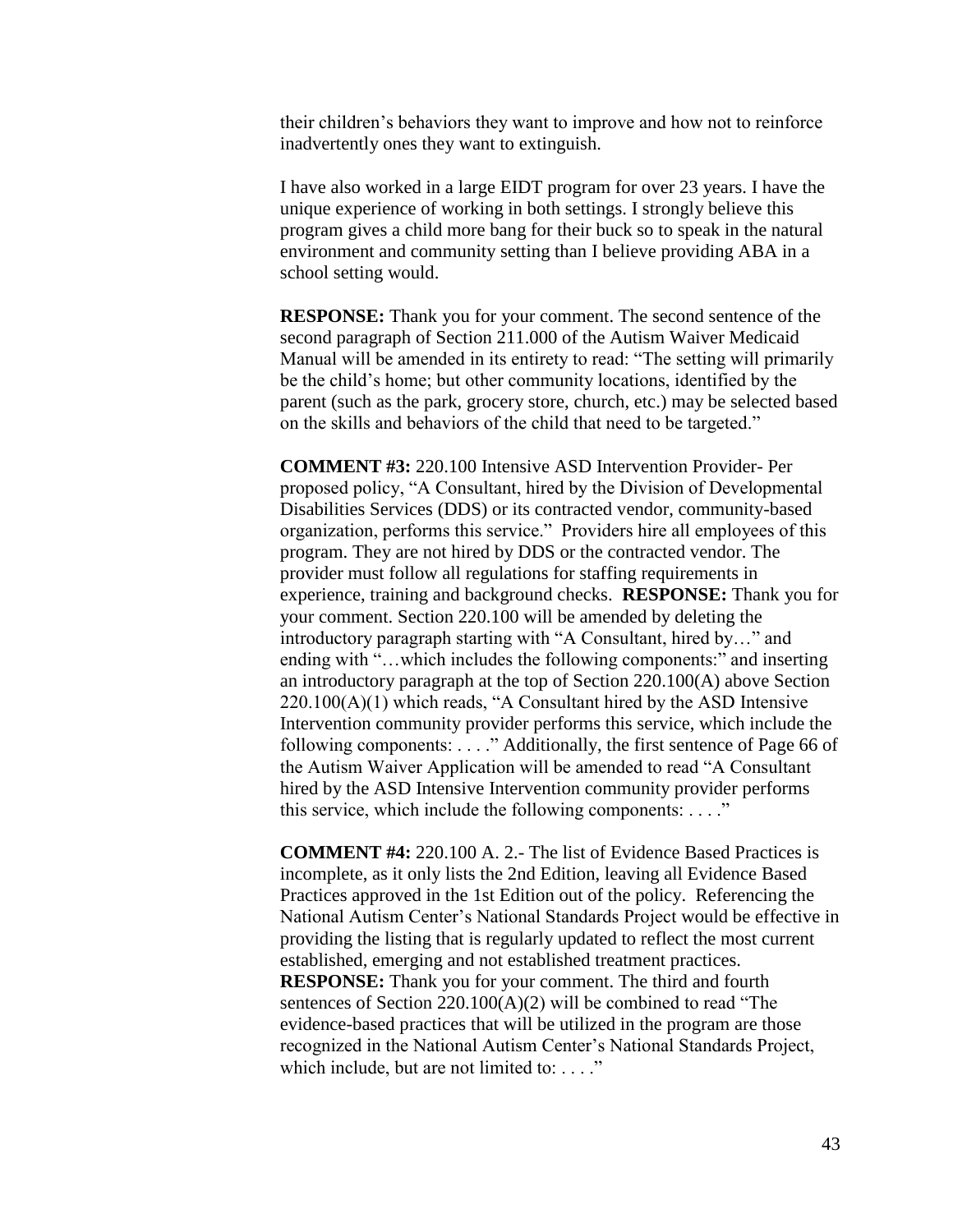**COMMENT #5:** 220.100 C.- Per proposed policy, the removal of the consultant role found in the redacted Section C, removes the ongoing oversight of the treatment team, ongoing family training, their ability to address strategies with staff, monthly on site monitoring of the treatment of fidelity of programming, and their ability to modify the treatment plan to best meet the needs of the child.

The role of the consultant is an important role for the integrity and functionality of the team. The consultant is the person that completes the evaluation and writes the intervention strategies that are used by the team individualized for the child's specific needs. Training the lead, line and parents how to implement the evidence-based strategies is an additional important function of the consultant. Removing this role would eliminate the ability to train staff and family members and monitor the effectiveness of the programming.

**RESPONSE:** Thank you for your comment. A Section 220.100(A)(3) of the Proposed Autism Waiver Provider Manual will be added which reads, "Monitoring services will be performed by the Consultant on at least a monthly basis. Monitoring responsibilities will include the oversight of the implementation of evidence-based intervention strategies by the lead therapist, the line therapist and the family; educating family members and key staff regarding treatment; on-site reviewing of treatment effectiveness and implementation fidelity; use data collected to determine the clinical progress of the child and the need for adjustments to the ITP, as necessary; and modifying assessment information, as necessary." Additionally, the title of 220.100 will be changed to "Autism Waiver Services" and Section 220.300 will be deleted and be moved to create Section 220.100(E) since Consultative Clinical and Therapeutic Services are one of the five services offered under the Autism Waiver.

**COMMENT #6:** 230.20 Autism Waiver Procedure Codes- Requesting verification that the procedure codes utilized for the Autism Waiver services will be intensive early intervention codes. The Autism Waiver is an intensive early intervention program and not an Applied Behavior Analysis service. Applied Behavior Analysis utilizes scientifically based techniques to provide intensive one on one treatment. I have copied and included the brief waiver description from 1915 (c) below for reference.

"The Autism Waiver provides intensive one-on-one treatment for children ages 18 months through 7 years with a diagnosis of autism spectrum disorder (ASD). The therapy services are habilitative in nature and are not available to children through the AR Medicaid State Plan. These services are designed to maintain Medicaid eligible participants at home in order to preclude or postpone institutionalization. Specifically, these services are offered to children with ASD who meet the institutional level of care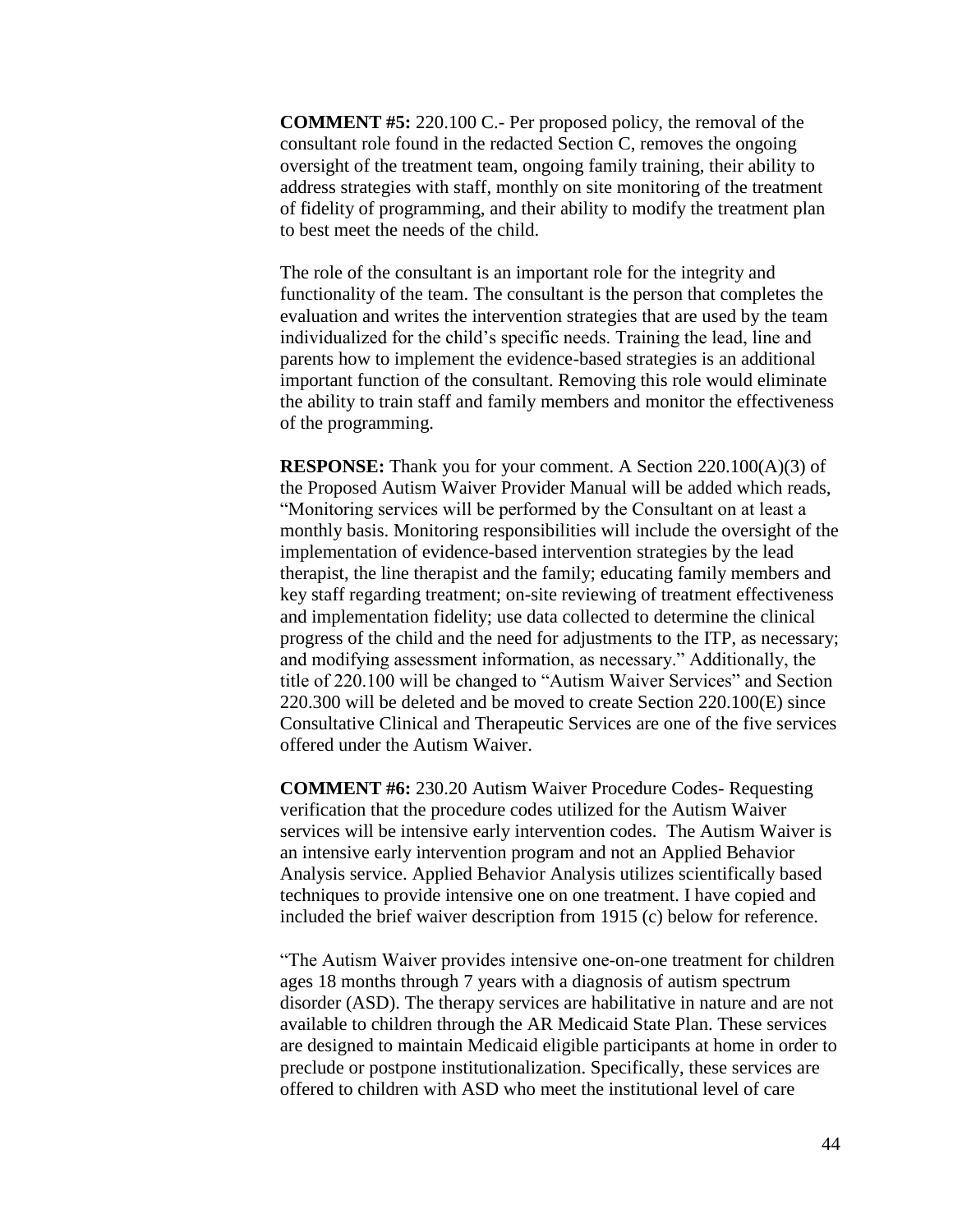criteria, are the appropriate age, and whose parent's agree to actively participate in the treatment plan. The services offered through the Autism Waiver program are 1)Individual Assessment/Plan Development/Team Training/ Monitoring; 2)Therapeutic Aides and Behavioral Reinforcers; 3)Lead Therapy; 4)Line Therapy; and 5) Consultative Clinical and Therapeutic Services. The first four services are provided by Intensive Intervention providers. Consultative Clinical and Therapeutic Services are provided by Clinical Services Specialists working with a four-year university program. The goal is to design a system for delivery of intensive one-on-one interventions for young children that 1) utilize proven strategies and interventions that are positive, respectful and safe; 2) include and empower parents/guardians to participate; 3) prepare children with functional skills in natural environments; 4) include independent checks and balances; and 5) provide services in the most effective and cost efficient way."

**RESPONSE:** Thank you for your comment. Section 230.200 "Autism Waiver Procedure Codes" will remain a section in the Autism Waiver Medicaid Manual, but that Section will include only the sentence "Click here to view the Autism Waiver procedure codes[,]" which will have a hidden hyperlink to the a webpage containing the Autism Waiver procedure codes.

Lacey Johnson, an attorney with the Bureau of Legislative Research, asked the following questions and received the following answers:

**QUESTION #1:** Has the proposed waiver been approved by CMS? If not, do you have any idea what the timeline on that approval might be? **ANSWER:** It has not been approved by CMS. Once any changes based on public comment have been made, the proposed waiver will be submitted to CMS for approval. CMS would then have a 90 day "clock" to review and approve. We can ask for retrospective approval in the same quarter that we submitted the waiver for certain amendments, like adding slots.

**QUESTION #2:** Pages 67 and 70 of the waiver application indicate that Intensive Intervention Providers must have a minimum of three years' experience providing services to individuals with ASD. However, page 72 of the waiver and § 202.100(B) of the proposed rules only require two years of experience. Is there a reason for this discrepancy? Why did DHS decide to reduce the amount of experience ASD Intervention Providers must have from three years to two? **ANSWER:** The waiver and manual will be amended so that the years' experience requirement will be removed from the Intensive Intervention provider type (i.e. at the organization level) and will apply only to the individual based on the particular service that is being provided (i.e. Individual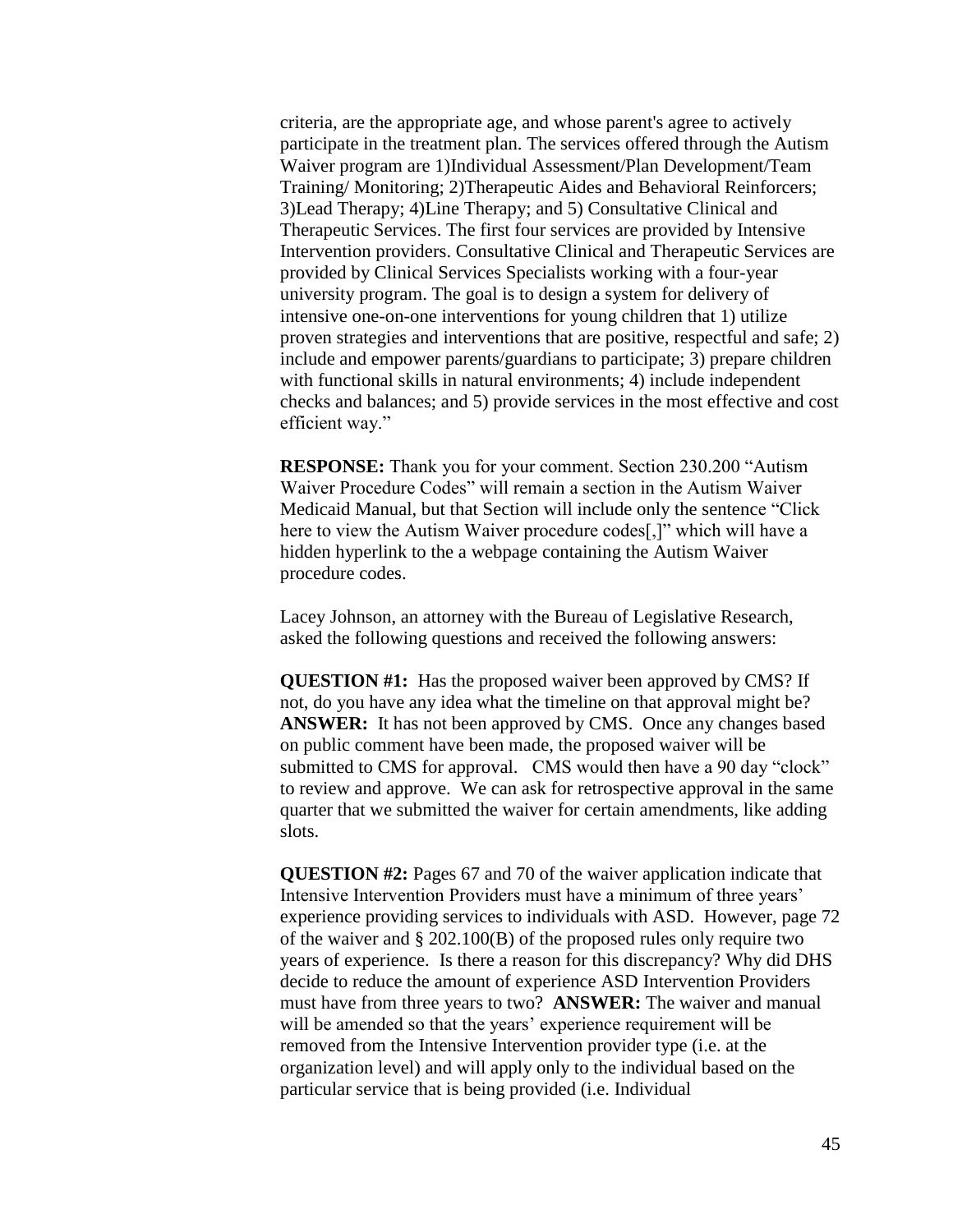Assessment/Treatment Development/Monitoring, Lead Therapy Intervention, or Line Therapy Intervention).

**QUESTION #3:** Is there specific authority behind the independence requirement in § 202.500(B)? **ANSWER:** All home and community based waivers require independent case management functions (called conflict free case management). One of the four pillars of conflict free case management is independent service monitoring. Because the consultant acts as a monitor of the treatment plan and services being provided to the beneficiary, DDS felt that the conflict free requirement should apply to them.

**QUESTION #4:** Ark. Code Ann. § 20-77-124 states that "intensive early intervention treatment" occurs "in the home of the child." Why do the rule amendments expand this definition to include other settings, such as schools and parks? **ANSWER:** The proposed waiver, on page 66, states, "The location will be primarily the child's home but other community locations, identified by the parent, such as the park, grocery store, church, etc. might be included." Section 211.000 will be amended to reflect the language as it appears in the proposed waiver.

**QUESTION #5:** The benefit limits in § 220.200 are now presented in "hours" rather than "units." Why has this language changed? **ANSWER:** The units are still included in the service description boxes that tell the procedure codes and modifiers to be billed; however, procedure codes and units are subject to change by CMS and NCCI without any input from the state, so the state chose not to include the units in the descriptions, only the total amount of time that the service can be received.

**QUESTION #6:** Why has the maximum benefit limit for line therapy decreased? **ANSWER:** This was part of the change that was approved by CMS in 2017; this change must happen to be consistent with our current Waiver.

The proposed effective date is pending legislative review and approval.

**FINANCIAL IMPACT:** The agency indicated that this rule has a financial impact.

According to the agency, the purpose of this rule is to implement a federal rule or regulation. The total cost to implement that federal rule or regulation is \$782,340 for the current fiscal year (\$234,702 in general revenue and \$547,638 in federal funds) and \$1,587,466 for the next fiscal year (\$476,240 in general revenue and \$1,111,226 in federal funds).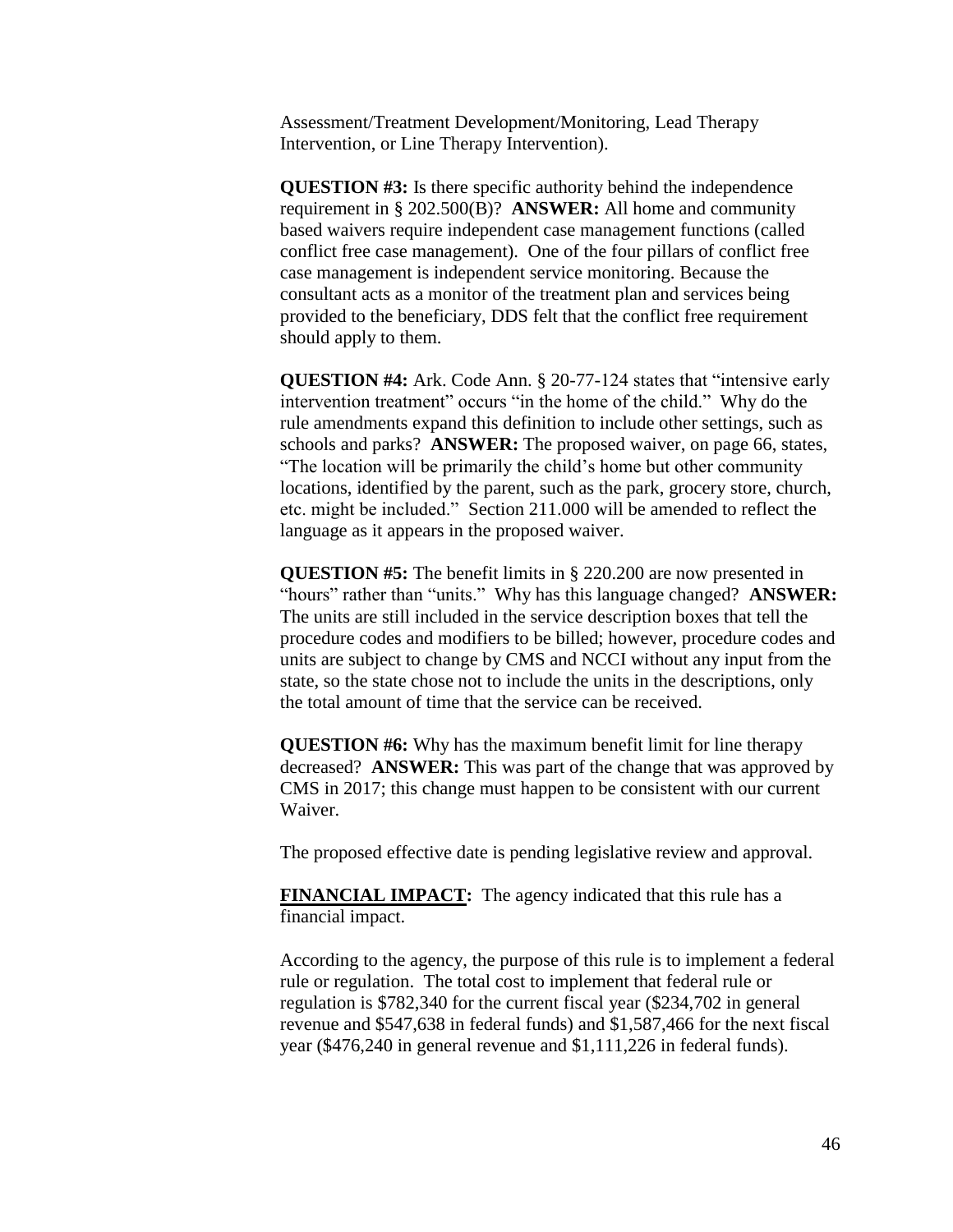The total estimated cost by fiscal year to state, county, and municipal government to implement the amended rule is \$234,702 for the current fiscal year and \$476,240 for the next fiscal year. The agency indicated that this 1915(c) waiver has a 70/30 federal-state match and that the state will incur 30% of the costs while the federal government will incur 70%.

The agency indicated that there is a new or increased cost or obligation of at least \$100,000 per year to a private individual, private business, state government, county government, municipal government, or to two (2) or more of those entities combined. It provided the following written findings:

#### *(1) a statement of the rule's basis and purpose*

Acts 2019, No. 874, § 15 provides that DDS "shall budget, allocate, and expend up to one million dollars (\$1,000,000) for the elimination of the Autism Waiver Services Program waiting list." No additional funding was provided for this purpose. Therefore, DDS is expanding the number of Waiver slots to include all children on the waitlist.

*(2) the problem the agency seeks to address with the proposed rule, including a statement of whether a rule is required by statute* DDS will eliminate the Waitlist for Autism Waiver services by increasing the slots.

*(3) a description of the factual evidence that (a) justifies the agency's need for the proposed rule; and (b) describes how the benefits of the rule meet the relevant statutory objectives and justify the rule's costs*

As of the time Act 874 was passed, there were approximately 30 children on the Autism Waiver waitlist. By increasing the number of slots, DDS will be able to serve all children on the waitlist, as mandated by Act 874. Evidence suggests that children served through the Autism Waiver will need less intensive services later in life.

*(4) a list of less costly alternatives to the proposed rule and the reasons why the alternatives do not adequately address the problem to be solved by the proposed rule*

Because we were mandated to eliminate the waitlist, there is no less costly alternative.

*(5) A list of alternatives to the proposed rule that were suggested as a result of public comment and the reasons why the alternatives do not adequately address the problem to be solved by the proposed rule* N/A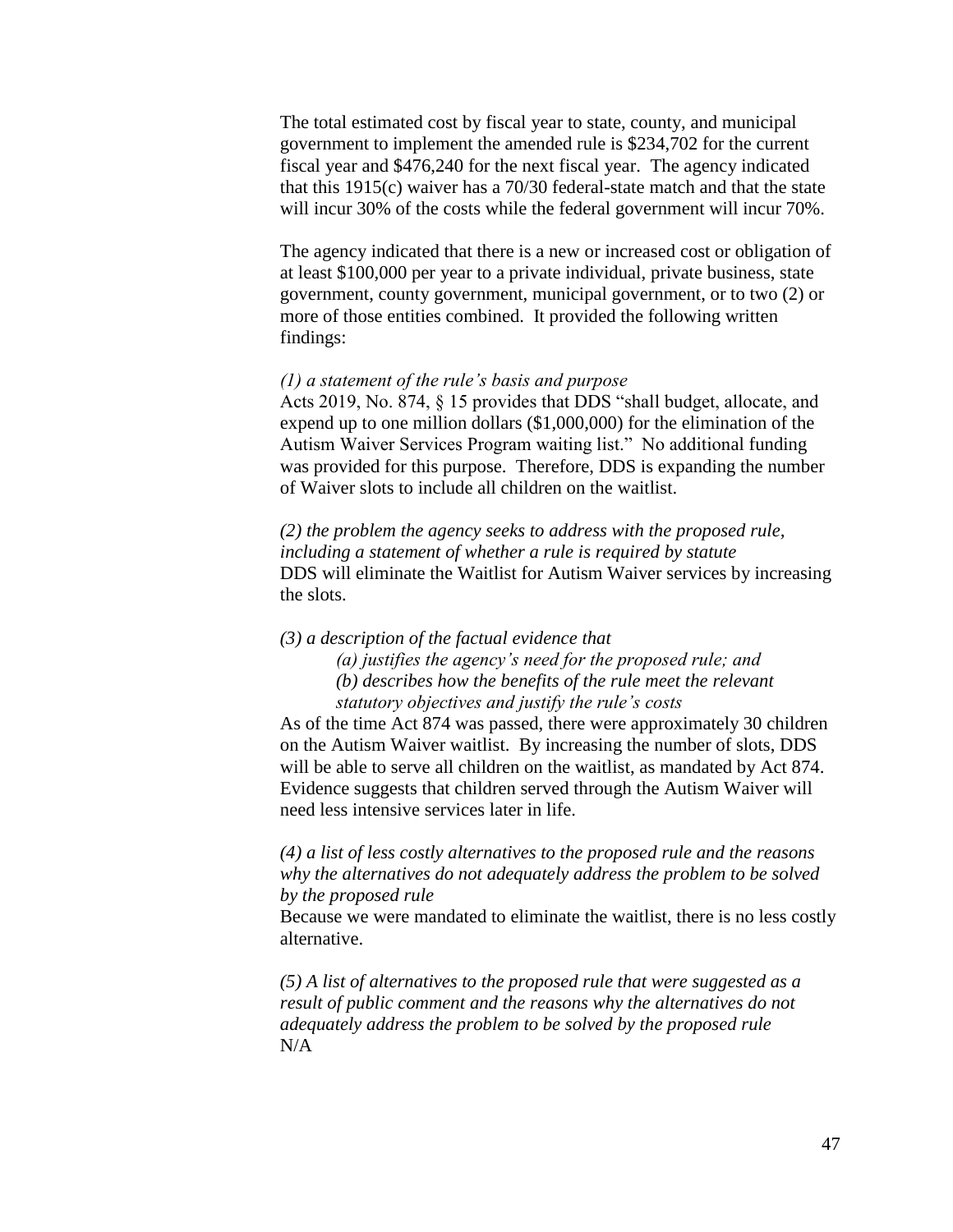*(6) a statement of whether existing rules have created or contributed to the problem the agency seeks to address with the proposed rule and, if existing rules have created or contributed to the problem, an explanation of why amendment or repeal of the rule creating or contributing to the problem is not a sufficient response*

CMS requires the state to state a number of "slots" or individuals that will be served by a home and community-based waiver, such as the Autism Waiver. To increase the number of children served, therefore, DDS must increase the number of slots through the public comment and promulgation process.

*(7) an agency plan for review of the rule no less than every ten (10) years to determine whether, based upon the evidence, there remains a need for the rule including, without limitation, whether:* 

*(a) the rule is achieving the statutory objectives;*

*(b) the benefits of the rule continue to justify its costs; and*

*(c) the rule can be amended or repealed to reduce costs while* 

*continuing to achieve the statutory objectives*

CMS requires DDS to renew the Autism Waiver every five years, so this Waiver is continuously being reviewed to ensure that it is meeting CMS requirements and meeting the needs of Arkansas families.

**LEGAL AUTHORIZATION:** The Department of Human Services has the responsibility to administer assigned forms of public assistance. *See* Ark. Code Ann. § 20-76-201(1). It is specifically authorized to maintain an indigent medical care program. Ark. Code Ann. § 20-77-107(a)(1). The Department is also required to "seek a Medicaid waiver from the Centers for Medicare and Medicaid Services to provide intensive early intervention treatment to any eligible child who has been diagnosed with an autism spectrum disorder." Ark. Code Ann. § 20-77-124(b)(1). This responsibility applies "only as funding becomes available for that purpose." Ark. Code Ann. § 20-77-124(c)(1).

The Department has the authority to make rules that are needed or desirable to carry out its public assistance duties. Ark. Code Ann. § 20- 76-201(12). The Department and its divisions have the authority to promulgate rules as necessary to conform programs they administer to federal law and receive federal funding. Ark. Code Ann. § 25-10-129(b).

Portions of this rule implement Act 874 of 2019, which made an appropriation for personal services and operating expenses for the Division of Developmental Disabilities Services for the fiscal year ending June 30, 2020. The Act required the Division to "budget, allocate, and expend up to one million dollars (\$1,000,000) for the elimination of the Autism Waiver Services Program waiting list." Act 874, § 15 (2019).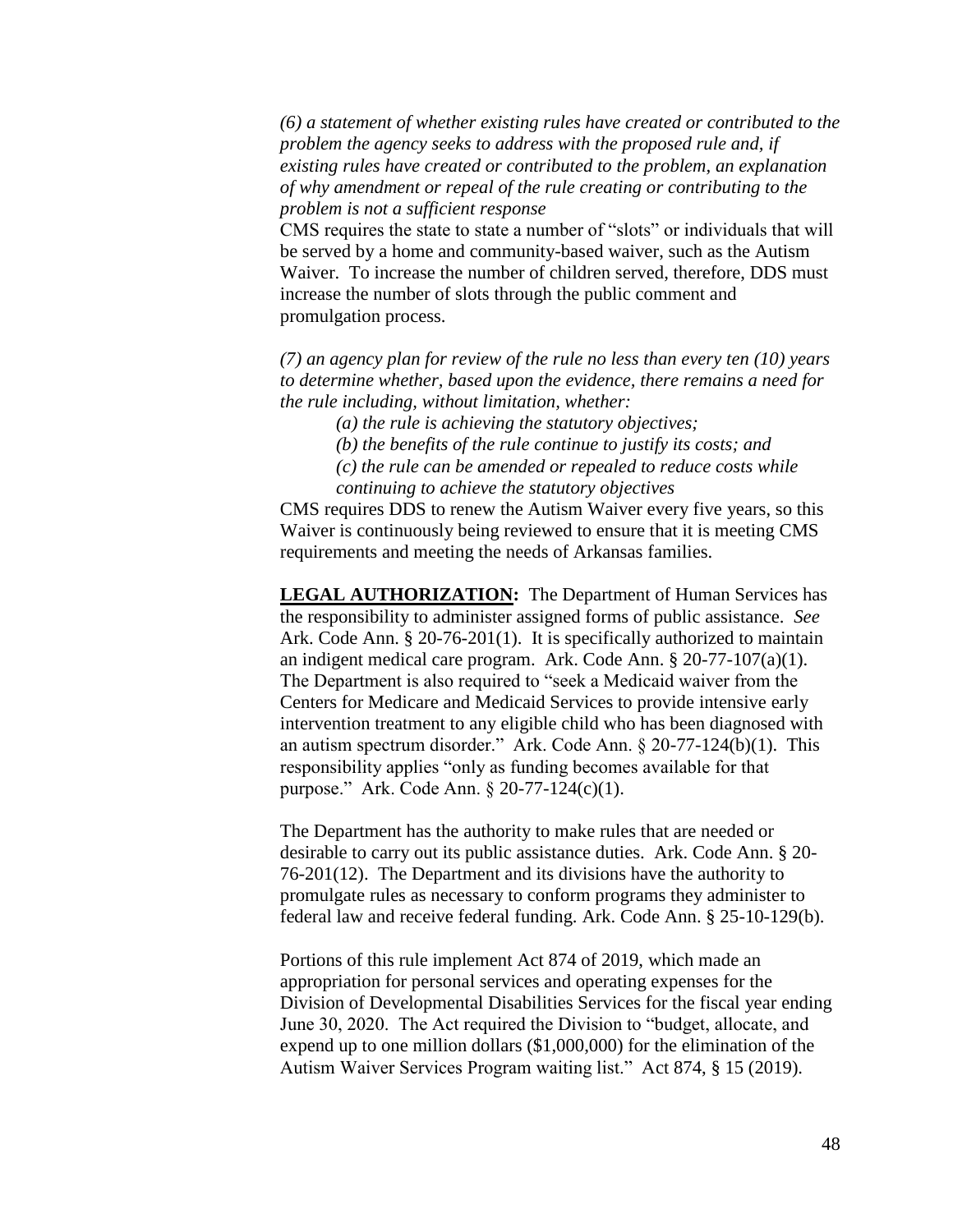# **8. DEPARTMENT OF PARKS, HERITAGE AND TOURISM, DIVISION OF HERITAGE**

## **a. SUBJECT: Rules Governing the Addition of "Criterion E" and the Addition of the "Arkansas Heritage Site" Designation to the Arkansas State Register of Historic Places Program**

**DESCRIPTION:** These proposed rules will provide eligibility for historic geographic areas within Arkansas (e.g., Washington, Arkansas, "Birthplace of the Bowie Knife") to be included in the state's historic register through the addition of "Criterion E" to the existing rules. Like existing state rules criteria A-D, "Criterion E" mirrors the rules for a listing in the national historic register and is otherwise necessary for the inclusion of historic geographic areas in the state's historic register. This proposed "Criterion E" would be an addition to the existing rules.

These proposed rules also establish eligibility for historic sites and geographic areas to be designated as an "Arkansas Heritage Site." Said designation was first created with the passage of Act 818 of 2019. Accordingly, there are no existing rules on point. These proposed rules on point will be new rules.

**PUBLIC COMMENT:** A public hearing was not held in this matter. The public comment period expired on January 15, 2020. The Division of Heritage indicated that it received no public comments.

The proposed effective date is pending legislative review and approval.

**FINANCIAL IMPACT:** The Division of Heritage states that this rule has a financial impact. Specifically, it is anticipated that the implementation of the rule by the Arkansas Department of Transportation and by the Arkansas Department of Parks, Heritage and Tourism can be accomplished with existing staff and existing resources. However, the costs to the Arkansas Department of Transportation and to the Arkansas Department of Parks, Heritage and Tourism for creating and erecting a sign as required under Ark. Code Ann. § 1-4-139(d) are not known, but are not anticipated to be material. No costs are anticipated to accrue to any private individual, entity or businesses.

**LEGAL AUTHORIZATION:** Act 818 of 2019, which was sponsored by Senator Larry Teague, designates Washington, Arkansas as the birthplace of the Bowie Knife. Additionally, the Arkansas Department of Transportation, in consultation with the Department of Parks and Tourism and the University of Arkansas Community College at Hope-Texarkana, shall designate a sign that displays the words and any logo for the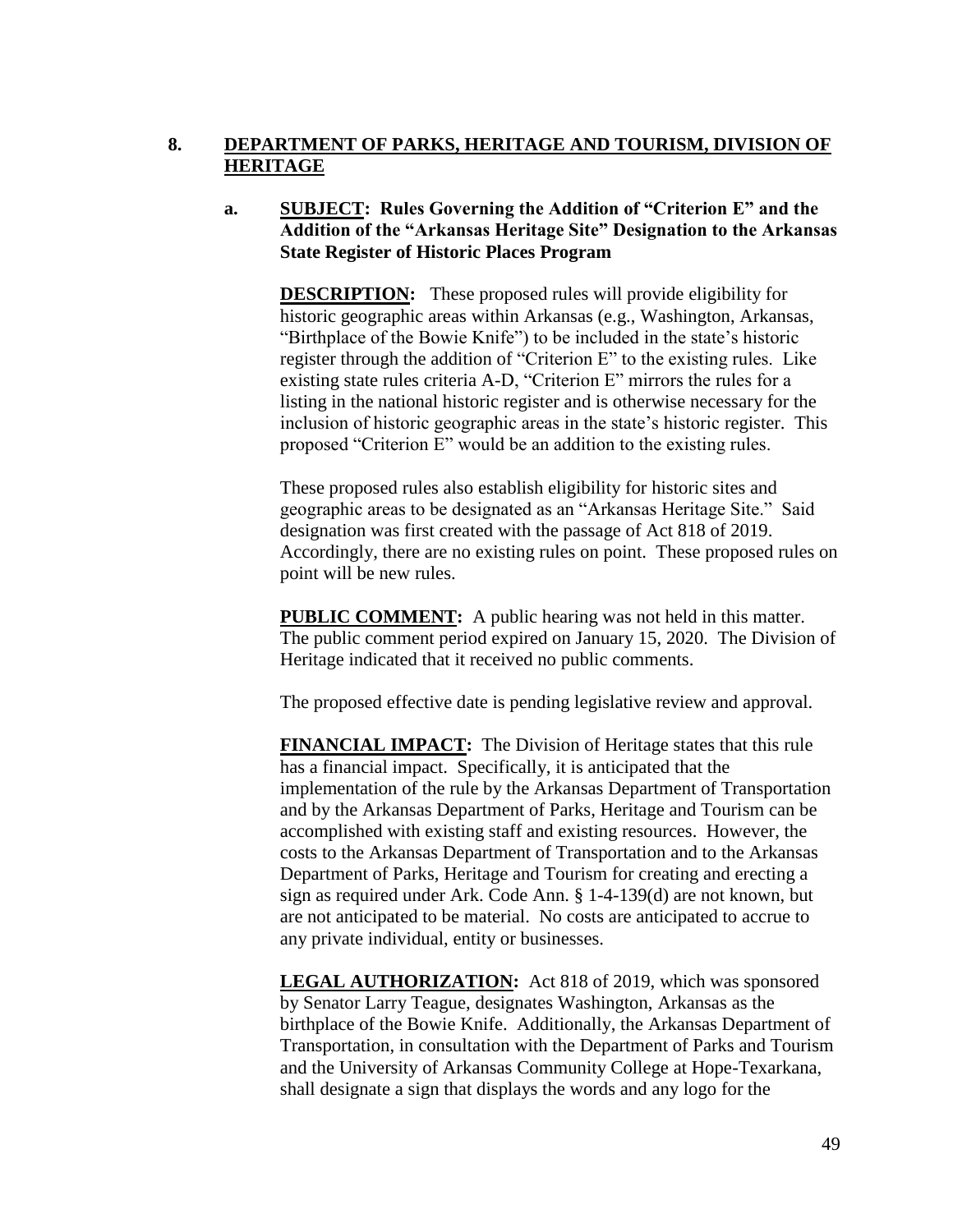"Birthplace of the Bowie Knife, Arkansas Heritage Site." *See* Ark. Code Ann. § 1-4-139(d)(1). The Department of Arkansas Heritage shall promulgate rules necessary to implement this section. *See* Ark. Code. Ann. § 1-4-139(e)(1).

## **9. DEPARTMENT OF PUBLIC SAFETY, CRIME VICTIMS REPARATIONS BOARD**

## **a. SUBJECT: Crime Victims Reparations Board Rules**

**DESCRIPTION:** Changes made to state law as a result of the 2019 session of the General Assembly are addressed in the proposed rule changes. Specific rule change proposals are as follows:

Act 315 of 2019 requires that all agencies discontinue the use of the word "Regulation" (and Specifications) and refer to all agency rules as "rules." Accordingly, all references to "regulations" have been removed.

Act 910 of 2019 (the "Transformation Bill") created the "Department of Public Safety" and moved the Crime Victims Reparations Board under the direction of the Secretary of the Department of Public Safety. Throughout the rule changes, the Secretary and/or Department of Public Safety has been substituted for the Office of Arkansas Attorney General.

# *Rule 1. Title and Operative Date of the Act*

- Removes reference to regulations.

# *Rule 2. Definitions*

- Proposed language change at 2.3(D) includes an additional person to be included in the term victim. The language is necessary to be consistent with statutory changes that were approved by Act 548 of 2001 to Ark. Code Ann. § 16-90-703.

- Proposed language change to 2.9 – allowable expense changes the maximum compensation for funeral expenses from \$5,000 to \$7,500. The language change is necessary to make the dollar amount for funeral expenses consistent with Rule 10 which was approved in 2004. Also removes reference to regulations.

# *Rule 4. Membership and Officers of the Board*

- Proposed language change restructures the make-up of the Board. The language change is necessary to be consistent with statutory changes that were approved by Act 773 of 1995 to Ark. Code Ann. § 16-90-705.

# *Rule 6. Powers and Duties of the Board*

- Proposed language change to 6.4 removes reference to regulations.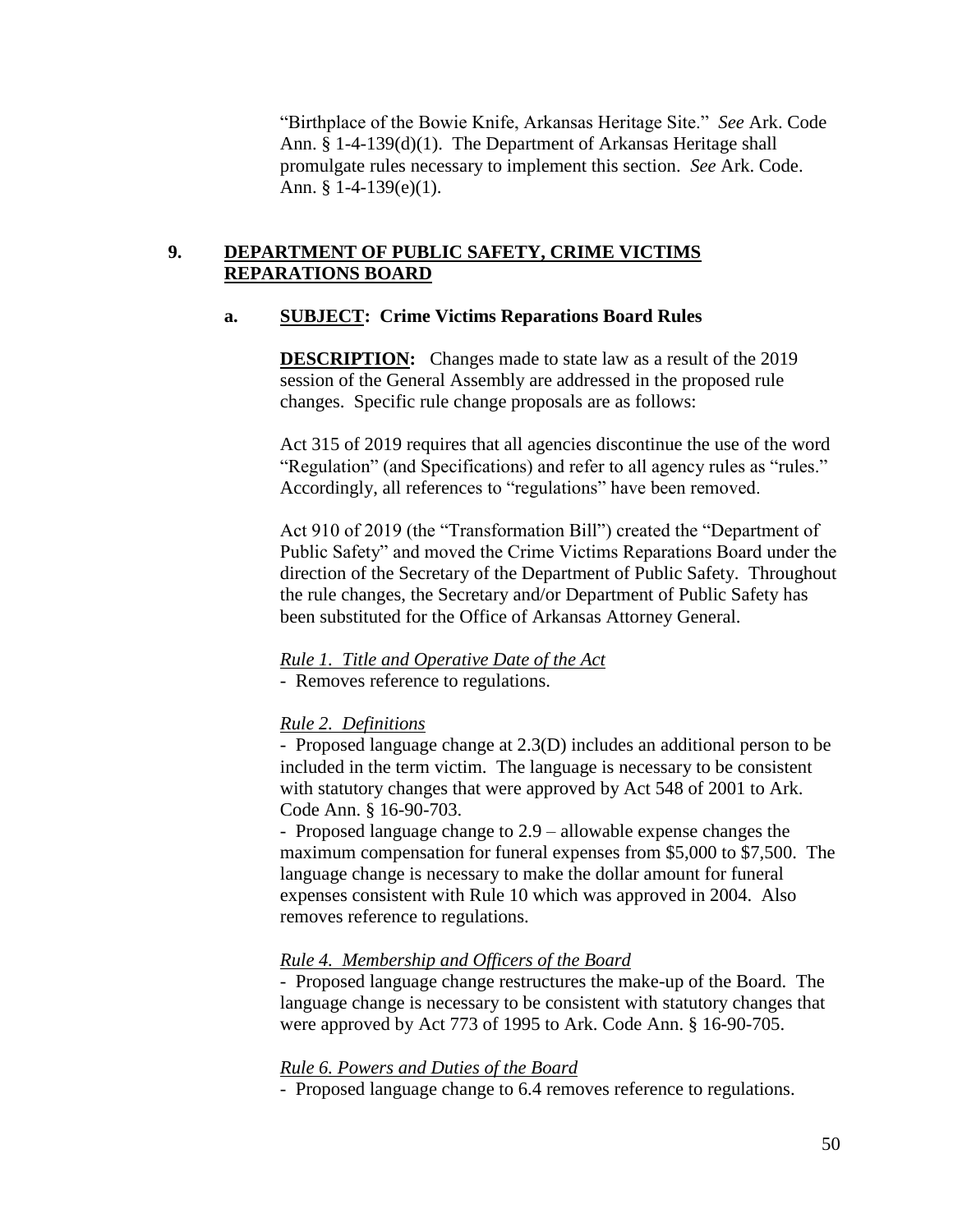- Proposed language change to 6.15 changes the language from Office of the Attorney General to Department of Public Safety.

### *Rule 7. Meetings of the Board*

- Proposed language at 7.1 reflects the current meeting schedule of the Board. Proposed language specifically lists the months in which the Board will meet to hear appeal claims. Language was part of an emergency rule effective 10/24/94.

- Proposed language at 7.4 reflects the current practice of the Board in regards to a quorum and acting with consent decrees. Language was part of an emergency rule effective 10/20/94.

- Proposed language at 7.7 removes restrictions of voting by proxies. Language was part of an emergency rule effective 10/20/94.

#### *Rule 8. Eligibility Criteria for Compensation*

- Proposed language change at 8.12 removes reference to regulations.

# *Rule 10. Maximum Compensation Amounts and Methods of Payments*

- Proposed language change to 10.5 removes reference to regulations.

### *Rule 15. Board Staff*

- Proposed language changes the language from Office of the Attorney General to Department of Public Safety.

#### *Rule 17. Amendment to Rules and Regulations*

- Proposed language change removes reference to regulations.

#### *Rule 20. Conflict of Interest*

- Proposed language defines conflict of interest for the administrative staff of the Board. This language is necessary as the staff reviews all claims submitted to the Board and the language provides a procedure for addressing conflicts of interest.

**PUBLIC COMMENT:** A public hearing was not held in this matter. The public comment period expired on December 23, 2019. The Crime Victim's Reparations Board indicated that it received no public comments.

Suba Desikan, an attorney with the Bureau of Legislative Research, asked the following questions and received the following answers thereto:

**QUESTION 1:** In Rule 2, the term 'victim' is expanded to include the "minor child, whether by blood, adoption, or marriage, of an eligible victim." This language mirrors Ark. Code Ann. § 16-90-703(11)(B)(i) for the most part. However, the words 'minor' and 'eligible,' which are absent from the statute, are added to the rule. Could you please explain the reason for the differences? **RESPONSE:** The phrases "minor" and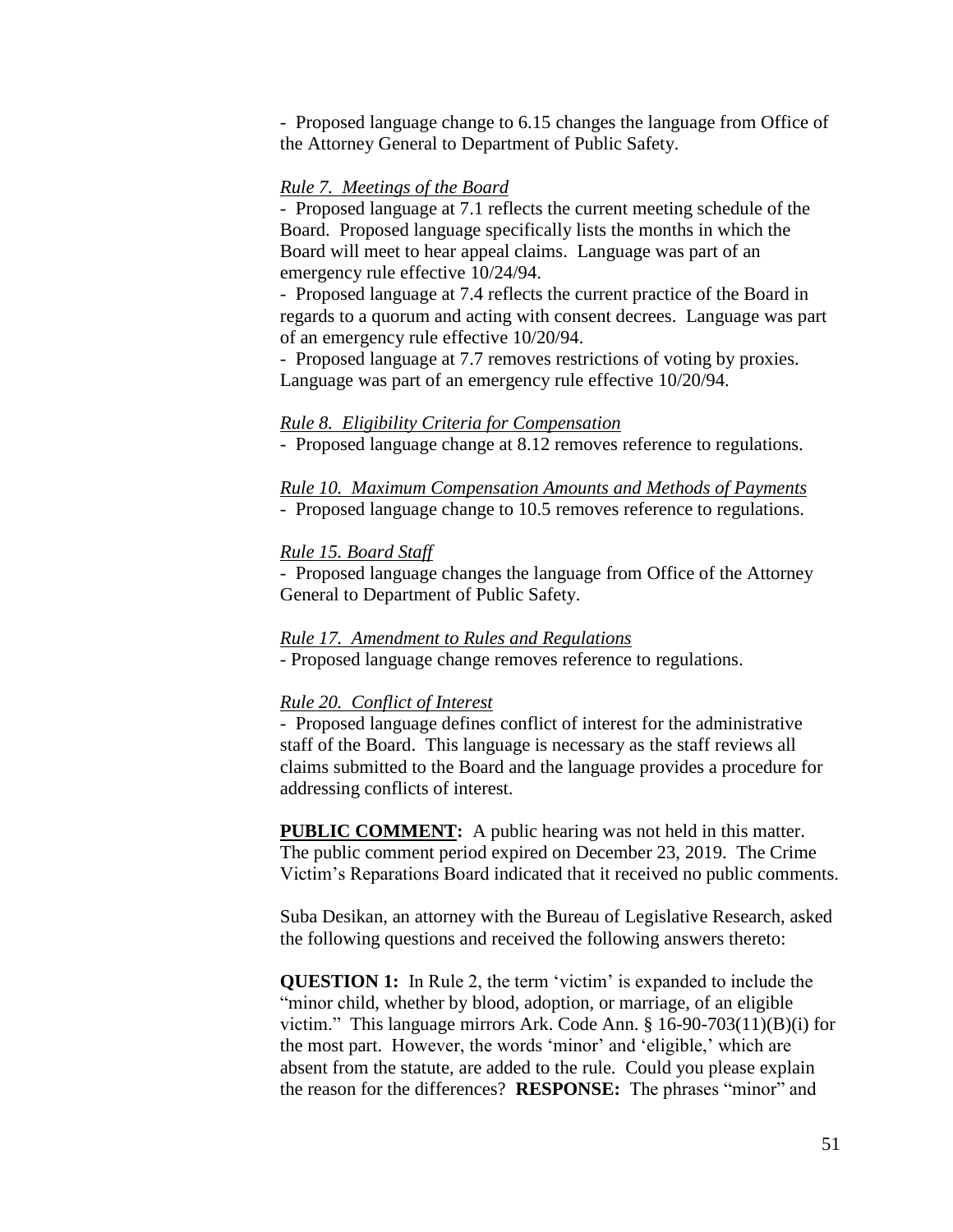"eligible" have been in the board rules since at least 2011. The language from the previous rules was copied as closely as possible in order to be consistent with the language the board has been operating under for the extended period of time.

**QUESTION 2:** In Rule 2, expenses for funeral, cremation and burial are allowed not in excess of \$7,500. In the summary, you indicated that number was being changed to be consistent with Rule 10. "Allowable expense," pursuant to Ark. Code Ann. § 16-90-703(1)(B), includes a "reasonable and necessary amount for expenses related to funeral, cremation, or burial." Could you please provide any additional statutory authority for the Board to set the amount at \$7,500 and also explain the reason why that amount was chosen? **RESPONSE:** There is no statutory authority that sets the specific amount, only the caps on the overall amounts the board can award. The \$7,500 amount was set by a rule change in 2004. The amount before 2004 was \$5,000. Rule 10 was changed in 2004 but the board missed changing the amount in Rule 2, so you had a rule that allowed for \$7,500 and a definition that only allowed for \$5,000.

**QUESTION 3:** Rule 7.1 appears to indicate that all meetings, including those which are not specifically stated but may be called by the Chairperson, will commence at 9:30 a.m. Was this the Board's intention? **RESPONSE:** I will confirm with the board at its next meeting that it intends to have its meeting time set by rule. The board has had some scheduling issues with board members in the past so they may have chosen a definite time for member scheduling purposes.

**QUESTION 4:** Could you please provide statutory authority for Rule 7.4? **RESPONSE:** 16-90-706(2)(B) discusses the panel of 3. The language was contained in the 1999 version of the board's rules which was the last complete copy of the rules that were on file with the State Library and which were the basis for several of the changes throughout the rules. Some language was simply added back from the 1999 rules.

**QUESTION 5:** Could you please explain why the board eliminated provision 7.7 regarding proxy voting? **RESPONSE:** The removal was based on the 1999 rules.

**QUESTION 6:** In Question 2 of the BLR Questionnaire, you mentioned that this proposed rule included "necessary changes as a result of the Act 781 of 2017 rule review." Could you please identify the changes that were made due to this Act? **RESPONSE:** Most of the changes that were made were a result of the Act 781 rule review. For example, Rule 7 had changes that the board had "enacted" over the years but were never promulgated. All of these discrepancies have been corrected in this rule change.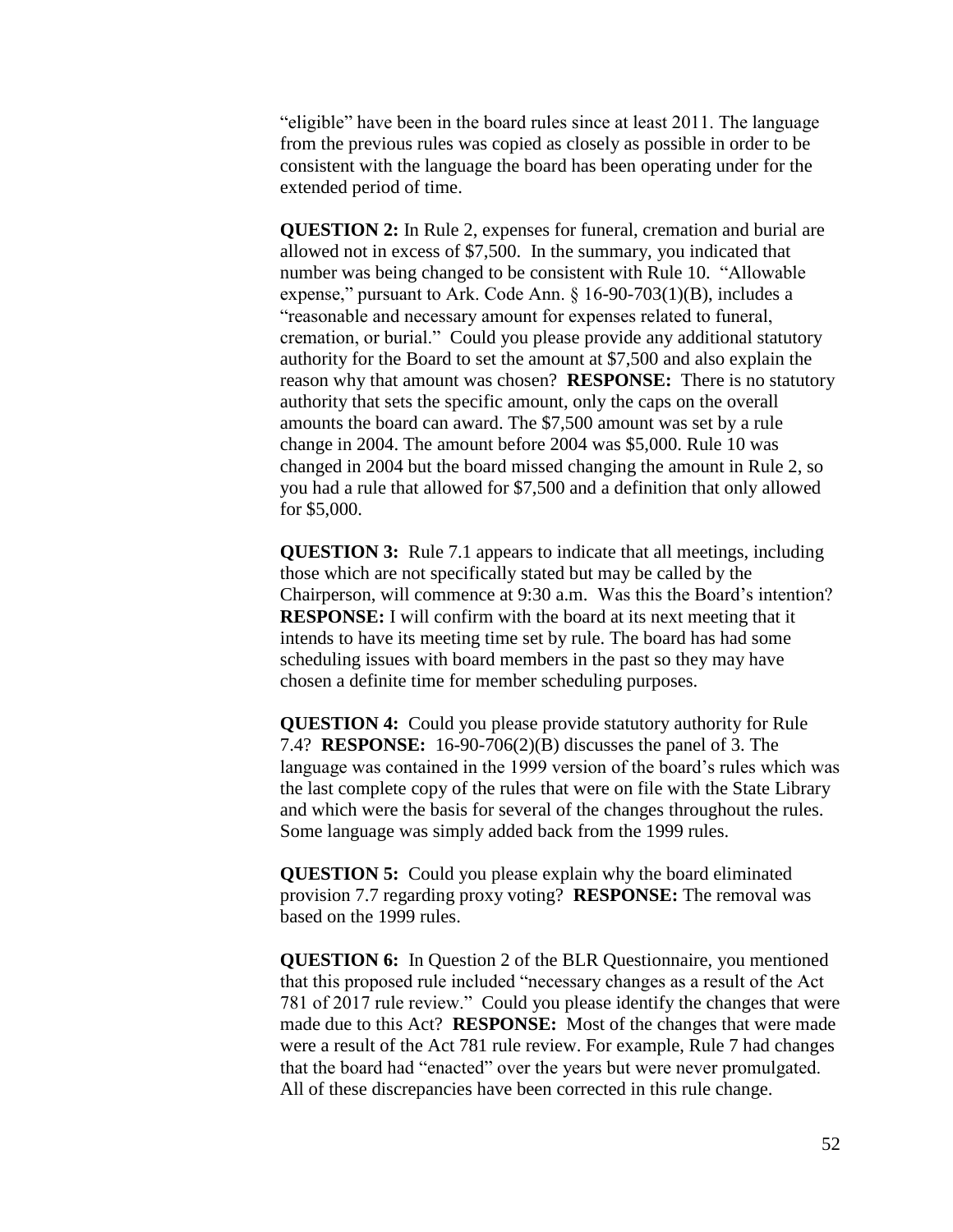The proposed effective date of the rule is pending legislative review and approval.

**FINANCIAL IMPACT:** The Board indicated that the amended rules do not have a financial impact.

**LEGAL AUTHORIZATION:** Pursuant to Ark. Code Ann. § 16-90- 706(b), the Crime Victim's Reparation Board may regulate its own procedure except as otherwise provided in this subchapter, adopt rules to implement the provisions of this subchapter, and define any term not defined in this subchapter. The Board is proposing changes to its rules based in part on the following Acts of the 2019 Regular Session:

Act 315 of 2019, sponsored by Representative Jim Dotson, provided for the uniform use of the term "rule" for an agency statement of general applicability and future effect that implements, interprets, or prescribes law or policy, or describes the organization, procedure, or practice of an agency. *See* Act 315 of 2019.

Act 910 of 2019, sponsored by Representative Andy Davis, created the Department of Public Safety as a cabinet-level department. *See* Ark. Code Ann. § 25-43-1401. The administrative functions of the Crime Victims Reparations Board were transferred to the Department of Public Safety by a cabinet-level transfer. *See* Ark. Code Ann. § 25-43-1402(a)(8).

## **E. Agency Updates on Delinquent Rulemaking under Act 517 of 2019.**

- **1. Department of Agriculture, Arkansas Bureau of Standards (Act 501)**
- **2. Department of Agriculture, Veterinary Medical Examining Board (Act 169)**
- **3. Department of Commerce, State Insurance Department (Acts 500, 698, 823)**
- **4. Department of Commerce, Office of Skills Development (Act 179)**
- **5. Department of Corrections, Arkansas Correctional School (Act 1088)**
- **6. Department of Education, Division of Elementary and Secondary Education (Acts 536, 640, 843)**
- **7. Department of Education, Division of Higher Education (Acts 456, 549)**
- **8. Department of Energy and Environment, Pollution Control and Ecology Commission (Act 1067)**